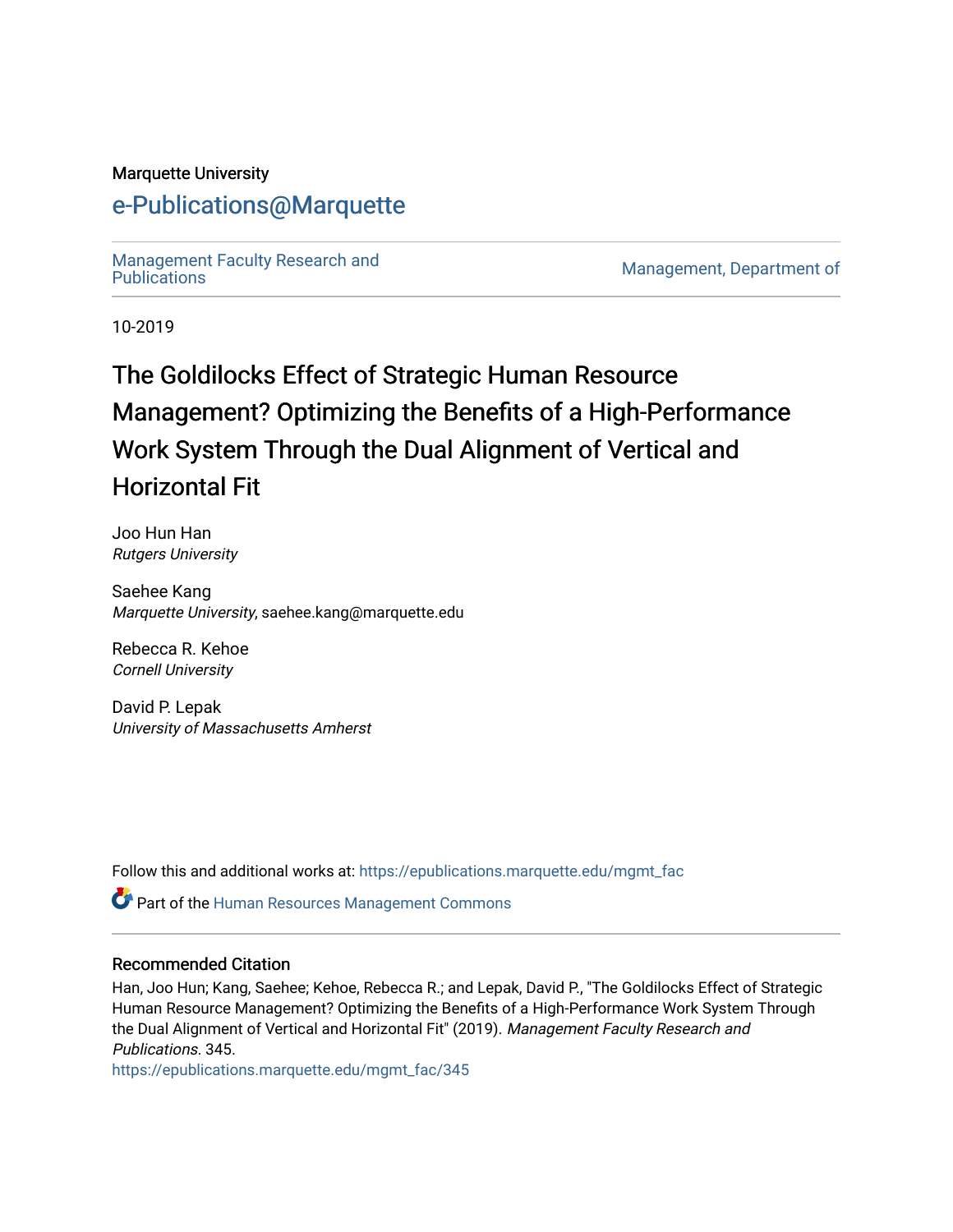# **Marquette University**

# **e-Publications@Marquette**

# *Management Faculty Research and Publications/College of Business Administration*

*This paper is NOT THE PUBLISHED VERSION;* **but the author's final, peer-reviewed manuscript.** The published version may be accessed by following the link in the citation below.

*Academy of Management Journal*, Vol. 62, No. 5 (October 2019): 1388–1412. [DOI.](https://doi.org/10.5465/amj.2016.1187) This article is © Academy of Management and permission has been granted for this version to appear in [e-](http://epublications.marquette.edu/)[Publications@Marquette.](http://epublications.marquette.edu/) Academy of Management does not grant permission for this article to be further copied/distributed or hosted elsewhere without the express permission from Academy of Management.

# The Goldilocks Effect of Strategic Human Resource Management? Optimizing the Benefits of a High-Performance Work System Through the Dual Alignment of Vertical and Horizontal Fit

Joo Hun Han School of Management and Labor Relations at Rutgers University. Saehee Kang College of Business Administration at Marquette University In-Sue Oh Chare E. Beury Professor of Human Resource Management in the Fox School of Business at Temple University.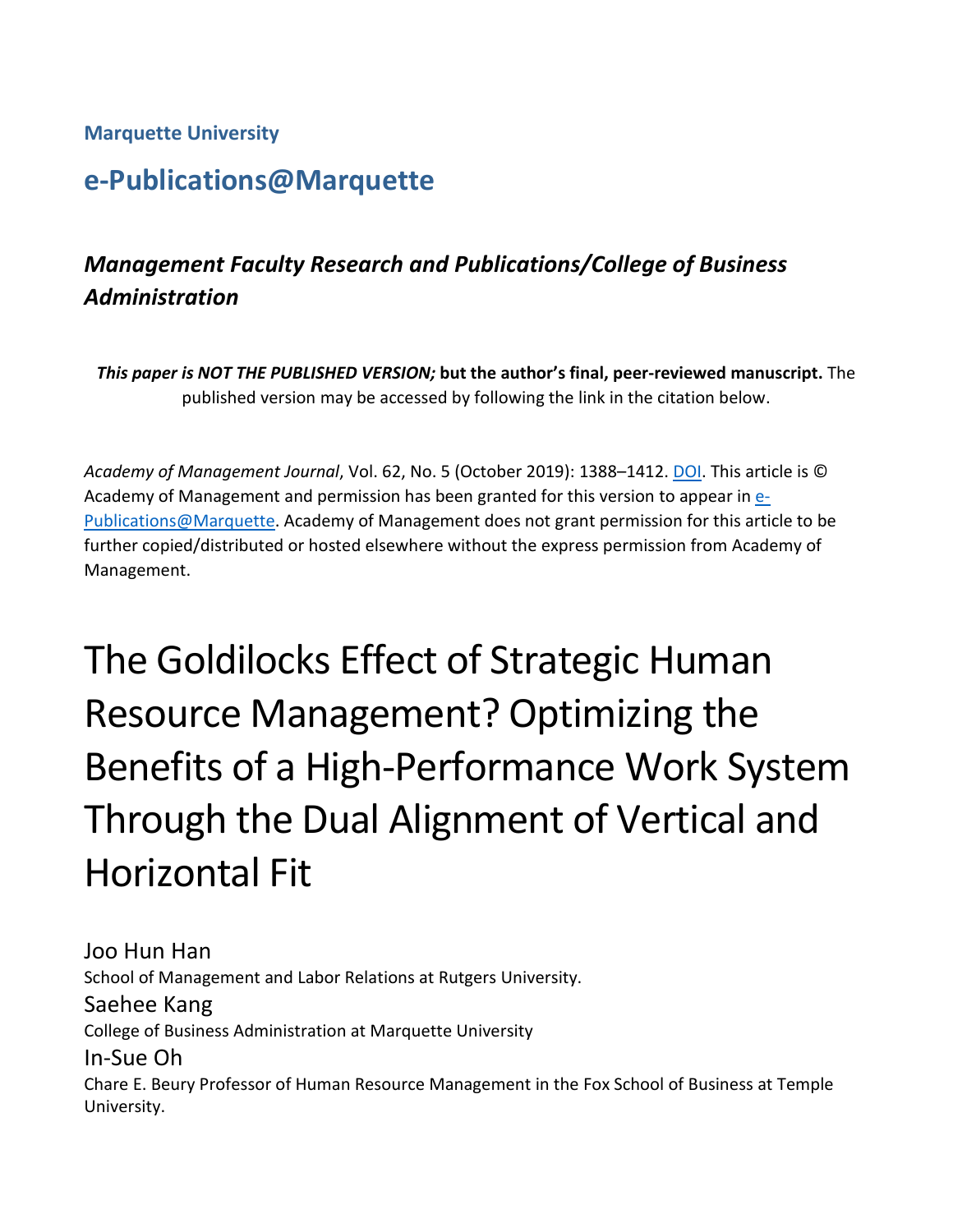# Rebecca R. Kehoe

School of Industrial and Labor Relations at Cornell University.

# David P. Lepak

Berthiaume Endowed Chair of Business Leadership in the Isenberg School of Management at the University of Massachusetts Amherst

# Abstract

Although vertical and horizontal fit in strategic human resource management are foundational to the links between a high-performance work system (HPWS) and organizational performance, little is known about how these two fits interact to affect organizational performance. We address this shortcoming while also advancing knowledge on each type of fit. We offer a more nuanced examination of vertical fit (which has typically been assessed with respect to organizations' broad strategic types) by focusing on the alignment of an HPWS with an organization's market entry timing mode—a key element of strategy. We propose that among organizations pursuing new product development, the effect of an HPWS on organizational performance is most positive under a fastfollower entry timing, followed by a first-mover and finally a fence-sitter entry timing. We then hypothesize that the benefit of vertical fit is magnified when the complementary human resources practices comprising an HPWS are implemented with greater internal consistency (or with similar intensities) across the ability, motivation, and opportunity domains—reflecting a positive interaction between vertical and horizontal fit in predicting the effectiveness of an HPWS. Analyses of four-wave nationally representative panel data yield strong support for our dual-alignment model of SHRM.

# Keywords

business and competitive strategy; innovation processes; panel/pooled research design; strategic HRM; technology and innovation management

Fit is a foundational concept that underlies the linkages between human resources (HR) systems and organizational performance in strategic human resource management (SHRM) scholarship. An HR system may have vertical fit, such that it supports the strategic goals of the organization; an HR system may also have horizontal fit, such that the system's multiple complementary HR practices are aligned to reinforce the effectiveness of one another to support a common purpose ([23]; [96]). Although SHRM researchers have examined both types of fit in their work on HR systems, and have noted that "internal [horizontal] and external [vertical] fit are in a constant interplay" ([53]: 387), little is known about how the two fits interact to affect organizational performance.

While the two types of fit differ in their inward (horizontal) versus outward (vertical) orientations, a reflection on prior SHRM scholarship points to the centrality of employee contributions to both types of fit—and offers a clear interface from which to consider how these two fits may interact. In particular, the notion of vertical fit rests on a contingency perspective that the effectiveness of an HR system depends on the extent to which it supports the employee contributions required to achieve an organization's strategic goals ([97]). Meanwhile, the value of horizontal fit follows from the logic that any individual HR practice may be limited in its capacity to influence employees' abilities (A),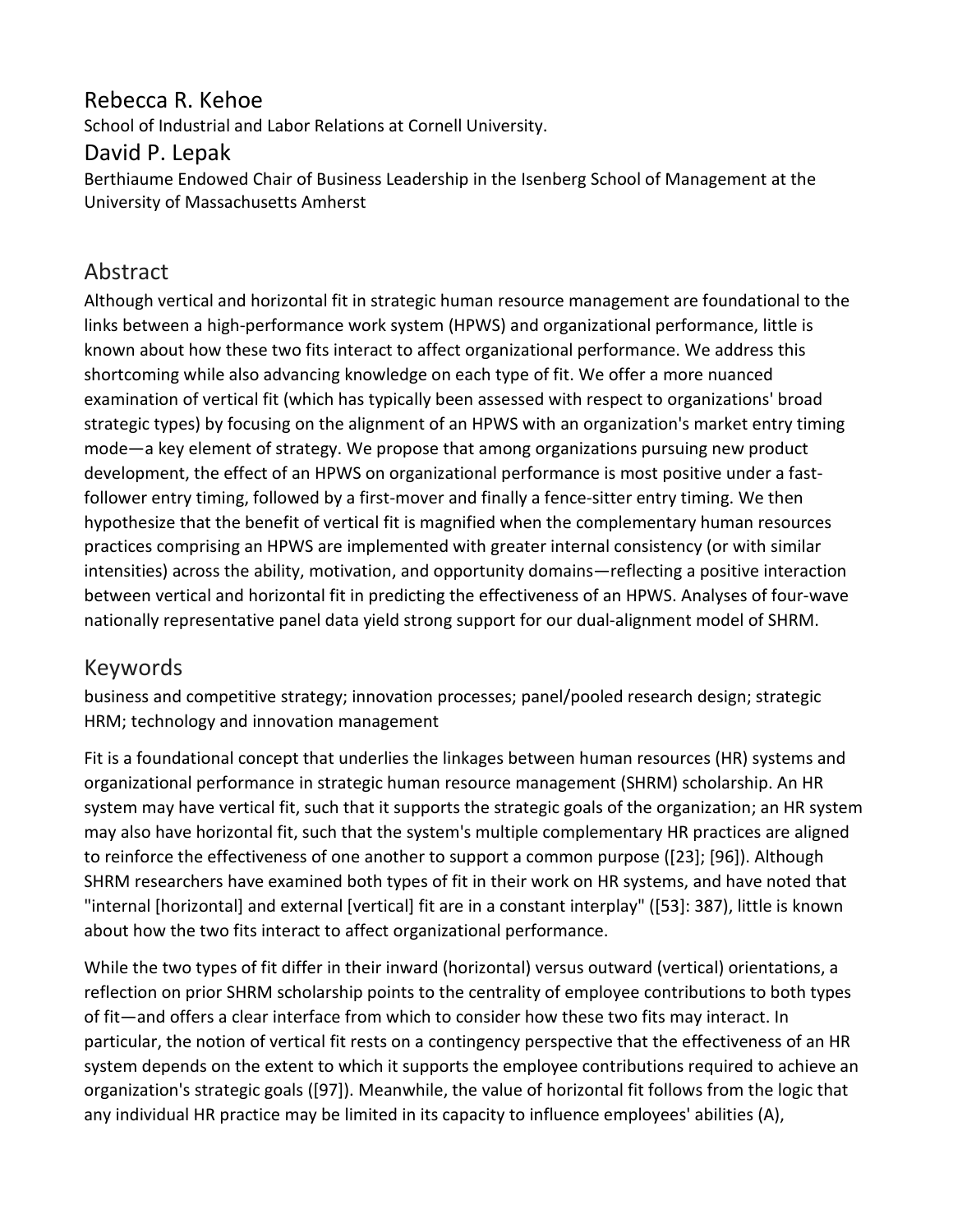motivation (M), and opportunities (O) to enact desired behaviors ([30]), while multiple complementary HR practices implemented in concert are more likely to comprehensively support the AMOs required for desired employee contributions ([24]). Combining these logics highlights an oversight in prior work: the value of an HR system's vertical fit in terms of eliciting requisite employee contributions to support the organization's strategic goals may be affected by the extent to which the HR system's component practices are selected and configured to complement one another toward desired employee behaviors. Put differently, if we accept both that ( 1) an HR system is more likely to positively influence organizational performance to the extent that it is comprised of HR practices that support employee behaviors that align with an organization's strategic goals (i.e., when vertical fit is achieved), and ( 2) an HR system is more likely to support desired employee behaviors when its component HR practices are complementary, such that they mutually reinforce one another toward the same end (i.e., when horizontal fit is achieved), then it follows that a singular focus on only vertical fit or horizontal fit falls short in its consideration of the factors that shape the effectiveness of an HR system to support organizational performance. Empirically, this limitation reflects reduced accuracy in the assessment of an HR system's capacity to contribute to the strategic goals, and thus may partly explain the mixed evidence for the vertical fit effect in the prior research ([98]).

In this study, we seek to advance research on fit in SHRM by examining the intersection of vertical fit and horizontal fit in the context of a high-performance work system (HPWS). An HPWS has been defined as a configuration of coherent practices designed to enhance employees' skills, motivation, and participation in order to improve the value of their collective contributions ([91]). Importantly, scholars have explicitly highlighted the centrality of three domains of practices comprising an HPWS: practices that are primarily *ability enhancing* (e.g., rigorous selection, extensive training), those that are *motivation enhancing* (e.g., performance-based pay), and those that are *opportunity enhancing* (e.g., formal participation programs, autonomy in decision-making), leading to broad acceptance of the AMO framework in considering the effect of HPWSs in organizations ([62]).

In considering vertical fit, we focus on the alignment of an HPWS with different entry timing modes in the new product development context. Although strategy is often treated as a "catchall" concept, a more meaningful treatment of strategy recognizes the importance of five elements: areas, vehicles, differentiators, staging, and economic logic ([38]). Market entry timing represents the staging element of an innovative strategy, wherein organizations decide upon timing of entry into markets with their products ([100]). In particular, an organization may choose to be *either* a first mover that develops new products and pioneers new markets earlier than rivals, *or* a fast follower that waits until the first mover launches new products and then quickly introduces superior imitative products ([65]). As a third possibility, an organization may focus on its current products and be the last to enter new product markets, if at all ([73]). We build on prior evidence that each entry timing mode entails different knowledge requirements (e.g., [80]) to suggest that an HPWS demonstrates different levels of vertical fit based on its capacity to support the knowledge requirements for each entry timing mode.

We then argue that horizontal fit achieved through consistent use of practices across the A, M, and O domains of an HPWS is likely to strengthen the performance benefits associated with vertical fit. We suggest that when an organization implements an HPWS with high internal consistency such that practices supporting employees' abilities, motivation, and opportunities are represented at uniform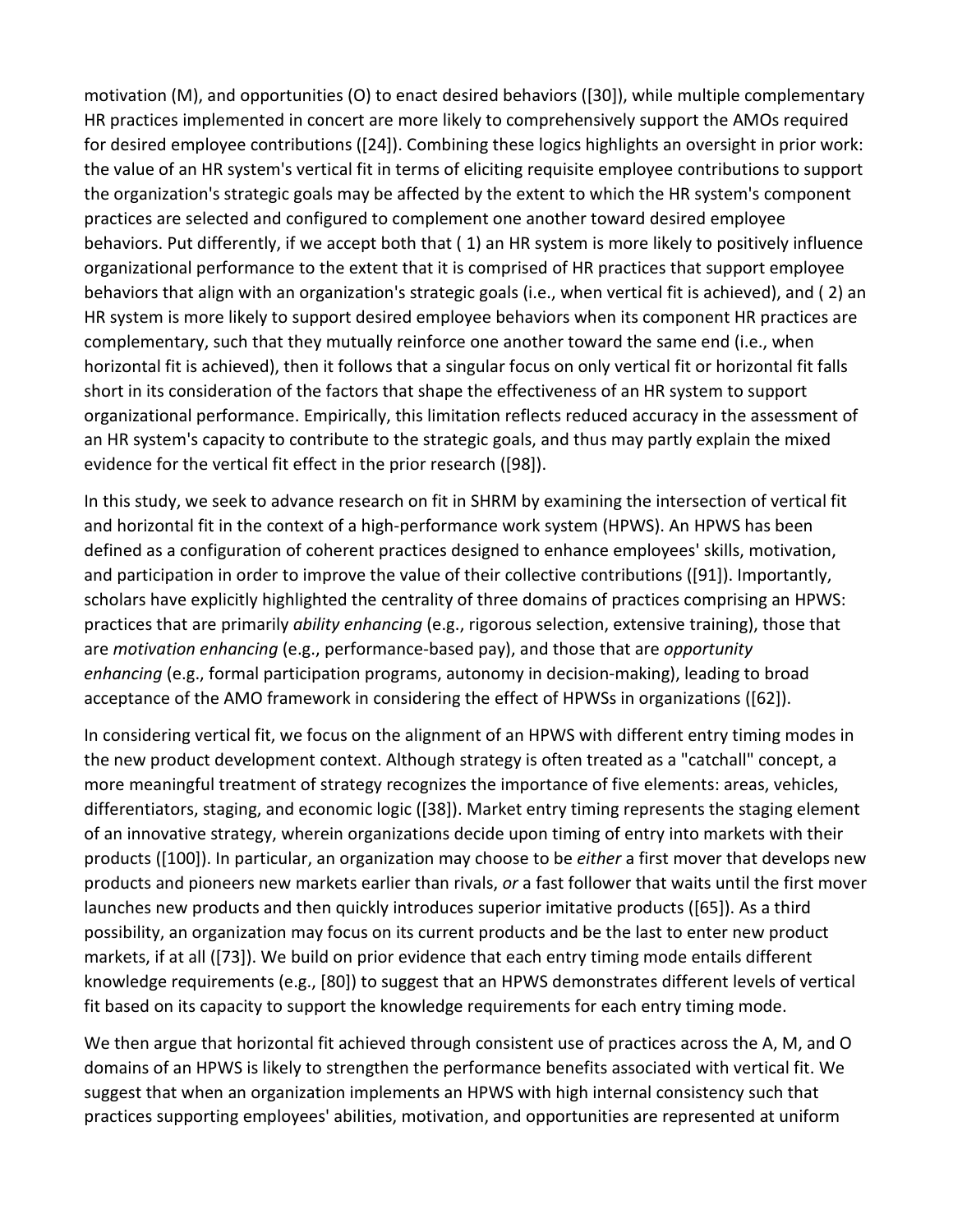intensities of use, the alignment of the HPWS with the organization's entry timing mode is more likely to translate to increased organizational performance due to the more comprehensive support that the HR system provides for requisite employee contributions.

In sum, we integrate market entry timing research in the strategy literature ([65]) with SHRM research ([86]) to propose that an HPWS will have the most positive impact on organizational performance under a fast-follower, followed by a first-mover, and then a last-entrant (i.e., a fence-sitter) entry timing. We further propose that the positive effects associated with vertical fit of the HPWS across entry timing modes will be more pronounced when implementation of the HPWS is more horizontally consistent across its AMO domains. By developing support for this *dual-alignment* model of an HPWS (see Figure 1), the present study contributes evidence of a synergistic interplay between vertical and horizontal fit as a theoretical extension of the fit concepts in SHRM scholarship, thereby enhancing our understanding of the precise nature of the relationship between HR systems and organizational performance. In addition, by developing theory and demonstrating empirical support for the notion of vertical fit of an HPWS with respect to organizations' market entry timing modes (rather than to organizations' broad strategic types, such as product innovation strategy [e.g., [71]]), we highlight the promise of applying greater nuance in our examinations of vertical fit. Lastly, our study sets a precedent for focusing on an organization's relative consistency in the use of HR practices spanning the AMO domains (i.e., internal consistency) as a way to assess the horizontal fit of an HPWS, and lends empirical support for the system effect broadly discussed in the SHRM literature ([31]).

Graph: FIGURE 1 Proposed Conceptual Model of This Study

# THEORY AND HYPOTHESES

A key theoretical underpinning of the SHRM literature is the value of vertical fit between an organization's HR system and its strategic goals ([86]; [94]). Within the strategy literature, proponents of the knowledge-based view have highlighted the centrality of knowledge to competitive advantage, suggesting that organizations' capabilities to effectively identify, access, and manage the knowledge required to achieve their strategic goals create the foundation for superior performance ([36]; [67]). Integrating these insights, SHRM scholars have suggested that HR systems are likely to demonstrate vertical fit in an organization to the extent that they support the knowledge-based activities that are required by the organization's strategy ([19]; [20]; [86]).

A second premise in SHRM scholarship is the value of horizontal fit within HR systems. Indeed, the basis for examining the effects of HR systems—rather than of the individual HR practice components is that internally congruent systems of HR practices provide more comprehensive support for desired employee behaviors and performance by mutually reinforcing the effectiveness of the component practices ([24]). These benefits of horizontal fit will extend to a workforce's knowledge-based activities (e.g., [69]), thus creating an interface between horizontal and vertical fits.

# HPWS and the New Product Development Context

The development of new products or services represents a key mechanism through which organizations maintain alignment with a dynamic competitive landscape characterized by evolving technologies and customer needs ([21]). Effective knowledge management plays a critical role in the new product development process, which requires that organizational actors identify and recombine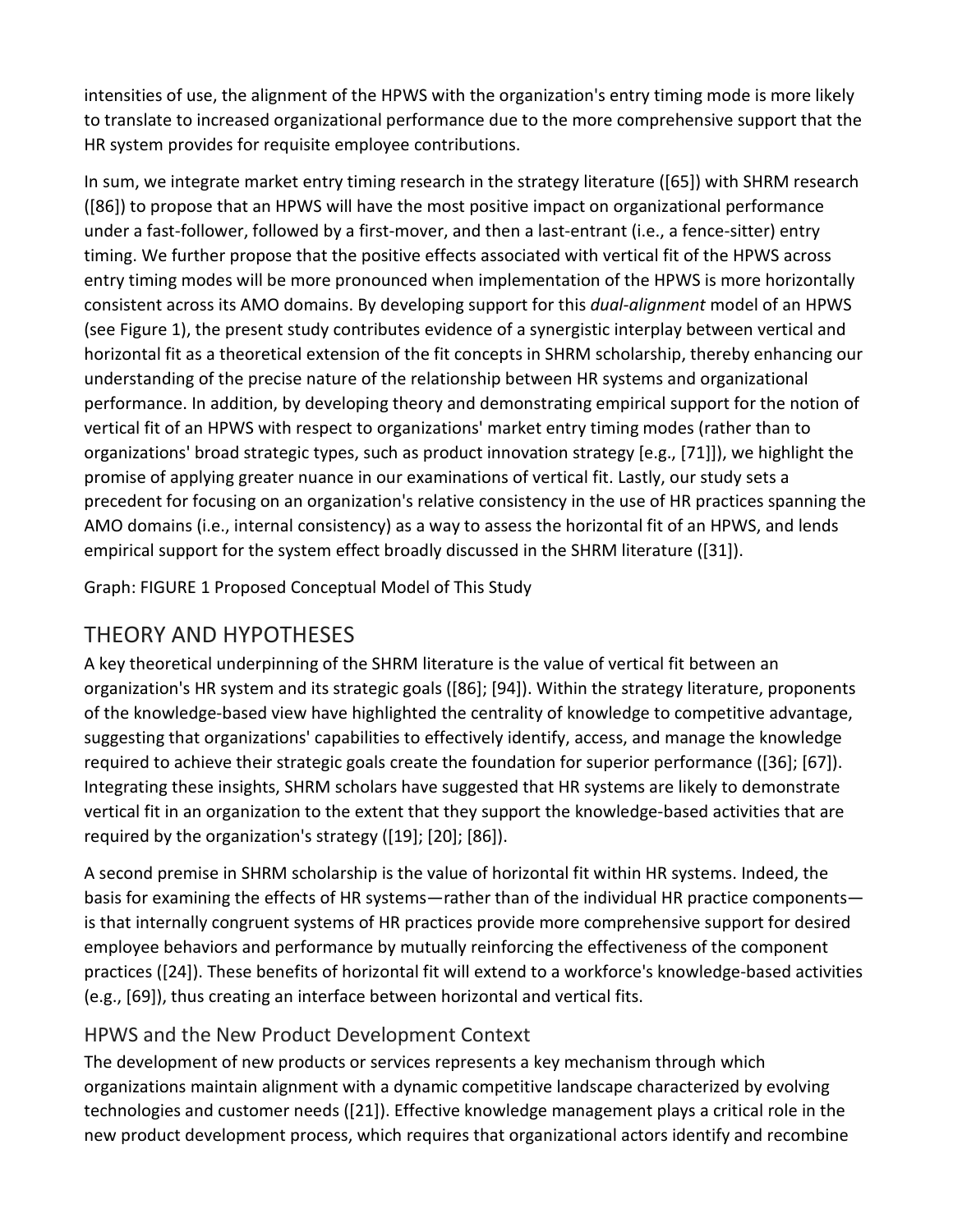relevant existing knowledge in novel ways, while also experimenting with new or alternative technical and market knowledge to achieve solutions that address customers' needs ([20]). One key to an organization's success in this process is absorptive capacity—or the capability to recognize, assimilate, and translate external (i.e., technical and market) knowledge into viable new products. Absorptive capacity involves two core elements: ( 1) prior knowledge (or breadth and depth of existing employee knowledge, skills, and abilities [KSAs]), which is used to assimilate external knowledge; and ( 2) intensity of effort, which concerns a workforce's aspiration to achieve organizational goals ([18]).

We build on the AMO framework ([62])—which suggests that employees' contributions are a combined function of their abilities, motivation, and opportunities to perform required tasks—to argue that the mutually reinforcing practices included in an HPWS may strengthen an organization's new product development capability by supporting both elements of absorptive capacity among its workforce. First, an HPWS includes several ability-enhancing practices that support employees' development of and access to relevant knowledge; these include selective staffing based on job-relevant expertise, job rotation that allows for exposure to diverse knowledge, and comprehensive training that broadens employees' stock of relevant skills ([15]). In addition, an HPWS offers rewards based on organizational performance (e.g., profit, stock price) to motivate skilled and capable employees to share and combine their knowledge, which can translate into solutions to customer needs in the form of new products ([20]). Finally, opportunity-enhancing practices, such as task autonomy, employee participation, and information sharing, contribute to knowledge exchange across work units, thus facilitating assimilation of external knowledge ([43]), while also enhancing employees' trust in and perceived support from the organization, thus empowering them to experiment and take risks with new ideas ([76]).

The Benefits of Vertical Fit Between an HPWS and Market Entry Timing Modes We have noted that within the pursuit of new product development, organizations choose from among three major entry timing modes in introducing their products to market: first mover, fast follower, or fence sitter. These three modes of market entry timing entail distinct knowledge management requirements ([80]), which we suggest an HPWS may be better or worse suited to accommodate. Specifically, building on our prior arguments pointing to the effectiveness of an HPWS in supporting absorptive capacity, in the paragraphs that follow we argue that the vertical fit of an HPWS will be stronger to the extent that its support of absorptive capacity aligns with the requirements of an organization's chosen entry timing mode. Based on this logic, we develop predictions that an HPWS will be best suited to meet the organizational knowledge requirements—and thus to support superior performance—under a fast-follower entry timing, followed by a first-mover entry timing (where an HPWS offers limited utility in meeting organizations' knowledge requirements), which are then followed by a fence-sitter entry timing (where an HPWS is excessive with respect to organizations' knowledge requirements).

#### HPWS in first movers versus fast followers.

First movers seek to produce new-to-market products, and thus endeavor to generate novel technical and market knowledge ([65]). The key characteristic of first-mover entry timing, relative to the other entry timing modes, lies in the inherent uncertainties of product technology and market requirements ([66]). Developing new-to-market products requires breakthrough thinking and experimentation with alternative product technologies, which entail high technical uncertainties ([57]). Compared with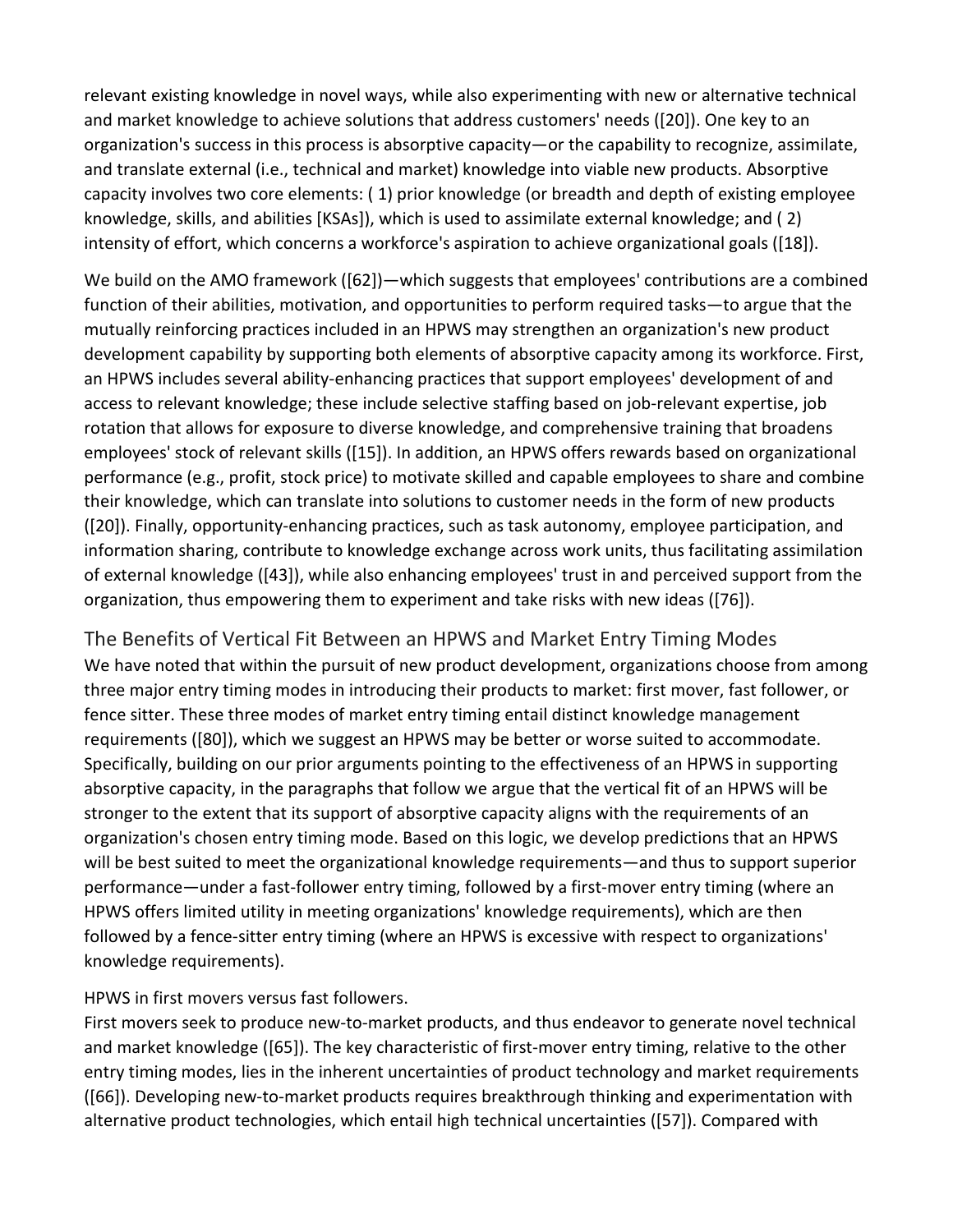imitative products developed by followers, first-mover products carry higher risks of adopting technology that may turn out to be impractical, costly, or deficient ([ 1]; [50]). Even when first movers successfully produce pioneering products, they still face high market risks due to uncertainties in customer needs and reactions ([26]). Therefore, first movers' success depends on the extent to which they resolve these technical and market uncertainties.

In contrast to first movers, fast followers wait to take advantage of available information about first movers' new products and customers, and learn by analyzing first movers' successes and failures ([26]). Taking a more incremental approach to knowledge development, fast followers reverse engineer first movers' new products, survey their new customers, and assimilate their technical and market knowledge to develop superior imitative products ([64]). As such, fast followers face lower levels of technical and market uncertainties and depend on a more defined scope of relevant external knowledge.

Based on these distinctions, while an HPWS is likely to support the creation and exchange of knowledge required for new product development in any organization by leveraging an internal source (i.e., employees) for new knowledge creation ([15]; [76]), we argue that it more *completely* meets the knowledge requirements of organizations pursuing a fast-follower than a first-mover entry timing mode. More precisely, we suggest that an HPWS may be less useful for resolving the technical and market uncertainties facing first movers, who require a higher level of access to external, and often yet-undefined, knowledge sources.

To elaborate, organizations tend to be constrained in their pursuits of the innovative knowledge necessary to create unique value for customers ([63]), with a bias toward recognizing and experimenting with familiar (vs. unfamiliar) and mature (vs. nascent) technologies ([ 2]). As a result, organizations often become anchored in their existing technical competencies and perceptions of customer needs, and thus engage in research and development (R&D) activities and search for and assimilate new product knowledge in the neighborhood of such existing knowledge bases ([21]; [68]). Moreover, this *bounded* knowledge search becomes more common as organizations attempt to resolve technical and market uncertainties, in which "reliance upon historical experience is often the norm" ([ 2]: 528).

Given this tendency toward bounded knowledge creation, strategy research has underscored that first movers can maximize the chances of new product success by actively tapping various external knowledge sources, including customers, suppliers, universities, professional societies, etc. ([29]; [60]).[ 1] Through careful selection, along with competitive pay and incentives, an HPWS may help organizations to directly acquire external individuals or units that hold useful knowledge for new product development. However, due to the aforementioned uncertainties, first movers may have difficulty identifying the hiring targets that will provide the technical knowledge most likely to translate to market success. As such, first movers may need to source technical knowledge by entering into flexible arrangements (e.g., licensing, alliances) that enable experimentation with diverse knowledge sources with a limited initial investment in each, rather than internalizing all possible knowledge sources through an HPWS ([89]). An HPWS may also facilitate knowledge creation based on external sources by strengthening an organization's absorptive capacity, as described earlier ([43]; [69]). However, effective knowledge in-flows from external sources do not always result from enhanced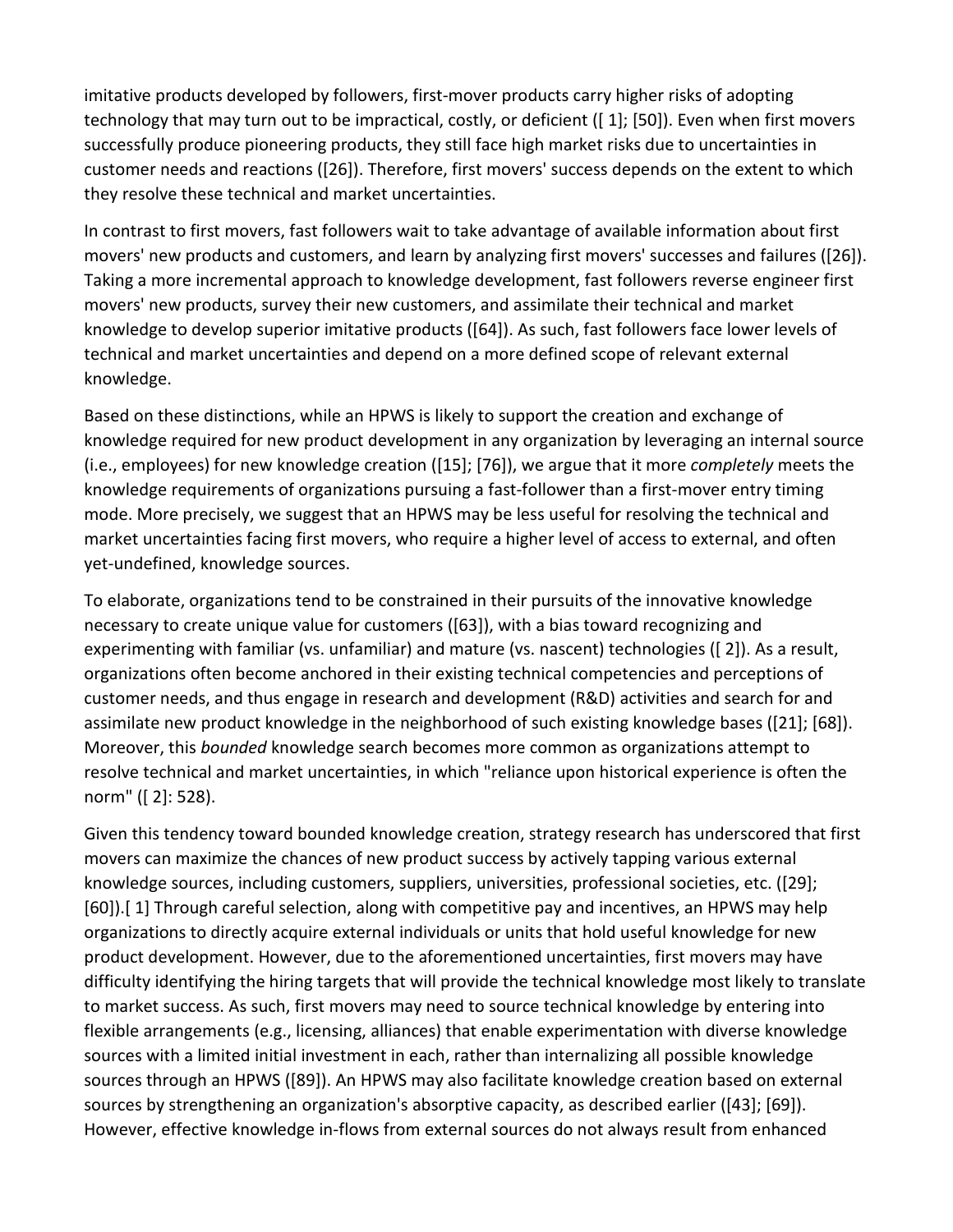absorptive capacity, because such knowledge acquisition requires aligning strategic objectives and forging mutual trust with exchange partners. These conditions tend to be more effectively established through the efforts of top management (vs. employees), which include making strategic investments (e.g., equity arrangements) in the external sources, as well as reducing organizational differences in terms of management style and overarching work routines ([59]; [70]). Employees may also contribute to such effective knowledge transfer, but would need targeted abilities and motivation that are specifically tailored to foster their relationships with external stakeholders; these have been shown to be more effectively supported by *targeted* HR systems, rather than a generic HPWS ([51]). Based on this reasoning, we suggest that an HPWS is likely to provide more limited utility in supporting the knowledge requirements of first movers.

Because the fast-follower entry timing entails relatively lower levels of technical and market uncertainties, fast followers may not require the ability to so broadly search and acquire external knowledge and experiment with various alternatives—i.e., those requirements for which an HPWS may have bounded capacity to address. Rather, as noted earlier, the success of fast followers depends more completely on the absorptive capacity required to effectively assimilate first-movers' technology into improved production technology and incorporate first-mover customers' unmet needs into its product features and marketing programs ([ 9]; [69])—knowledge that can be acquired through a narrower, more defined search process. Thus, while both first movers and fast followers are likely to benefit from the enhanced absorptive capacity provided by an HPWS, fast followers will be the organizations with clearer target technology and customers to leverage for product development; fewer requirements to define and search for the target itself; and less uncertainty and risk of failure associated with the identification, acquisition, and use of new knowledge. Hence, a fast-follower, rather than a first-mover, entry timing mode may serve as a context that affords an HPWS greater capacity to meet the needs of organizations by providing the requisite absorptive capacity as these organizations seek to catch up with pioneers and generate revenues from their products.

#### HPWS in fence sitters.

Fence sitters, which are primarily focused on operating within a narrow competitive scope, maintaining their current markets, and removing market disturbances ([77]), do not require the same level of knowledge search, exchange, and combination among employees as do first movers or fast followers. Given their focus on current market positions, fence sitters tend to be less dependent on novel technical and market knowledge, and instead focus on manufacturing efficiency ([48]). As fence sitters settle into routine technologies, their technical and market knowledge becomes structured and embodied in standard production and marketing processes with no strong need for frequent updates ([28]). Thus, fence sitters are less likely to benefit from broadening employees' knowledge and skills through comprehensive training and job rotation, and may instead succeed by relying on employees' accumulated experience with the organization's current technologies. In addition, fence sitters may have less need to offer incentives and autonomy for employees' pursuit of and experimentation with new knowledge via various motivation- and opportunity-enhancing HR practices, due to these organizations' reliance on routine technologies and structured marketing processes. This is not to say that fence sitters will not try to update their products; they sometimes maintain their markets through improving product quality or customer service ([85]). Rather, it is to suggest that the *primary* strategic focus of fence sitters is on the protection of current products, rather than on new product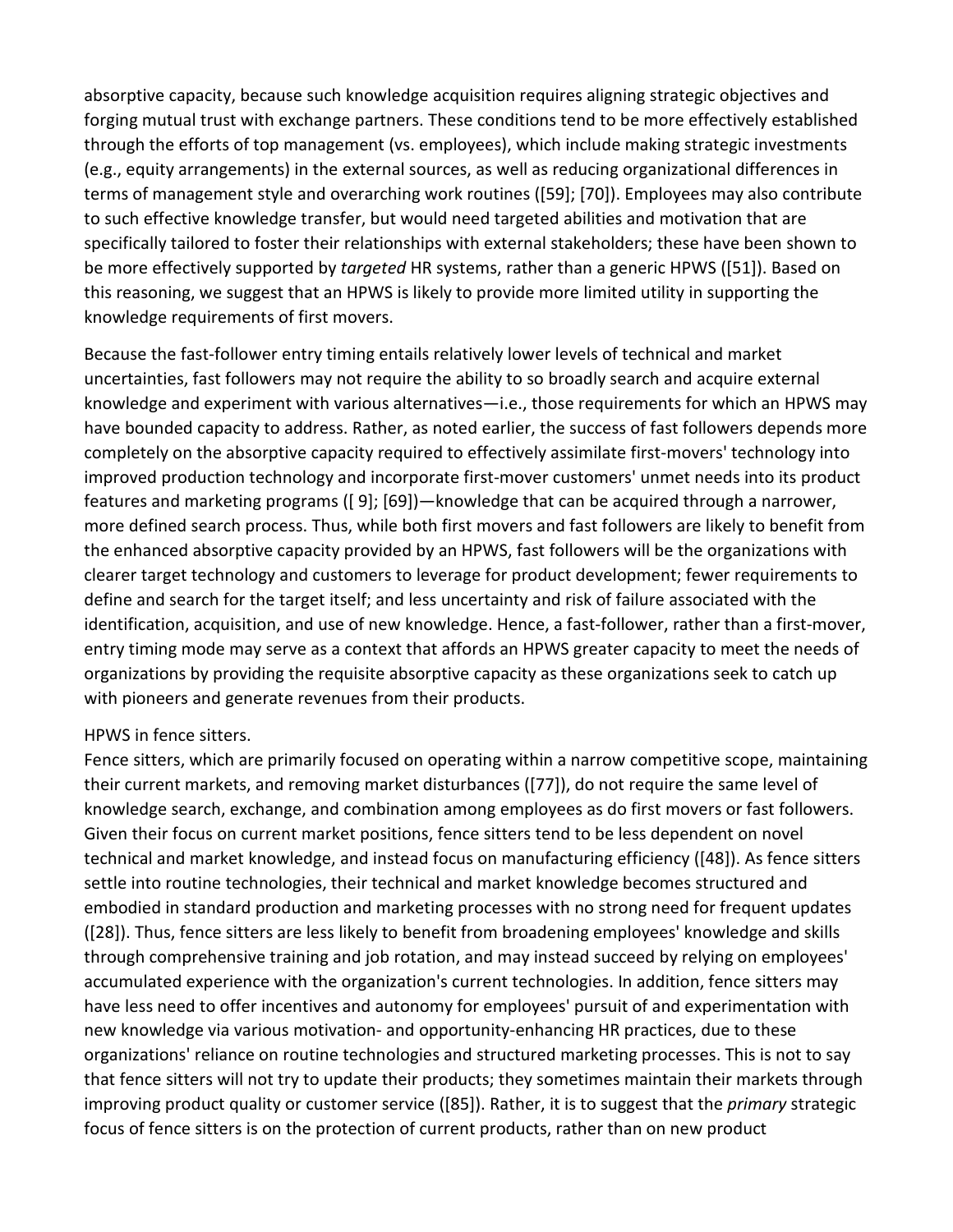development ([28]), such that their competitive advantage is less likely to depend on their effective management of employees' knowledge-based activities ([48]). For this reason, we expect that the extent to which an HPWS contributes to organizational performance will be more limited among fence sitters than among fast followers or first movers.

We focus on product sales as a proximal indicator of organizational performance. First movers try to acquire the largest customer bases possible to enhance technological learning, as well as to lock in more customers ([34]). Greater customer demand also facilitates longer-term agreements with suppliers, enabling first movers to preempt scarce resources ([65]). As such, product sales level is related to realizing first-mover advantages. Similarly, because fast followers aim to overtake first movers with superior quality or lower price, their performance is gauged by the extent to which they attract first-movers' customers or obtain new customers who are not satisfied by first-movers' products. In either case, product sales reflect their success ([61]). Lastly, product sales of fence sitters indicate their success in maintaining their current product markets. Therefore, we expect that the differential effects of vertical fit in an HPWS with respect to different entry timing modes will be manifested in the product sales revenues of the organization.

*Hypothesis 1. Market entry timing modes will moderate the relationship between the use of an HPWS and subsequent product sales, such that the relationship will be most positive among organizations pursuing a fast-follower entry timing, followed by a first-mover entry timing, and subsequently a fence-sitter entry timing.*

Horizontal Fit of an HPWS Based on Internal Consistency in Implementation Beyond vertical fit, an additional consideration underlying the relationship between an HR system and organizational performance is horizontal fit ([30]). As noted previously, horizontal fit refers to the complementarity among the HR practices that are implemented as part of an HR system ([96]). The multiple requirements of horizontal fit that are implied in this concept are critical, and yet are often overlooked. First, horizontal fit requires a set of mutually supportive HR practices, such that the effectiveness of the "whole" system is greater than the sum of its components ([42]; [51]). Second, complementarity refers not only to the content of the practices within the HR system but also to *how* the component HR practices are bundled based on the intensity of use across the multiple practices. That is, given a particular HR system, two organizations may report the same average intensity in their use of the system's HR practices as a whole, while the patterns of intensity in their use of different practices may substantially vary. For instance, while one organization may employ all of the HR practices within a system with similar intensity, another organization may report the same average use of the HR system practices but over- (or under-) emphasize some practices relative to others. We conceptualize this distinction using the concept of internal consistency (which, in the present context, is similar in meaning but both conceptually and empirically distinct from the notion of internal consistency in its traditional statistical usage), which refers to the relative uniformity in the intensity of implementation across HR practices within an HR system.

We have already elaborated on the complementarity in the content domains of the practices in an HPWS. Thus, building on this foundation, our focus on internal consistency in the implementation of practices in an HPWS reflects a test of horizontal fit in the present paper. In developing this logic, we draw on the AMO framework in characterizing the HR practices in the HPWS, and thus focus on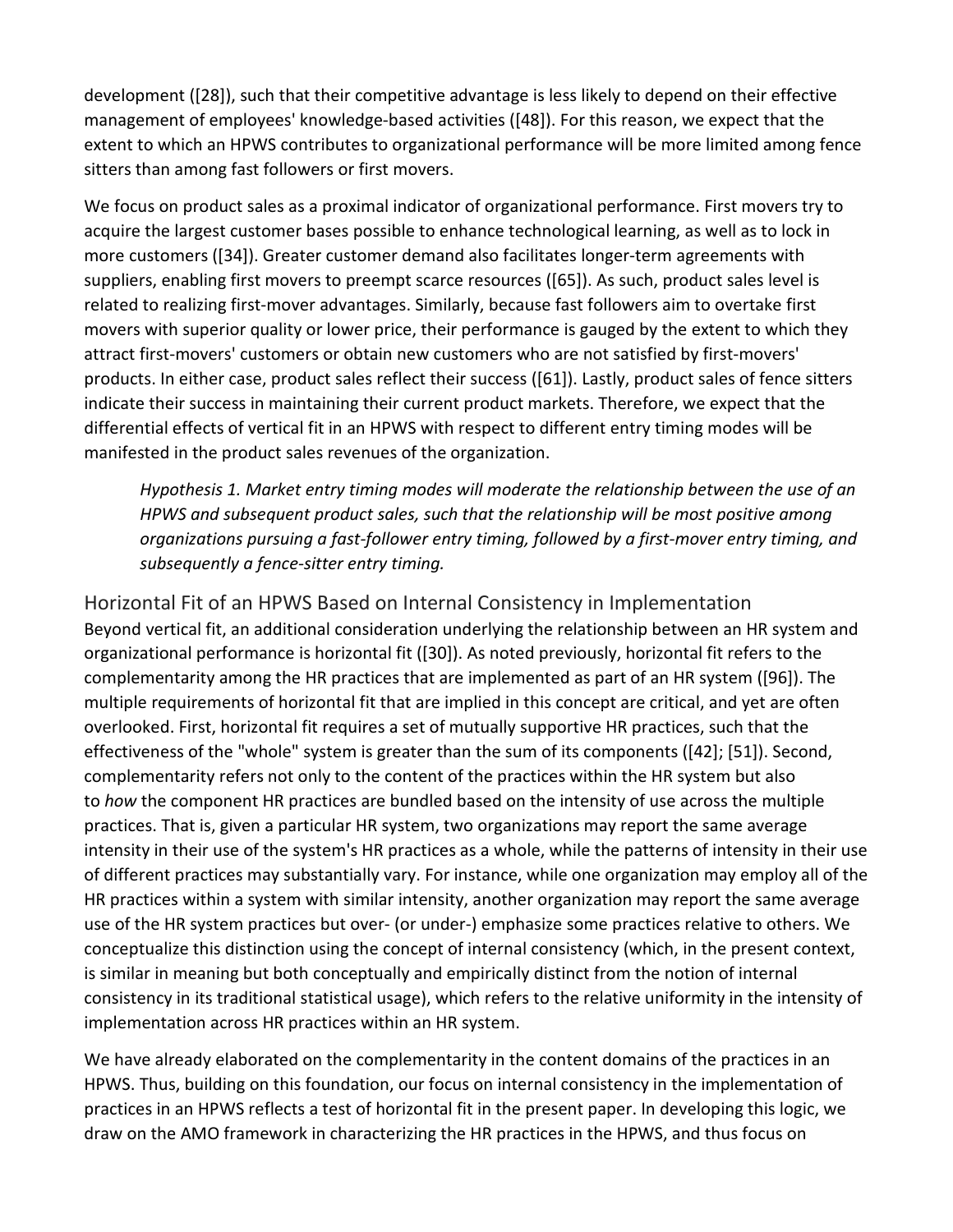internal consistency in the intensity of implementation *across* the AMO domains of HR practices, rather than across the individual HR practices within each of the AMO domains, thus assessing an HR systemlevel (vs. HR domain-level) internal consistency.

As proposed earlier, an HPWS may support organizations' new product development capabilities by ( 1) enhancing employees' KSAs (e.g., via comprehensive training, job rotation) (*abilities*), ( 2) motiving them to combine their KSAs to benefit the organization (e.g., via performance-based incentives) (*motivation*), and (c) offering opportunities for employee initiatives and experimentation (e.g., via task autonomy, participation) (*opportunities*). We follow prior SHRM scholarship to argue that these AMO domains of practices within the HPWS display complementary interdependencies, and that reliance on any single domain alone may be insufficient to elicit desired employee outcomes ([62]; [69]). For instance, employees' KSAs as a raw input may not translate into available knowledge for new product development if employees are not motivated to share their knowledge ([20]; [79]). Similarly, even when employees are highly skilled and motivated, their contributions to new product development may be limited if they are not empowered to experiment with their ideas ([15]). This suggests that inconsistent intensities in the employment of practices across the three AMO domains may create a "bottleneck" due to a relative deficiency in requisite abilities, motivation, or opportunities, thereby hindering the effectiveness of the HPWS in supporting desired knowledge behaviors and ultimately the "whole" effect of the HPWS (see also [83]).

In contrast, high internal consistency in the intensity of use across the AMO domains is likely to strengthen the total positive effect of the HPWS on an organization's product development capabilities, in part by leveraging complementarities among the AMO domains in supporting the organization's absorptive capacity ([18]). [69] demonstrated the combined importance of capabilityand motivation-enhancing HR practices in supporting the absorptive capacity required to achieve effective knowledge transfer from external actors. In addition, other research has suggested that the use of empowerment and suggestion programs may enable knowledge workers to better assimilate external knowledge and contribute to organizational innovativeness ([14]). Given these interdependencies among AMO domains, we can imagine two firms, Firm A and Firm B, with the same moderate intensity of HPWS utilization, but with different patterns of intensity across the A, M, and O domains within the HPWS. For instance, Firm A might implement practices across the three domains with similar intensity, making moderate investments in ability-enhancing practices that support the hiring and development of knowledgeable employees, motivation-enhancing practices focused on performance management and compensation, and opportunity-enhancing practices focused on employee autonomy and participation. In this firm, we would expect skilled employees to have the competence and motivation to recognize, integrate, and apply relevant knowledge in the new product development process, as well as the discretion to make key decisions based on their expertise. In contrast, in Firm B, the same overall system-level implementation intensity may be characterized by limited investment in ability-enhancing practices, moderate investment in motivation-enhancing practices, and increased investment in opportunity-enhancing practices relative to Firm A. The result, in Firm B, may be employees who are motivated and empowered to make critical contributions but who lack the competence to identify and utilize the most relevant knowledge available—reflecting a bottleneck resulting from Firm B's limited investment in ability-enhancing practices despite the same overall investment in the HPWS relative to Firm A. On these bases, we argue that high internal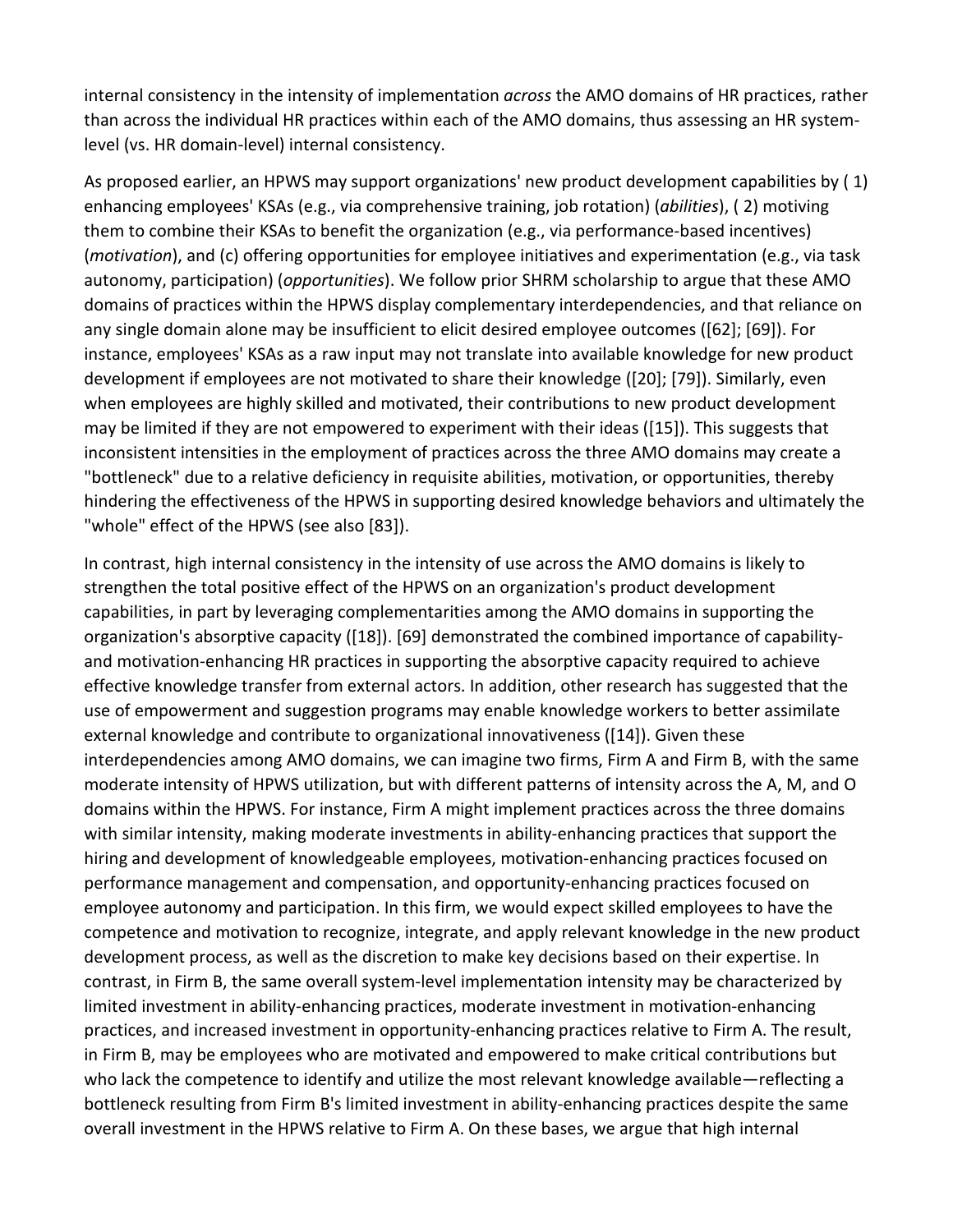consistency in implementation across the AMO domains of the HPWS will form the basis for improved horizontal fit, thereby strengthening the effectiveness of the HPWS in supporting desired outcomes, including an organization's product development capabilities.

# The Joint Effects of Vertical and Horizontal Fit of an HPWS

While horizontal fit is expected to increase the effectiveness of an HPWS in inducing desired knowledge behaviors among employees, its translation to increased organizational performance is likely to occur through its interaction with the vertical fit of the HPWS. That is, the conveyance of multiple consistent investments through a system of complementary HR practices is likely to increase organizational performance by strengthening the positive effect associated with the system's alignment with the strategic requirements of the organization. Put differently, if we understand the result of horizontal fit as increased (i.e., more consistent) support of an HR system's target employee outcomes, we can imagine that increased horizontal fit (which translates to an increase in target employee outcomes) will disproportionately increase the performance premium enjoyed by organizations pursuing strategic goals with which those target employee outcomes are best aligned.

Specifically, when an HPWS is implemented with high internal consistency, we expect that the difference among the three entry timing modes in the effects of the HPWS on product sales will be magnified. Because both first movers and fast followers require employees to engage in new knowledge search and combination, HPWS internal consistency may augment the benefits of an HPWS for both entry timing modes by reinforcing the capacity of an HPWS to support these knowledge behaviors. Fence sitters may not reap such increased benefits from HPWS internal consistency due to fence sitters' reduced reliance on new knowledge search and combination, and thus a poorer vertical fit with an HPWS, as compared to first movers and fast followers. As noted by [ 7]: 909), "internal [horizontal] fit should have no value in the absence of external [vertical] fit."

Between the two early market entrants, we expect that fast followers (vs. first movers) will enjoy a greater degree of enhanced benefits from HPWS internal consistency. As noted above, the key reason for the reduced effect of an HPWS for first movers relates to the more significant technical and market uncertainties faced by first movers relative to fast followers. Indeed, strategy research has emphasized the need for pioneering organizations to search broadly for external knowledge sources to tackle these uncertainties ([29]). Even with a strong internal consistency in the implementation of an HPWS, the focus of this HR system is still limited to leveraging an internal knowledge source (i.e., employees) for novel technical and market knowledge. Similarly, even strong internal consistency may not adequately enable the HPWS to ensure knowledge in-flows from external sources, because an HPWS may not substitute for other requisite, qualitatively distinct factors for effective knowledge acquisition, such as strategic investments ([70]) or targeted HR systems ([51]). Conversely, strong internal consistency in the implementation of an HPWS will likely augment the effects of the HPWS for fast followers that can learn and adapt from clear target knowledge. In particular, an HPWS can enhance a fast-follower workforce's knowledge stocks in order to better leverage the organization's access to first-mover technical and market knowledge, and can motivate and empower the workforce to translate this knowledge into superior imitative products ([64]). Consistent implementation of practices across the AMO domains is required for these knowledge-absorption processes to function in tandem in this way.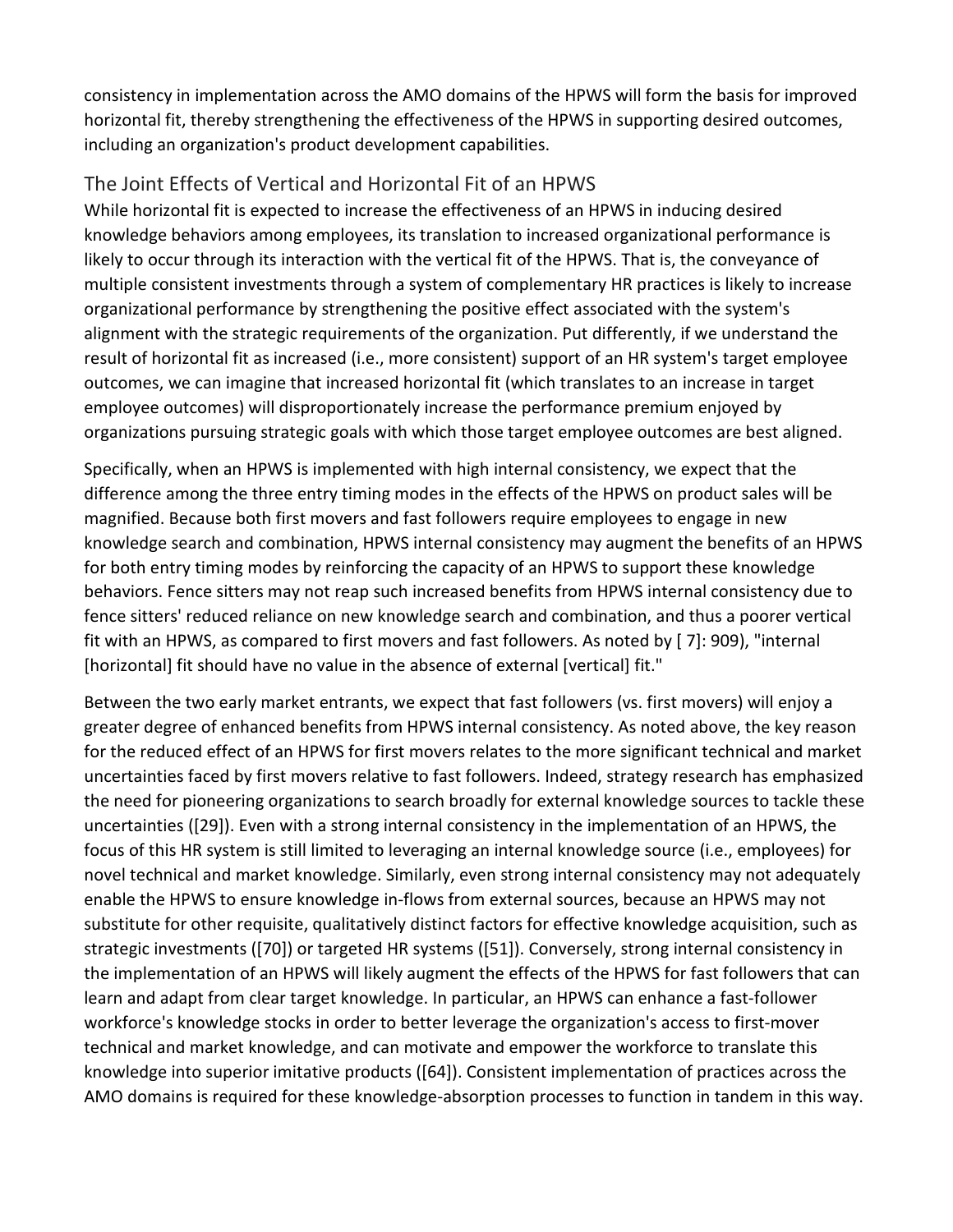In contrast, under low internal consistency, the effects of an HPWS on product sales are likely to be limited for all organizations. As noted previously, the AMO domains of an HPWS display complementary interdependencies, such that a relative neglect of any domain will limit the efficacy of other domains. Hence, even among fast followers, to whom HPWSs are best suited, low HPWS internal consistency may limit the successful absorption of technical and market knowledge from first-mover products to support the development of superior imitative products. In short, because low internal consistency reduces the likelihood that an HPWS will support target employee behaviors, the vertical fit of an HPWS with an organization's entry timing mode becomes less meaningful in supporting organizational performance. Taken together, we expect that the greatest performance gains associated with an HPWS among fast followers (followed by first movers, and subsequently fence sitters) will be likely to materialize when the HPWS is utilized with high (vs. low) HPWS internal consistency.

*Hypothesis 2. HPWS internal consistency will moderate the interactive effect between the use of an HPWS and market entry timing modes on product sales, such that the successive effects of HPWS utilization on product sales across the three market entry timing modes (i.e., most positive among fast followers, followed by first movers, and subsequently fence sitters) will be more pronounced when HPWS internal consistency is high.*

Indirect Effects of a Dual-Alignment HPWS on Profitability via Product Sales So far, we have focused on product sales as an operational outcome of an HPWS in relation to market entry timing modes. However, market entry timing modes concern not just new product introduction, but also commercialization of new products to gain competitive advantage ([66]). Thus, profitability is the ultimate performance measure of an HPWS in this context ([35]). Given that sales revenues represent employees' productivity and effectiveness in the organization's business operations, product sales are a key predictor of financial performance ([45]). Hence, we argue that HPWS will indirectly affect financial performance through the mediating effect of product sales. This mechanism is especially important in that it will determine whether an HPWS generates productivity gains above and beyond the costs of implementing this so-called "high road" HR system ([30]). Further, since an HPWS is expected to provide the strongest vertical fit among fast followers (followed by first movers, and then fence sitters) and achieve stronger horizontal fit under higher HPWS internal consistency, product sales will convey these dual-alignment effects of the HPWS on the future financial performance of the organization.

*Hypothesis 3. Product sales will mediate the three-way interactive effects among an HPWS, market entry timing modes, and HPWS internal consistency on subsequent organizational financial performance.*

# METHOD

# Sample

We used data from the Workplace Panel Survey (WPS), which was conducted biennially from 2005 to 2013 by the Korean Labor Institute (KLI), a government-funded research institution. In 2005, the KLI used the national workplace survey by the National Bureau of Statistics of Korea as a sample frame to select 4,275 business establishments with 30 or more employees in 17 different industry sectors. It employed stratified random sampling based on industry and region to ensure sample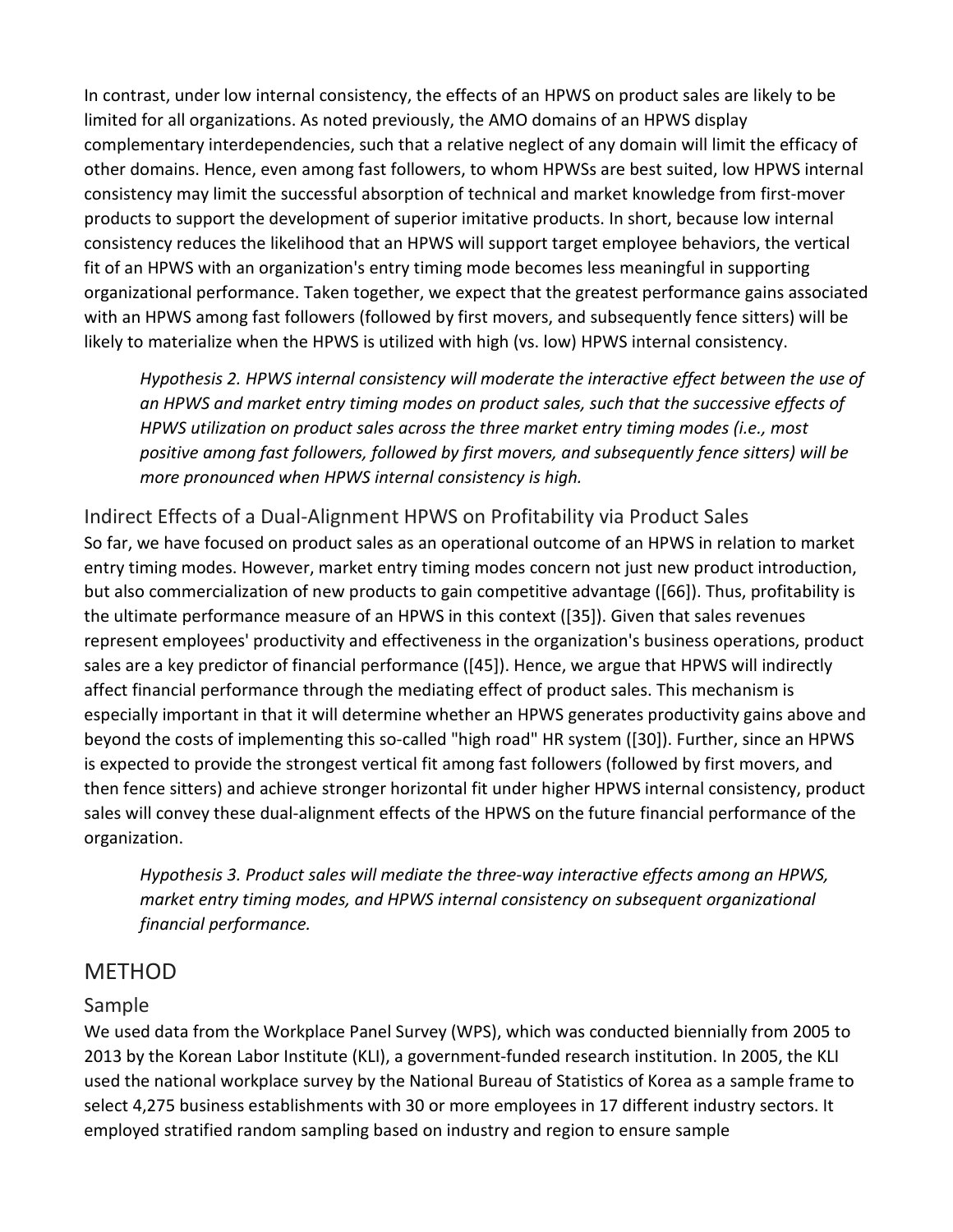representativeness. Usable data were received from 1,905 establishments (45% overall response rate). It followed up this data collection in 2007, 2009, 2011, and 2013 with surveys of 1,735, 1,737, 1,770, and 1,775 establishments, respectively. We used four waves of the WPS (2005 to 2011) because the subsequent financial performance data (i.e., *t* + 1) for 2013 were not yet available. After excluding missing data, the final sample size of our four-wave panel data were 1,416 business establishments and 3,456 establishment-year observations. The number of establishments each year was 806, 842, 897, and 911, respectively. As shown in Table 1, manufacturing was the predominant industry sector among 17 different industries (57%; see Table 1 for more details) and the mean number of employees per establishment was 433.19 (standard deviation [*SD*] = 869.69). Comparisons of establishments that did and did not provide complete responses suggested that the original and final samples were largely consistent in terms of industry distribution and establishment size (full information available upon request).

| Industry                         | <b>No. of Establishments</b> | %              |
|----------------------------------|------------------------------|----------------|
| Manufacturing                    | 1,963                        | 57             |
| Electricity, gas, water          | 77                           | $\overline{2}$ |
| Sewage and waste disposal        | 20                           | $\mathbf{1}$   |
| Construction                     | 190                          | 5              |
| Wholesale & retail               | 266                          | 8              |
| Lodging & food service           | 74                           | $\overline{2}$ |
| Transportation                   | 235                          | 7              |
| Communications                   | 122                          | 4              |
| Finance & insurance              | 105                          | 3              |
| Real estate                      | 11                           | 0.3            |
| Scientific and technical service | 150                          | 4              |
| <b>Business service</b>          | 67                           | $\overline{2}$ |
| <b>Public administration</b>     | 6                            | 0.2            |
| <b>Education service</b>         | 21                           | 1              |
| Public health & social welfare   | 73                           | 2              |
| Entertainment, culture, & sports | 48                           | 1              |
| Other                            | 28                           | 1              |
| Total                            | 3,456                        | 100            |

TABLE 1 Industry Composition of Sample WPS Establishments

*Note: n* = 3,456 (establishment-year observations; 2005 to 2011).

Given that the data unit in this study is an establishment nested in a company, our HPWS and performance outcome variables are also at the establishment level ([93]). This is an important point to clarify in regard to market entry timing. Because companies usually have multiple products, they may adopt different entry timing modes for different products. Thus, while first-mover, fast-follower, and fence-sitter modes are distinct for each product, companies overall may implement hybrid modes. However, as noted below, market entry timing modes in our study apply to the main product of the establishment. Hence, we were able to examine the differential effects of an HPWS across distinct entry timing modes. A related level issue is that the establishment-wide HPWS and performance variables may not be matched with the level of entry timing modes for establishments with multiple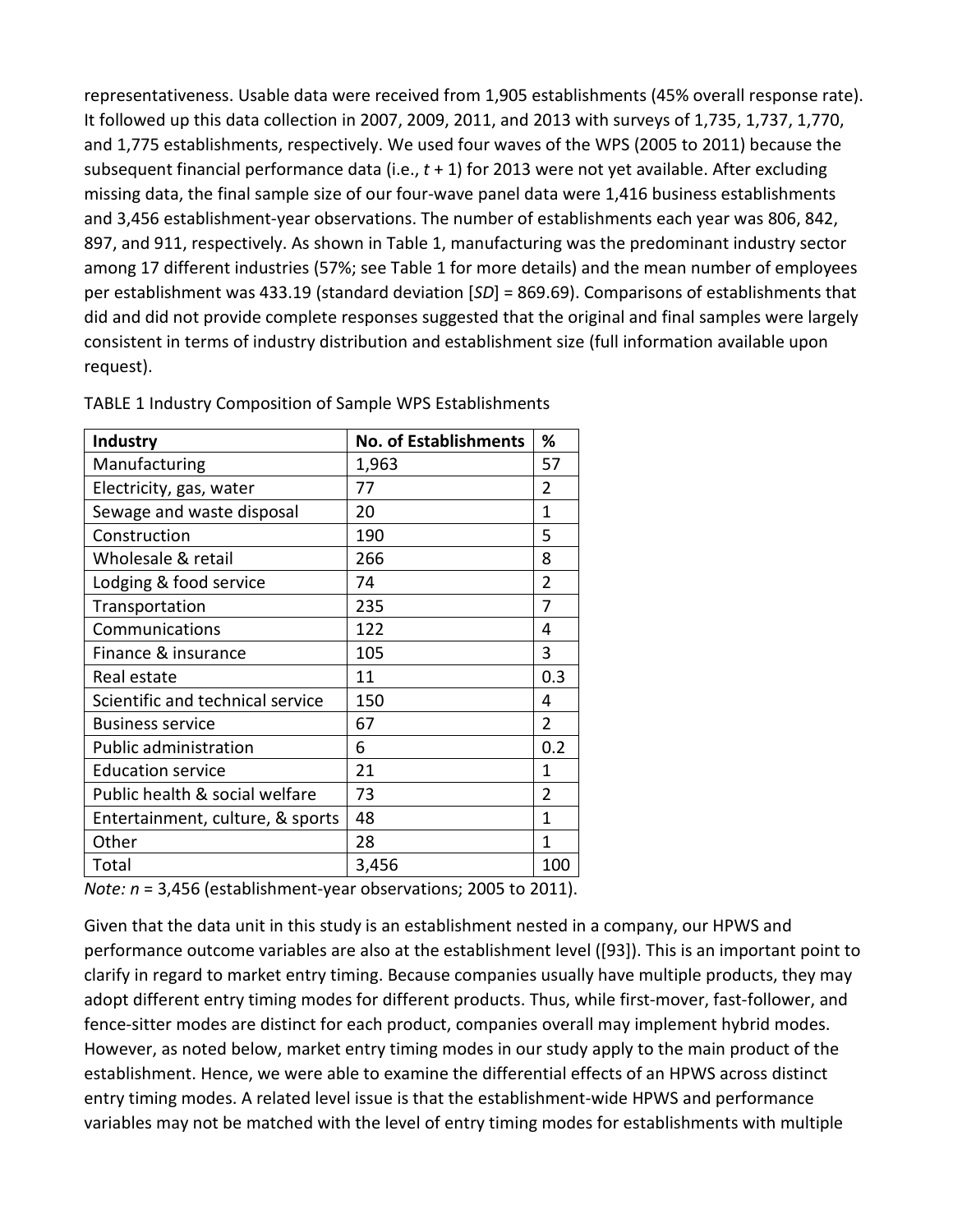products. This possibility is, however, minimized because, in the KLI data collection, establishment was defined as a company or part of a company that performs *one main (or single)* economic activity in a specified location. Even in establishments with multiple products, it is reasonable to expect that employees associated with the main product will constitute the greatest portion of the establishment's entire workforce and, likewise, sales revenues will be largely driven by the main product. In fact, we were able to obtain data on sales revenues from main products for 111 establishments in the final sample, finding that the average ratio of sales represented by the main product was 69.7% (*SD* = 25.44; full information available upon request). Thus, the difference in levels of analysis between an establishment and a main product may not be a major issue.

#### **Measures**

#### HPWS.

A management representative in each establishment completed a comprehensive checklist of HR practices. From these, we selected items consistent with HPWS scales used in prior research. We identified 16 HR practices that could be mapped onto the AMO model of HRM by referring to representative HPWS studies including those by [20], [27], [37], [40], [91], and [92]. Specifically, abilityenhancing HR practices included six items concerning selective staffing based on skills or professional experiences, fit, or commitment (dummies); promotion from within (Likert); job rotation (dummy); and extensive training (counts). Motivation-enhancing HR practices included ( 1) five compensation items capturing the adoption of profit sharing, employee stock ownership programs, broad-based stock options, and performance-based annual salary plans (dummies); and market-competitive pay levels (Likert); and ( 2) one developmental performance appraisal item (dummy). Finally, opportunityenhancing HR practices included four items regarding the presence of an employee suggestion program or quality circles (dummies), degree of work units' task autonomy (Likert), and extensiveness of information sharing (counts). Detailed information about these 16 HR practice measures is provided in Table 2.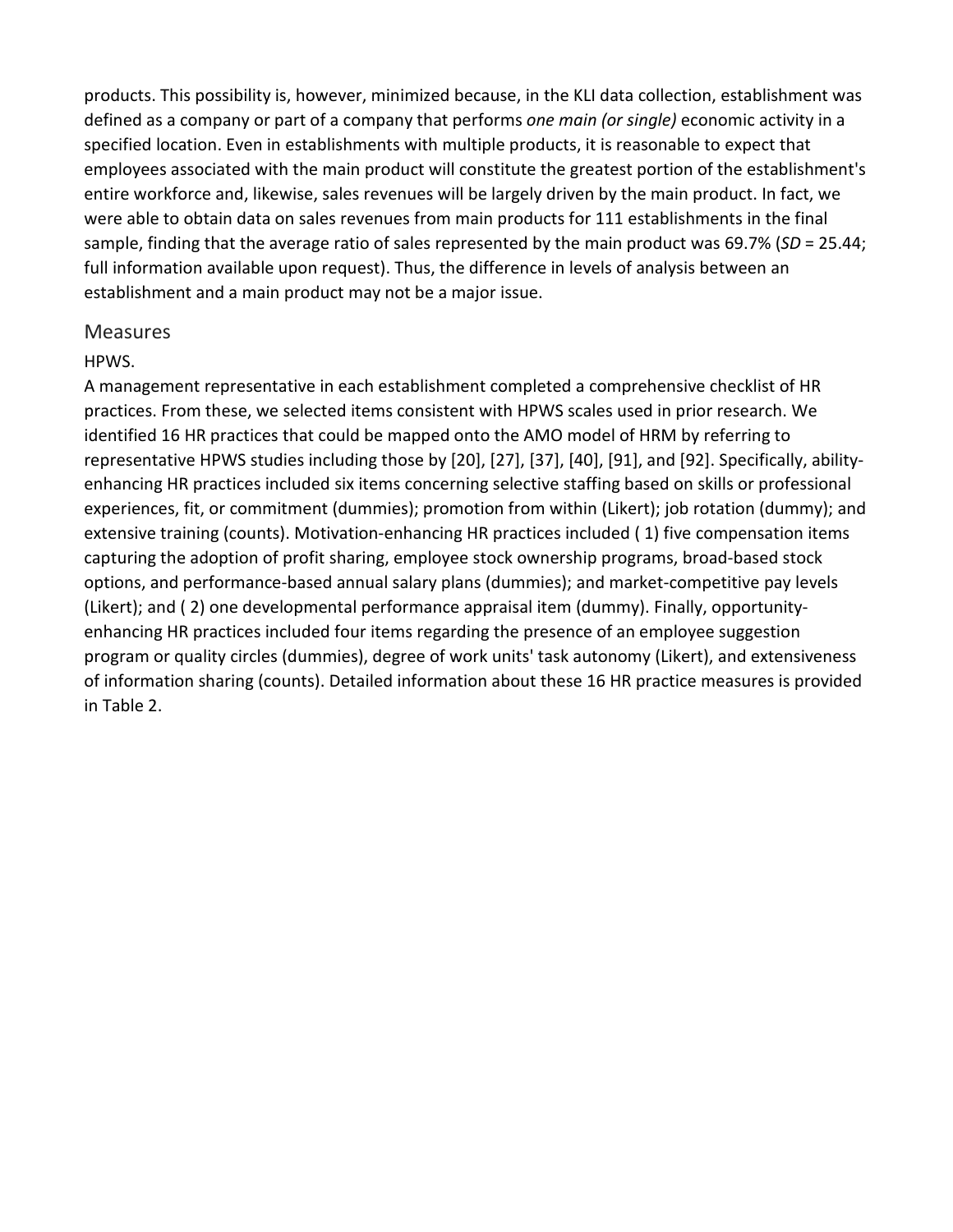TABLE 2 Definitions and Measures of HR Practices Constituting HPWS Index

| <b>HR Practices</b> | <b>Definitions</b>                              | <b>Measures</b>      | <b>Sources</b>         | <b>Domains</b>       |
|---------------------|-------------------------------------------------|----------------------|------------------------|----------------------|
| Selection based     | Selection based on employees' overall fit to an | Dummy                | Collins & Smith        | Ability-enhancing HR |
| on fit              | organization                                    |                      | (2006)                 | practices            |
| Selection based     | Selection based on employees' commitment        | Dummy                | Collins & Smith        |                      |
| on attitudes        | and loyalty to the job                          |                      | (2006); Evans & Davis  |                      |
|                     |                                                 |                      | (2005)                 |                      |
| Selection based     | Selection based on employees' skills and        | Dummy                | Takeuchi et al. (2007) |                      |
| on ability          | professional experiences                        |                      |                        |                      |
| Promotion from      | Selection preferring internal employees to      | 5-point Likert scale | Collins & Smith        |                      |
| within              | external candidates, all else being equal       |                      | (2006)                 |                      |
| Job rotation        | Lateral transfer of employees among different   | Dummy                | Collins & Smith        |                      |
|                     | tasks on a regular basis                        |                      | (2006)                 |                      |
| Extensiveness of    | The number of different kinds of training       | Number ranging       | Sun et al. (2007)      |                      |
| training            | programs                                        | from 0 to 10         |                        |                      |
| Profit sharing      | Pay based on work group or organizational       | Dummy                | Collins & Smith        | Motivation-enhancing |
|                     | performance                                     |                      | (2006)                 | HR practices         |
| Employee stock      | Shares of stocks are available to all core      | Dummy                | Collins & Smith        |                      |
| ownership           | employees through stock purchase plans          |                      | (2006)                 |                      |
| programs            |                                                 |                      |                        |                      |
| Broad-based         | Shares of stocks are available to all core      | Dummy                | Collins & Smith        |                      |
| stock option        | employees through stock option plans            |                      | (2006)                 |                      |
| Performance-        | Employees' annual salary is linked to their     | Dummy                | Takeuchi et al. (2007) |                      |
| based annual        | performance in the job                          |                      |                        |                      |
| salary              |                                                 |                      |                        |                      |
| Market-             | Pay level as compared to that of industry       | How high is your     | Collins & Smith        |                      |
| competitive pay     | average                                         | workplace's pay      | (2006)                 |                      |
|                     |                                                 | level as compared    |                        |                      |
|                     |                                                 | to that of the       |                        |                      |
|                     |                                                 | industry average?    |                        |                      |
|                     |                                                 | (rated from 1, "very |                        |                      |
|                     |                                                 | low," to 5, "very    |                        |                      |
|                     |                                                 | high")               |                        |                      |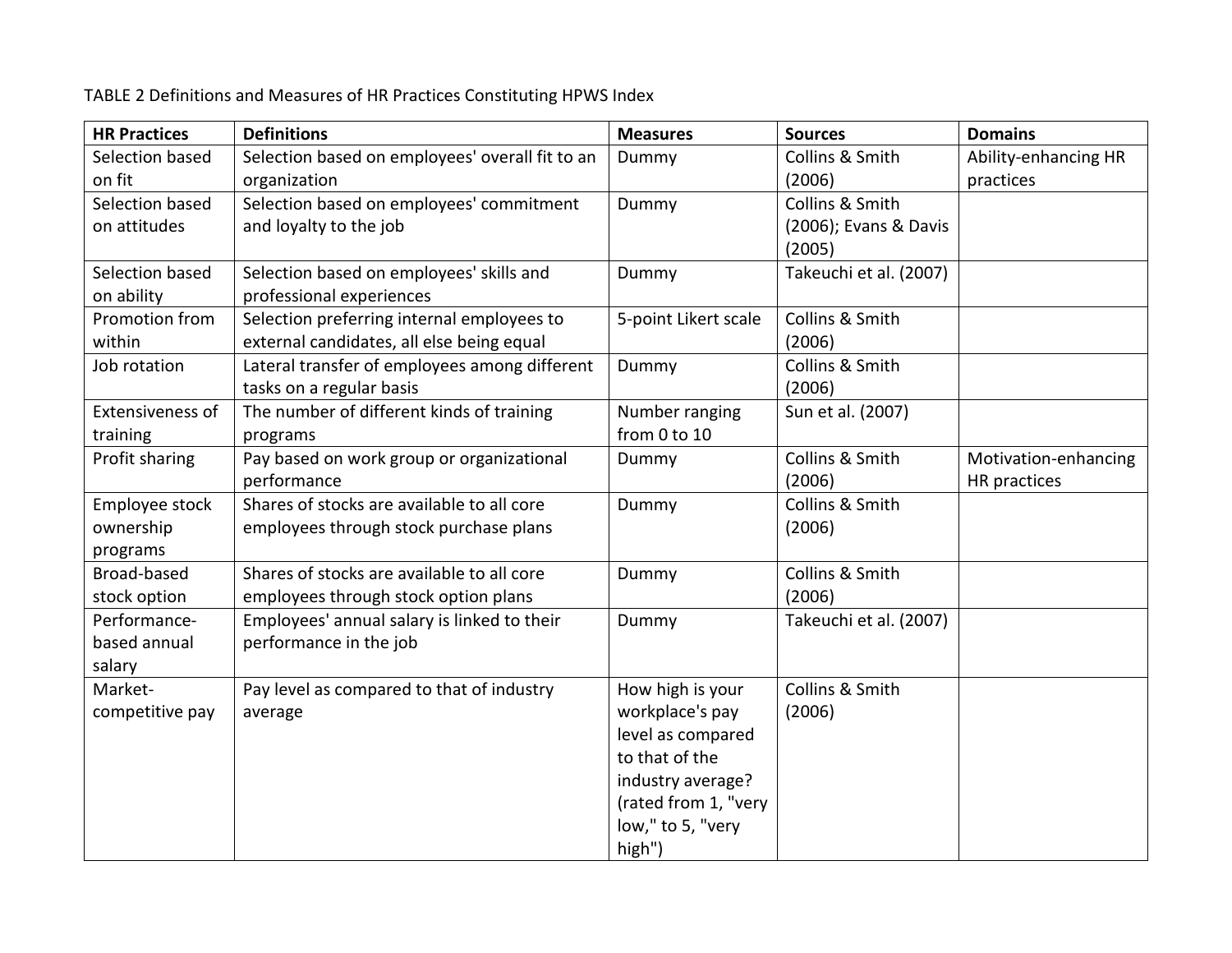| Performance<br>appraisal | Use of performance evaluations for employee<br>development                                                              | Dummy                                                                                                                                                                                                                                                              | Collins & Smith<br>(2006) |                                           |
|--------------------------|-------------------------------------------------------------------------------------------------------------------------|--------------------------------------------------------------------------------------------------------------------------------------------------------------------------------------------------------------------------------------------------------------------|---------------------------|-------------------------------------------|
| Employee<br>suggestion   | Provision of opportunities for employees to<br>suggest improvements in the ways tasks are<br>performed                  | Dummy                                                                                                                                                                                                                                                              | Sun et al. (2007)         | Opportunity-<br>enhancing HR<br>practices |
| Quality circle<br>teams  | Teams designed for work improvement in<br>terms of customer satisfaction, product<br>quality, cost reduction, and so on | Dummy                                                                                                                                                                                                                                                              | <b>Huselid (1995)</b>     |                                           |
| Autonomy                 | Degree to which work units have discretion in<br>making task-related decisions                                          | To what extent<br>does your work<br>unit have<br>autonomy in<br>making decisions<br>on (1) working<br>methods, (2) the<br>pace of work, (3)<br>the recruitment of<br>new members, (4)<br>member training?<br>(rated from 1, "not<br>at all," to 4, "very<br>much") | Sun et al. (2007)         |                                           |
| Information<br>sharing   | The number of practices to share<br>management-related information with<br>employees                                    | Number ranging<br>from 0 to 9                                                                                                                                                                                                                                      | <b>Guthrie (2001)</b>     |                                           |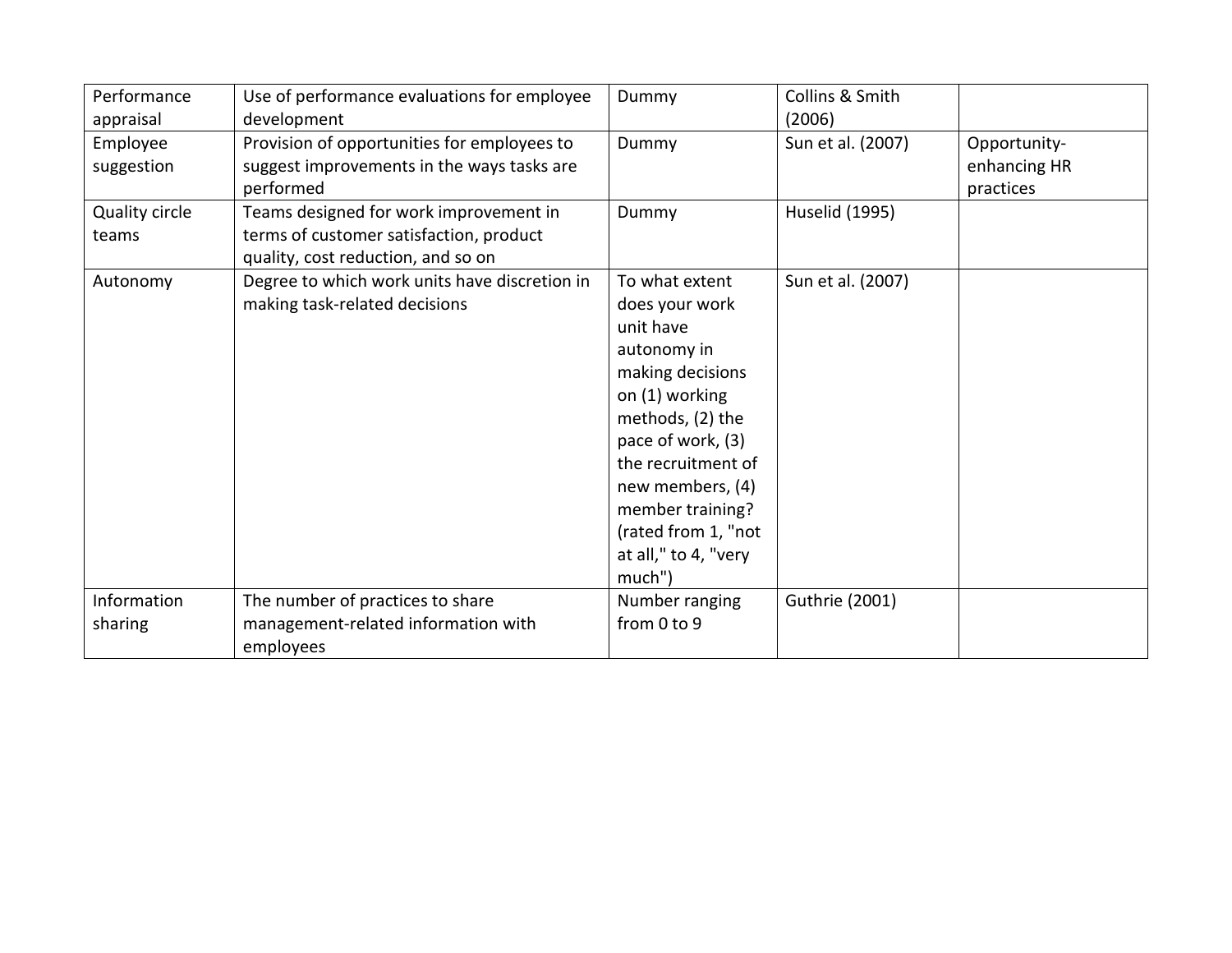To construct an index of the HPWS, we used several steps. First, since the items had different scale formats, we standardized all HR practices ([13]; [40]) using industry means to assess an establishment's intensity of use for each HR practice relative to other establishments in its industry. We chose this approach as the industry constitutes a key context within which an establishment's strategic and HR needs are determined and HR practices are "framed and executed" ([22]: 135; [56]; [74]). Indeed, an *F*test revealed significant between-industry variations in the intensity of use for all 16 HR practices. As a few examples, extensive training was relatively high in the finance and insurance industry (mean = 4.28) and low in the sewage and waste disposal industry (mean = 2.70; cf. grand mean = 3.44). Similarly, autonomy was relatively high in the scientific and technical service industry (mean = 2.96) and low in the lodging and food service industry (mean = 2.54; cf. grand mean = 2.73). Next, we created indices of ability-, motivation-, and opportunity-enhancing HR domain scores by averaging the standardized scores of the HR practices within each AMO domain. We then created an overall HPWS index by computing a mean across the three AMO domain scores ([44]).

#### HPWS internal consistency.

Scholars have conceptualized and measured HR practice configurations in multiple ways.[ 2] Consistent with our focus and definition of internal consistency, in the present study we measured the internal consistency of an establishment's implementation of an HPWS as the *SD* among the three AMO domain scores. That is, beginning with an index value for each of the three A, M, and O domains (which represents the mean level of intensity with which an establishment employed the practices within a particular domain), we computed internal consistency as the *SD* across these three scores (e.g., [72]). We took the reciprocal of this value so that higher scores represent higher internal consistency (e.g., [25]). Given our use of industry-adjusted A, M, and O scores, our internal consistency measure essentially concerns the extent to which an establishment's relative intensities of use for the A, M, and O HR domains in its industry are similar across the three domains.

#### Market entry timing.

A management representative in each establishment selected one of four descriptions of his or her establishment's entry timing modes for its main products or services: first mover, fast follower, fence sitter, or none of the above. The first mover was defined as one in which the establishment quickly responds to customers' unmet needs and early market signals and tries to pioneer offering new products to the market. The fast follower was defined as one in which the establishment carefully researches first-movers' activities and tries to catch up with first movers in a more efficient and planned way, but without pioneering new product development or markets. The fence sitter was defined as one in which the establishment occupies stable markets with existing products, and does not try to develop new products or enter new markets. We created four dummy variables that correspond to these four choices of market entry timing.

#### Product sales.

The KLI provided the WPS data along with a financial information set. We used product sales divided by the total number of employees to account for establishment heterogeneity in terms of size. Given the potential for reciprocal relationships between an HPWS and establishment performance, and the time it takes for an HPWS to affect performance ([ 8]; [95]), we used a two-year subsequent product sales (*t* + 1) model as a proximal outcome while controlling for current sales (*t*) ([ 4]; [55]).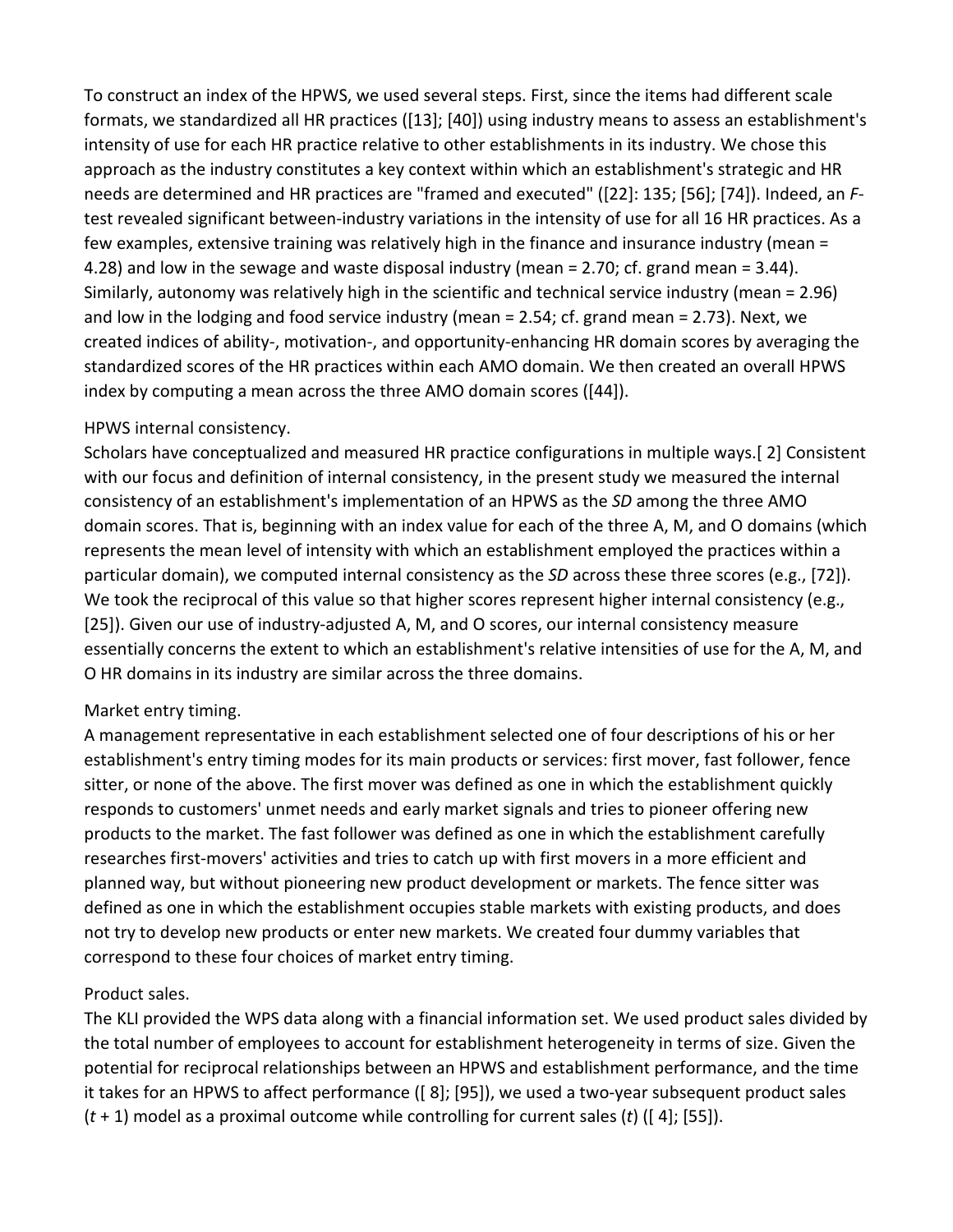Financial performance.

We employed a ratio of operating profit to average total assets (ROA) as a financial performance measure. Because the distribution of financial performance had high skewness and kurtosis (skewness = 3.08, kurtosis = 281.32; Shapiro–Francia test *p* <.05), the variable was winsorized at the 1% level at both tails to reduce the influence of extreme values (e.g., [16]; [75]). As with product sales, we used subsequent financial performance (*t* + 1) as a dependent variable with current financial performance (*t*) controlled for ([ 4]; [55]).

## Control variables.

Consistent with prior research, we controlled for establishment size measured by the total number of employees (logarithm) ([20]) and total assets (logarithm) ([81]), because they may reflect the slack resources available for using an HPWS and may correlate with establishment performance. We also included the capital-to-labor ratio (logarithm of plant and equipment value divided by the total number of employees) to control for the potential impact of capital investment ([12]). Lastly, we included establishment- and year-fixed effects in our regressions to control for unobserved heterogeneity between establishments and for annual trends that may affect establishment performance, respectively ([58]).

# Analytic Strategy

Given the panel structure of our data, we used fixed-effects models to control for nonobserved fixed sources of confounding factors ([32]; see also, e.g., [ 6]; [46]). Indeed, the Hausman tests ([ 5]) of the final model for each dependent variable revealed that fixed-effects specifications were preferred to random-effects specifications (product sales as a dependent variable:  $\chi^2_{(19)}$  = 1594.84, p <.05; financial performance as a dependent variable:  $\chi^2_{(21)}$  = 909.12,  $p$  <.05). In addition, we performed supplementary analyses to examine the robustness of our findings with regard to the centering approach for HPWS, the entry timing measure, and the control variables used in our study (see Appendix A).

# RESULTS

In Table 3 we provide descriptive statistics, including within- and between-establishment *SD*s*,* of our study variables. Hypothesis 1 proposed that the relationship between an HPWS and subsequent product sales would be most positive among fast followers, followed by first movers, and then fence sitters. To compare the effects of an HPWS among these three entry timing modes, we examined two separate models with a first-mover and a fence-sitter entry timing dummy as a referent, respectively. In the first model, where a first-mover entry timing was a referent (i.e., Model 2 in Table 4), an HPWS was more positively associated with product sales among fast followers than among first movers (*B* =.20, 95% confidence interval [CI] [.04,.37], *p* <.05). In addition, as indicated by Model 3 in Table 4 with a fence-sitter entry timing as a referent, an HPWS was more positively associated with product sales among fast followers than among fence sitters (*B* =.27, 95% CI [.05,.49], *p* <.05). However, this relationship was not significantly stronger among first movers than among fence sitters (*B =*.07, 95% CI [–.13,.27], n.s.). To further probe the nature of the interaction, we calculated the effect of an HPWS on product sales for each of the three entry timing modes in Hypothesis 1 individually ([17]). As shown in Figure 2, the effect of an HPWS was significantly positive only under a fast-follower entry timing (*B* =.21, 95% CI [.06,.36], *p* <.05), whereas it was not significant under a first-mover (*B* =.01, 95% CI [–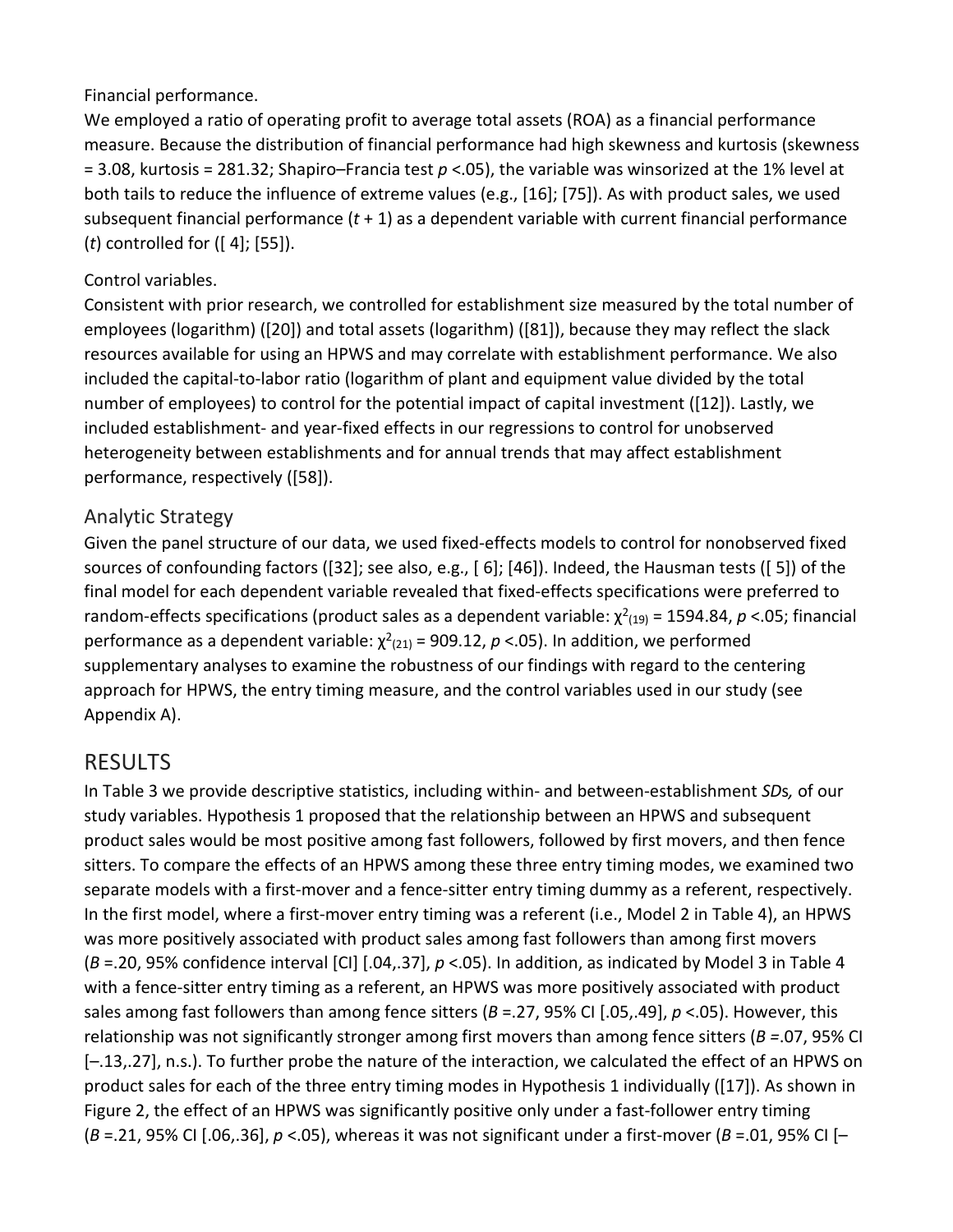.11,.13], n.s.) or a fence-sitter (*B* = −.14, 95% CI [–.39,.11], n.s.) entry timing. Taken together, these results provide partial support for Hypothesis 1, though we found full support for the core part of our hypothesis concerning the most pronounced effect of an HPWS among fast followers.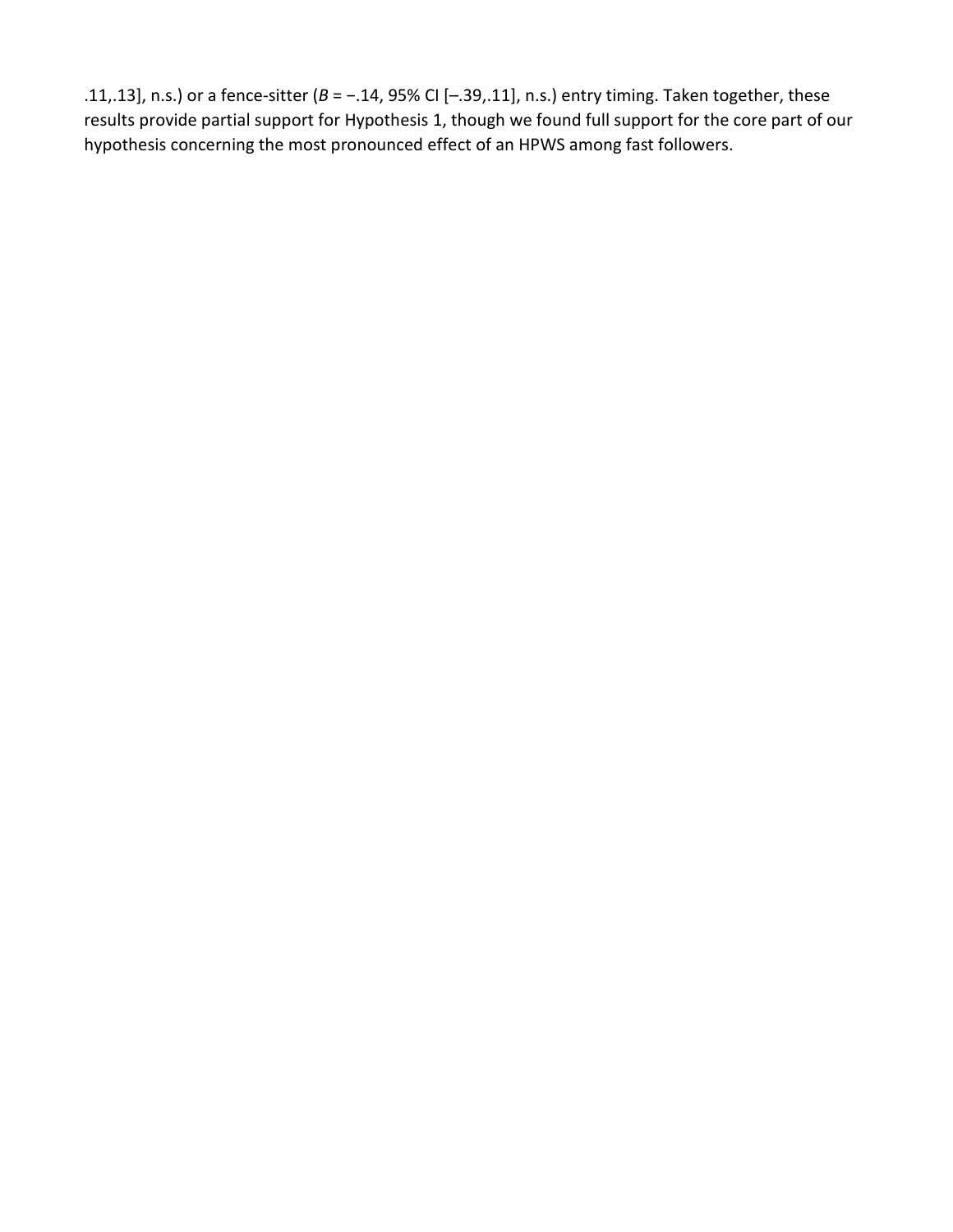#### TABLE 3 Descriptive Statistics for Study and Control Variables

|     | Variable                | M    | <b>Overall</b> | <b>Between</b> | <b>Within</b> | $\mathbf{1}$ | $\overline{2}$ | 3      | 4      | 5      | 6      | $\overline{7}$ | 8      | 9      | 10  | 11  | 12  |
|-----|-------------------------|------|----------------|----------------|---------------|--------------|----------------|--------|--------|--------|--------|----------------|--------|--------|-----|-----|-----|
|     |                         |      | <b>SD</b>      | <b>SD</b>      | <b>SD</b>     |              |                |        |        |        |        |                |        |        |     |     |     |
| 1.  | Log of workforce        | 5.25 | 1.22           | 1.21           | 0.28          |              |                |        |        |        |        |                |        |        |     |     |     |
|     | size                    |      |                |                |               |              |                |        |        |        |        |                |        |        |     |     |     |
| 2.  | Log of total assets     | 11.5 | 2.32           | 2.33           | 0.38          | .59          |                |        |        |        |        |                |        |        |     |     |     |
|     |                         | 1    |                |                |               |              |                |        |        |        |        |                |        |        |     |     |     |
| 3.  | Capital to labor        | 4.09 | 2.39           | 2.38           | 0.64          | .05          | .68            |        |        |        |        |                |        |        |     |     |     |
|     | ratio                   |      |                |                |               |              |                |        |        |        |        |                |        |        |     |     |     |
| 4.  | <b>HPWS</b>             | 0.00 | 0.39           | 0.33           | 0.22          | .35          | .43            | .26    |        |        |        |                |        |        |     |     |     |
| 5.  | <b>HPWS</b> internal    | 4.07 | 5.61           | 5.52           | 3.67          | .00          | .00.           | .01    | .01    |        |        |                |        |        |     |     |     |
|     | consistency             |      |                |                |               |              |                |        |        |        |        |                |        |        |     |     |     |
| 6.  | First-mover entry       | 0.51 | 0.50           | 0.40           | 0.34          | .07          | .13            | .09    | .16    | .02    |        |                |        |        |     |     |     |
|     | timing                  |      |                |                |               |              |                |        |        |        |        |                |        |        |     |     |     |
| 7.  | Fast-follower entry     | 0.29 | 0.45           | 0.36           | 0.32          | $-.03$       | $-.04$         | $-.02$ | $-.07$ | .00    | $-.66$ |                |        |        |     |     |     |
|     | timing                  |      |                |                |               |              |                |        |        |        |        |                |        |        |     |     |     |
| 8.  | Fence-sitter entry      | 0.10 | 0.30           | 0.23           | 0.22          | $-.07$       | $-.07$         | $-.04$ | $-.10$ | $-.03$ | $-.34$ | $-.21$         |        |        |     |     |     |
|     | timing                  |      |                |                |               |              |                |        |        |        |        |                |        |        |     |     |     |
| 9.  | Other entry timing      | 0.10 | 0.30           | 0.25           | 0.20          | .00          | $-.08$         | $-.10$ | $-.07$ | .01    | $-.34$ | $-.21$         | $-.11$ |        |     |     |     |
| 10. | Product sales (t)       | 6.29 | 1.67           | 1.58           | 0.47          | .07          | .76            | .72    | .31    | .01    | .11    | $-.04$         | $-.03$ | $-.09$ |     |     |     |
| 11. | Financial               | 5.25 | 10.82          | 10.00          | 6.00          | .02          | .06            | .04    | .06    | $-.01$ | .06    | .00.           | $-.03$ | $-.06$ | .18 |     |     |
|     | performance (t)         |      |                |                |               |              |                |        |        |        |        |                |        |        |     |     |     |
| 12. | Product sales $(t + 1)$ | 6.38 | 1.70           | 1.62           | 0.50          | .10          | .72            | .68    | .30    | .01    | .10    | $-.03$         | $-.04$ | $-.10$ | .90 | .14 |     |
| 13. | Financial               | 3.42 | 17.74          | 19.18          | 8.09          | .01          | .12            | .14    | .07    | $-.02$ | .05    | .03            | $-.02$ | $-.10$ | .16 | .43 | .21 |
|     | performance $(t + 1)$   |      |                |                |               |              |                |        |        |        |        |                |        |        |     |     |     |

*Notes: n* = 3,456 (establishment-year observations). Other entry timing indicates establishments that chose the "none of the above" option in the market entry timing measure. Product sales refer to log of product sales over the total number of employees; operating ROA was measured in percentage points. All correlations greater than |.04| are significant at *p* <.05.

TABLE 4 Results of Fixed-Effects Regressions Predicting Subsequent Product Sales

|          | <b>Dependent Variable (DV)</b> |                |                                 |         |                |
|----------|--------------------------------|----------------|---------------------------------|---------|----------------|
|          | $=$ Product Sales (t + 1)      |                |                                 |         |                |
| Variable | Model 1                        | <b>Model 2</b> | Model 3                         | Model 4 | <b>Model 5</b> |
|          | <b>Main effects</b>            | Hypothesis 1a  | Hypothesis $1b$   Hypothesis 2a |         | Hypothesis 2b  |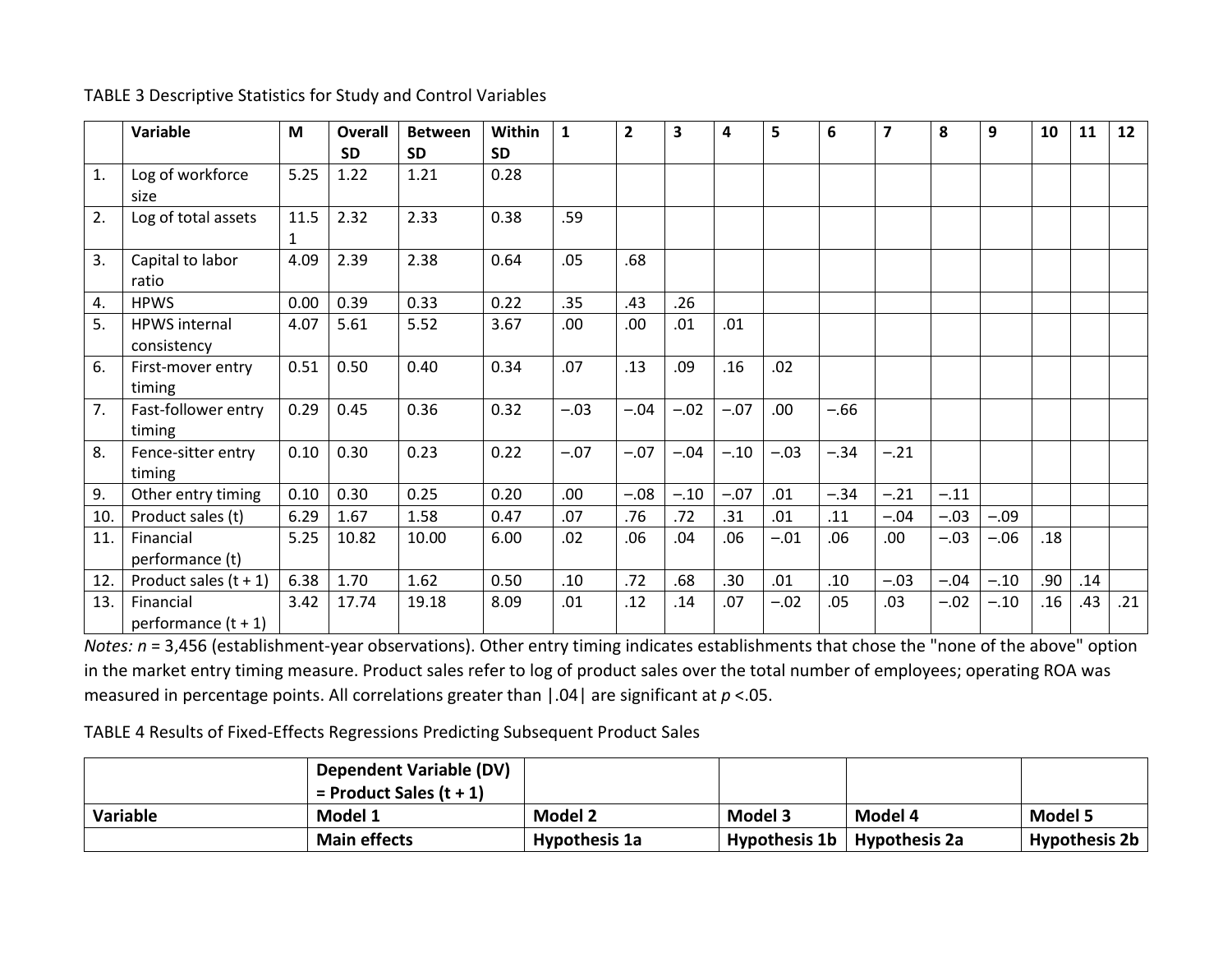| (Constant)                 | $5.98*(0.42)$  | $5.98*(0.42)$  | $5.99* (0.42)$ | $5.95*(0.42)$  | $5.97* (0.42)$ |
|----------------------------|----------------|----------------|----------------|----------------|----------------|
| Product sales (t)          | 0.00(0.04)     | 0.00(0.04)     | 0.00(0.04)     | $-0.01(0.04)$  | $-0.01(0.04)$  |
| Log of workforce size      | 0.01(0.05)     | 0.01(0.05)     | 0.01(0.05)     | 0.01(0.05)     | 0.01(0.05)     |
| Log of asset               | $-0.01(0.04)$  | $-0.01(0.04)$  | $-0.01(0.04)$  | 0.00(0.04)     | $-0.01(0.04)$  |
| Capital to labor ratio     | $0.05*$ (0.02) | $0.06*(0.02)$  | $0.06*(0.02)$  | $0.06*(0.02)$  | $0.06*(0.02)$  |
| Other entry timing         |                | $-0.01(0.06)$  | $-0.02(0.07)$  | $-0.01(0.06)$  | $-0.02(0.07)$  |
| Independent variables      |                |                |                |                |                |
| <b>HPWS</b>                | 0.06(0.05)     | 0.06(0.05)     | 0.06(0.05)     | 0.06(0.05)     | 0.06(0.05)     |
| First-mover entry timing   | 0.00(0.06)     |                | $-0.01(0.05)$  |                | $-0.01(0.05)$  |
| Fast-follower entry timing | 0.09(0.06)     | $0.09* (0.04)$ | 0.08(0.05)     | $0.08*(0.04)$  | 0.08(0.05)     |
| Fence-sitter entry timing  | 0.03(0.07)     | 0.00(0.05)     |                | $-0.01(0.05)$  |                |
| HPWS internal consistency  |                |                |                | 0.00(0.00)     | 0.00(0.00)     |
| Testing two-way            |                |                |                |                |                |
| interactions               |                |                |                |                |                |
| HPWS × First mover         |                |                | 0.07(0.10)     |                | 0.08(0.10)     |
| HPWS × Fast follower       |                | $0.20*(0.09)$  | $0.27*(0.11)$  | $0.23*(0.09)$  | $0.30*(0.11)$  |
| HPWS × Fence sitter        |                | $-0.15(0.13)$  |                | $-0.14(0.14)$  |                |
| HPWS × HPWS internal       |                |                |                | 0.01(0.01)     | 0.01(0.01)     |
| consistency                |                |                |                |                |                |
| Testing three-way          |                |                |                |                |                |
| interactions               |                |                |                |                |                |
| First mover × HPWS         |                |                |                |                | 0.00(0.01)     |
| internal consistency       |                |                |                |                |                |
| HPWS × First mover ×       |                |                |                |                | 0.01(0.03)     |
| HPWS internal consistency  |                |                |                |                |                |
| Fast follower × HPWS       |                |                |                | 0.00(0.01)     | 0.01(0.01)     |
| internal consistency       |                |                |                |                |                |
| HPWS × Fast follower ×     |                |                |                | $0.07*$ (0.02) | $0.07*$ (0.03) |
| HPWS internal consistency  |                |                |                |                |                |
| Fence sitter × HPWS        |                |                |                | $-0.02(0.02)$  |                |
| internal consistency       |                |                |                |                |                |
| HPWS × Fence sitter ×      |                |                |                | 0.03(0.05)     |                |
| HPWS internal consistency  |                |                |                |                |                |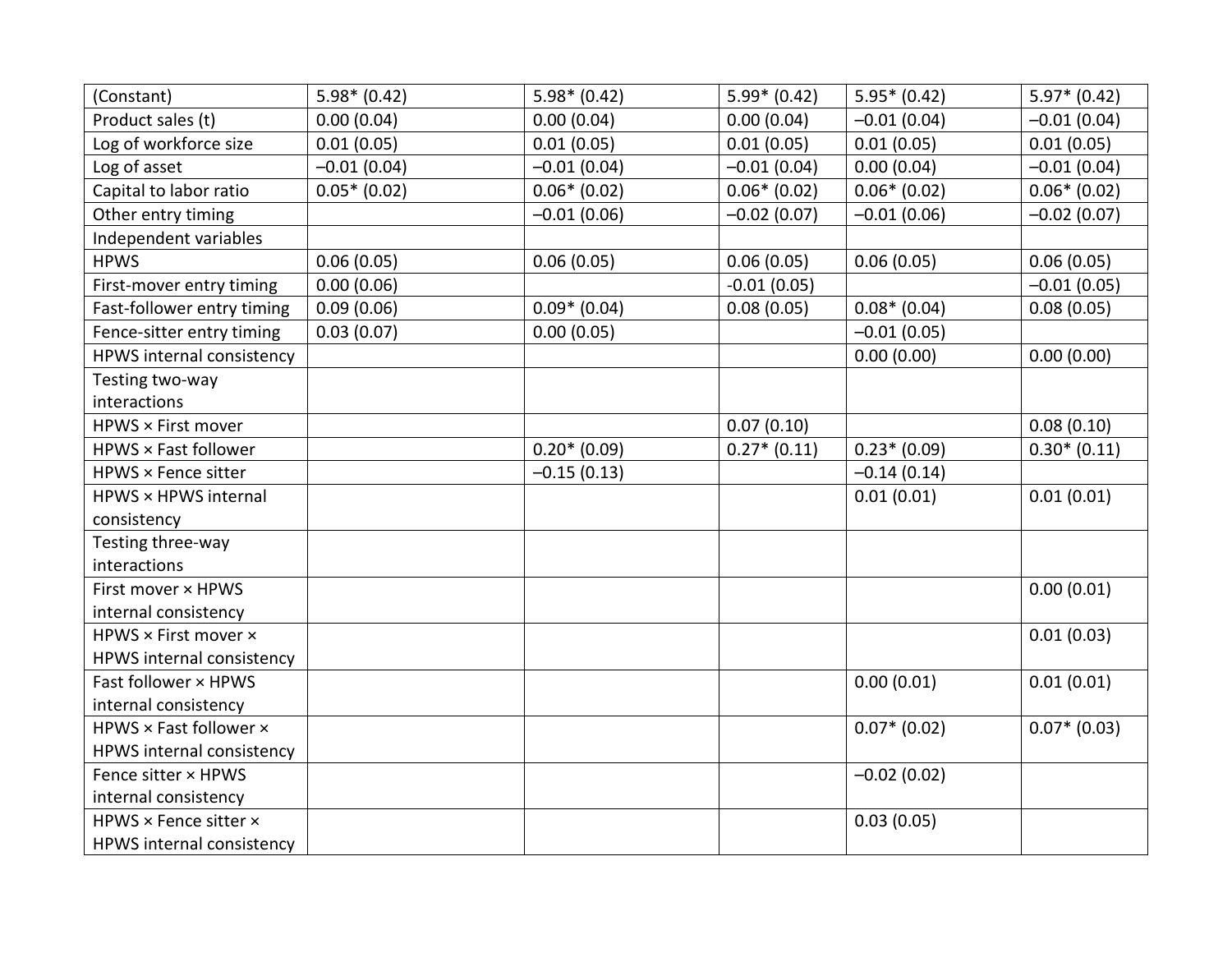| Establishment fixed | Yes      | Yes      | Yes    | Yes     | Yes     |
|---------------------|----------|----------|--------|---------|---------|
| effects?            |          |          |        |         |         |
| Year fixed effects? | Yes      | Yes      | Yes    | Yes     | Yes     |
| $R^2$ (within)      | 0.071    | 0.075    | 0.074  | 0.084   | 0.083   |
| F-value             | $14.01*$ | $12.55*$ | 12.48* | $9.77*$ | $9.57*$ |

*Notes: n =* 3,456 (establishment-year observations). Other entry timing indicates establishments that chose the "none of the above" option in the market entry timing measure. Standard errors are in parentheses.  $R^2$  (within) is the  $R^2$  from the mean-deviated regression. The entry timing modes were effect coded in Model 1, which concerns the main effects of the study variables.

1 \**p* <.05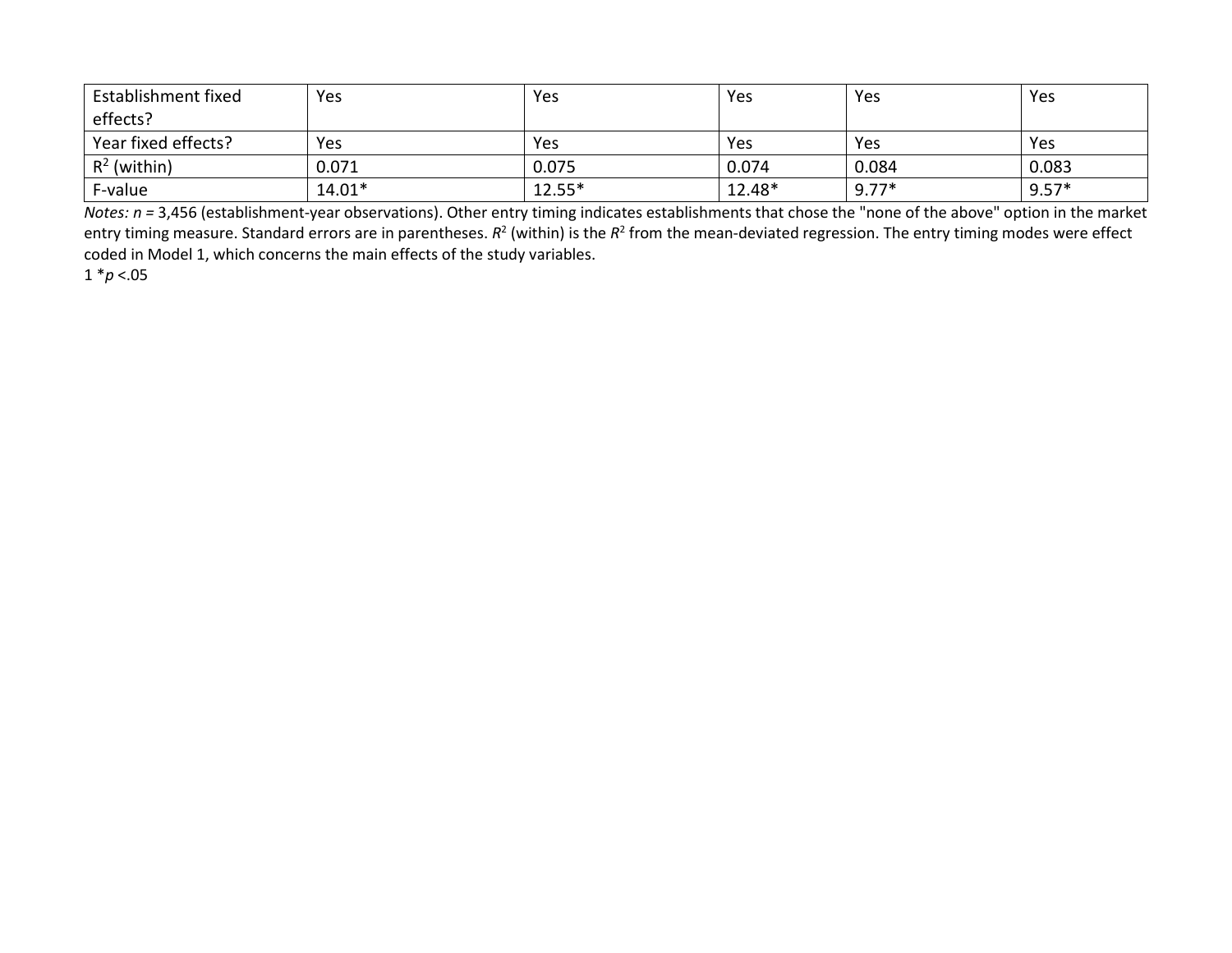Graph: FIGURE 2 Effects of an HPWS on Subsequent Product Sales Across Market Entry Timing Modes

Hypothesis 2 proposed that internal consistency of an HPWS would magnify the positive interactive effect of an HPWS with a fast-follower (vs. a first-mover and subsequently a fence-sitter) entry timing mode. As in testing for Hypothesis 1, we ran two models with different entry timing modes as a referent. Model 4 in Table 4, which used a first-mover entry timing mode as a referent, shows that the three-way interaction of an HPWS, fast-follower entry timing, and HPWS internal consistency were significant in predicting product sales (*B* =.07, 95% CI [.03,.11], *p* <.05). Specifically, when HPWS internal consistency was high, the interactive effect of an HPWS and fast-follower (vs. first-mover) entry timing was.61 (95% CI [.34,.88], *p* <.05), whereas when internal consistency was low, it was −.16 (95% CI [–.43,.11], n.s.); the difference between the two conditions was also significant (difference =.77, 95% CI [.34, 1.20], *p* <.05).

In addition, Model 5 in Table 4, which used a fence-sitter entry timing mode as a referent, indicates that the three-way interactive effect of an HPWS, fast-follower entry timing, and HPWS internal consistency was significant (*B* =.07, 95% CI [.01,.13], *p* <.05). Specifically, when HPWS internal consistency was high, the interactive effect of an HPWS and fast-follower (vs. fence-sitter) mode was.70 (95% CI [.29, 1.12], *p* <.05), but when internal consistency was low, it was -.10 (95% CI [-.52,.32], n.s.); the difference between these two conditions was also significant (difference =.80, 95% CI [.10, 1.50], *p* <.05). Hence, the core part of Hypothesis 2, concerning the interaction among an HPWS, fast-follower (vs. first-mover, fence-sitter) mode, and HPWS internal consistency, was supported. However, we note that the three-way interactive effect of an HPWS, first-mover (vs. fencesitter) mode, and HPWS internal consistency on product sales was not significant ( $B = 01$ , 95% CI [-.05,.07], n.s.).

To facilitate interpretation of the results for Hypothesis 2, we plotted the simple slopes for the effect of an HPWS on product sales at one *SD* above and below the mean of HPWS internal consistency under each entry timing mode ([17]). As shown in Figure 3, the effects of an HPWS on product sales significantly varied across the three entry timing modes when HPWS internal consistency was high; the effect of an HPWS was significantly positive under a fast-follower (*B* =.54, 95% CI [.30,.78], *p* <.05), rather than a first-mover (*B* = −.04, 95% CI [–.23,.15], n.s.) or a fence-sitter (*B* = −.11, 95% CI [–.82,.61], n.s.), entry timing. In terms of the economic effect, given the coefficient of an HPWS under the dualalignment condition (i.e., a fast-follower entry timing and high internal consistency;.54), an establishment's implementation of an HPWS with an intensity at one *SD* (i.e.,.39) above its industry mean was, *ceteris paribus*, associated with a.21 (.54 ×.39 =.21) increase in product sales (per employee) relative to the implementation of an HPWS at the industry mean (in dollar values, \$519.85 [thousands] to \$640.64 [thousands]). This represents an increase of 23.24% in product sales (per employee) (= \$640.64 [thousands]-\$519.85[thousands]\$519.85[thousands] ). In contrast, Figure 3 shows that when internal consistency was low, the effects of an HPWS on product sales did not significantly vary across the three entry timing modes.

Graph: FIGURE 3 Effects of an HPWS on Subsequent Product Sales Across Market Entry Timing Modes Under High versus Low Degrees of HPWS Internal Consistency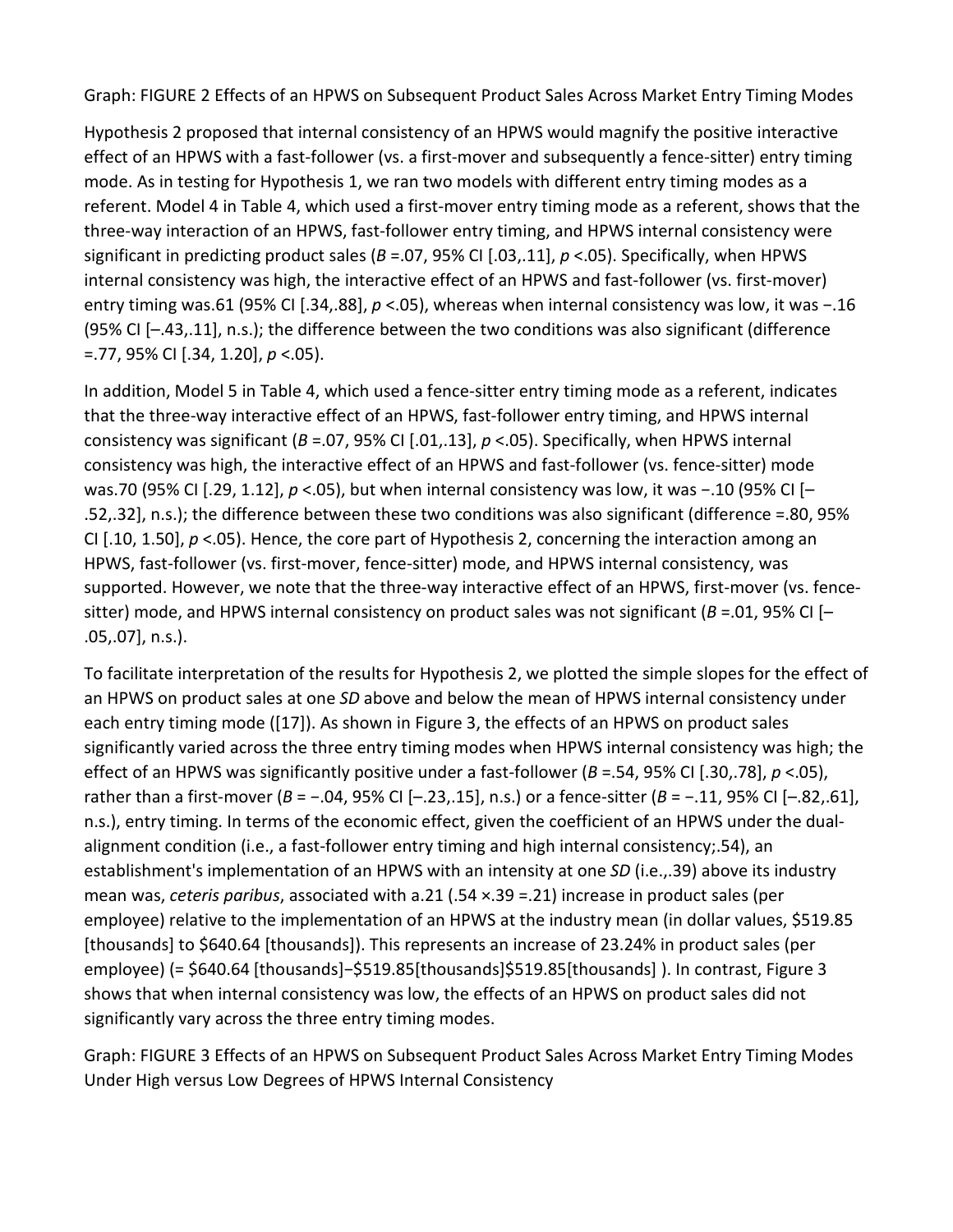Lastly, Hypothesis 3 concerned the mediating role of product sales between an HPWS (in conjunction with market entry timing modes and internal consistency) and subsequent financial performance. First, Model 6 in Table 5 indicates that product sales were positively related to financial performance (*B* = 3.72, 95% CI [3.02, 4.42], *p* <.05). Next, the results of the bootstrapping analysis (with 20,000 iterations) indicated that the three-way interaction of an HPWS, fast-follower (vs. first-mover) entry timing, and HPWS internal consistency was indirectly related to financial performance via product sales (*B* =.26, 95% CI [.05,.63], *p* <.05). Likewise, product sales also mediated the three-way interactive effect involving fast-follower (vs. fence-sitter) entry timing on financial performance (*B* =.27, 95% CI [.03,.72],  $p < 0$ 5). Thus, we found support for the core part of Hypothesis 3, involving fast-follower (vs. first-mover, fence-sitter) entry timing. However, we note that product sales did not significantly mediate the three-way interactive effect among an HPWS, first-mover (vs. fence-sitter) entry timing, and HPWS internal consistency on financial performance (*B* =.03, 95% CI [–.20,.25], n.s.).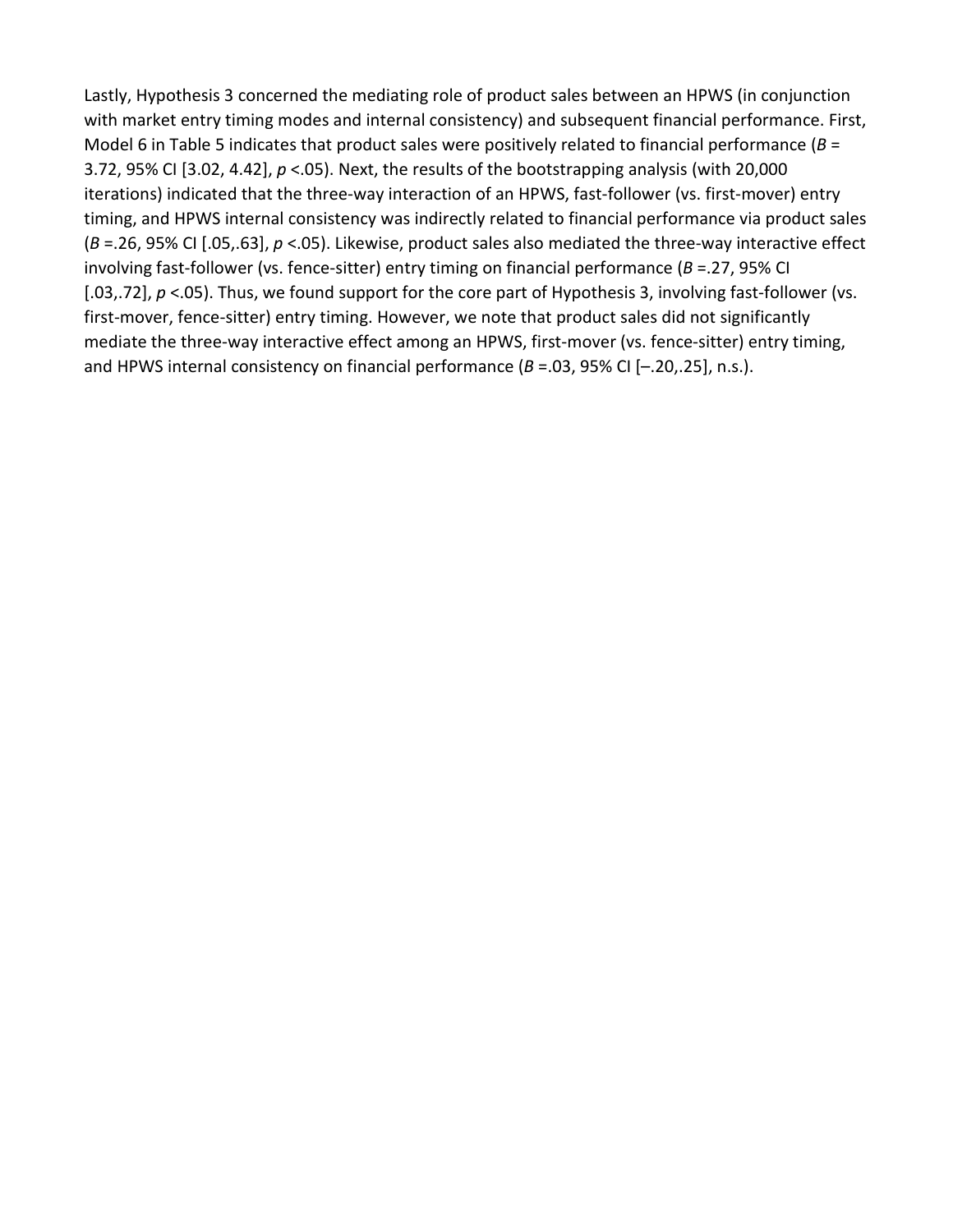TABLE 5 Results of Fixed-Effects Regressions Predicting Subsequent Financial Performance

| Variable                       | <b>DV = Financial</b> |                |                 |                |                |                 |
|--------------------------------|-----------------------|----------------|-----------------|----------------|----------------|-----------------|
|                                | performance $(t + 1)$ |                |                 |                |                |                 |
|                                | Model 1               | <b>Model 2</b> | Model 3         | Model 4        | Model 5        | Model 6         |
| (Constant)                     | 2.23(6.63)            | 2.27(6.56)     | 2.36(6.60)      | 1.78(6.57)     | 2.44(6.62)     | $-20.33*(7.08)$ |
| Financial performance (t)      | $-0.25*(0.03)$        | $-0.25*(0.03)$ | $-0.25*(0.03)$  | $-0.25*(0.03)$ | $-0.25*(0.03)$ | $-0.25*(0.03)$  |
| Log of workforce size          | $-1.57*$ (0.69)       | $-1.56*(0.69)$ | $-1.57*$ (0.69) | $-1.56*(0.69)$ | $-1.54*(0.69)$ | $-1.46(0.85)$   |
| Log of asset                   | 0.86(0.57)            | 0.87(0.57)     | 0.87(0.57)      | 0.89(0.57)     | 0.84(0.57)     | 0.79(0.67)      |
| Capital to labor ratio         | 0.15(0.32)            | 0.17(0.32)     | 0.15(0.32)      | 0.19(0.32)     | 0.15(0.32)     | $-0.07(0.32)$   |
| Other entry timing             |                       | $-0.30(0.93)$  | $-0.21(1.11)$   | $-0.30(0.93)$  | $-0.32(1.11)$  | $-0.24(1.08)$   |
| Independent variables          |                       |                |                 |                |                |                 |
| <b>HPWS</b>                    | 1.10(0.80)            | 1.09(0.80)     | 1.11(0.80)      | 0.99(0.81)     | 0.91(0.81)     | 0.69(0.79)      |
| First-mover entry timing       | 0.22(0.93)            |                | 0.09(0.87)      |                | 0.00(0.87)     | 0.03(0.85)      |
| Fast-follower entry timing     | $-0.14(0.97)$         | $-0.37(0.60)$  | $-0.31(0.89)$   | $-0.35(0.60)$  | $-0.36(0.90)$  | $-0.64(0.87)$   |
| Fence-sitter entry timing      | 0.24(1.11)            | $-0.32(0.88)$  |                 | $-0.29(0.90)$  |                |                 |
| HPWS internal consistency      |                       |                |                 | 0.04(0.05)     | 0.04(0.05)     | 0.04(0.05)      |
| Testing two-way interactions   |                       |                |                 |                |                |                 |
| HPWS × First-mover             |                       |                | $-0.90(1.67)$   |                | $-0.42(1.68)$  | $-0.69(1.64)$   |
| HPWS × Fast-follower           |                       | $2.77*$ (1.41) | 2.38(1.84)      | 2.75(1.42)     | 2.69(1.86)     | 1.58(1.81)      |
| HPWS × Fence-sitter            |                       | $-1.99(2.18)$  |                 | $-2.03(2.30)$  |                |                 |
| HPWS × HPWS internal           |                       |                |                 | $-0.23(0.16)$  | $-0.28(0.16)$  | $-0.31(0.15)$   |
| consistency                    |                       |                |                 |                |                |                 |
| Testing three-way interactions |                       |                |                 |                |                |                 |
| First-mover × HPWS internal    |                       |                |                 |                | $-0.11(0.17)$  | $-0.12(0.16)$   |
| consistency                    |                       |                |                 |                |                |                 |
| HPWS × First-mover × HPWS      |                       |                |                 |                | 0.89(0.50)     | 0.87(0.49)      |
| internal consistency           |                       |                |                 |                |                |                 |
| Fast-follower × HPWS internal  |                       |                |                 | $-0.02(0.12)$  | $-0.10(0.18)$  | $-0.13(0.18)$   |
| consistency                    |                       |                |                 |                |                |                 |
| HPWS × Fast-follower × HPWS    |                       |                |                 | $-0.03(0.32)$  | 0.66(0.53)     | 0.39(0.52)      |
| internal consistency           |                       |                |                 |                |                |                 |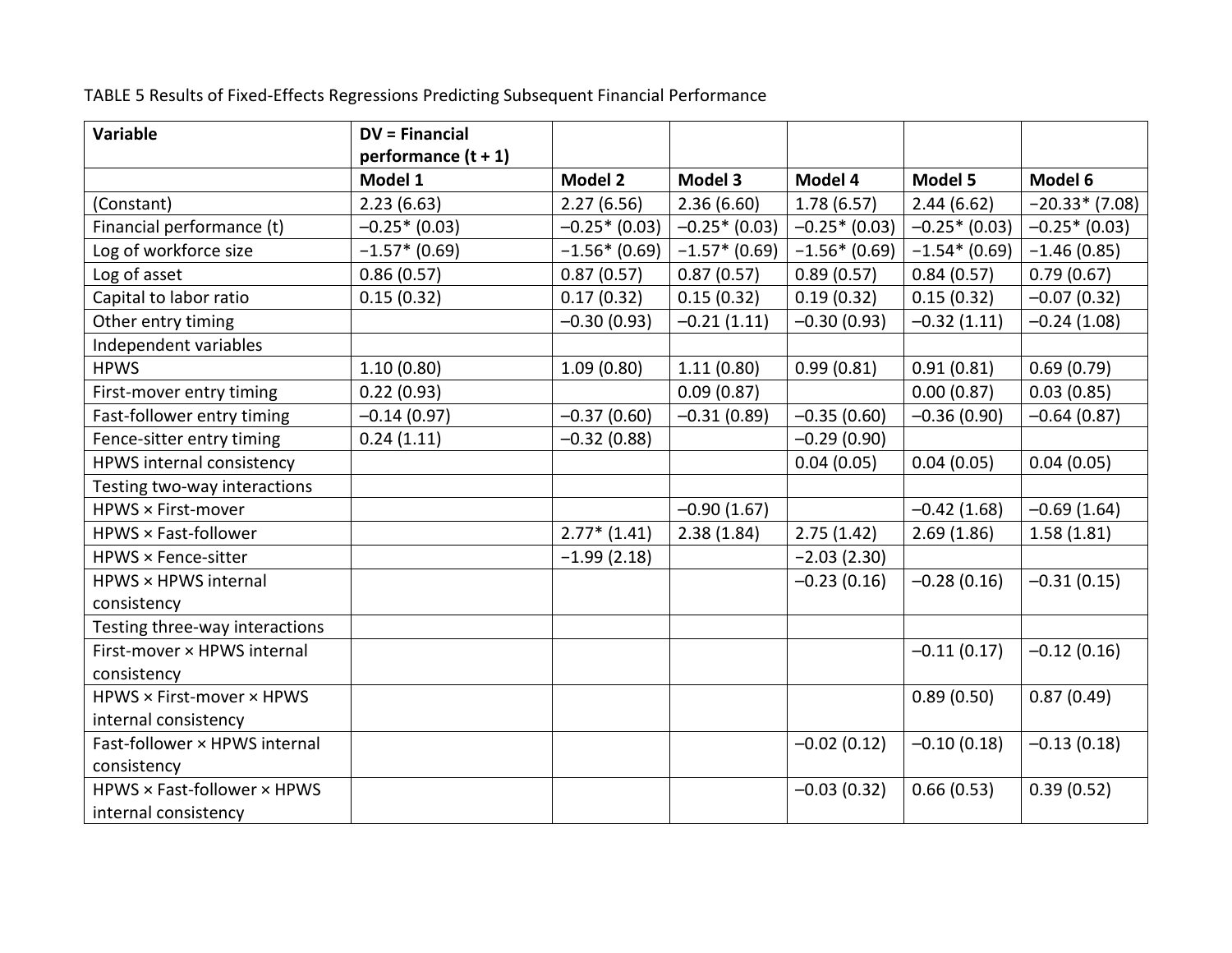| Fence-sitter × HPWS internal |         |         |         | 0.00(0.32) |         |               |
|------------------------------|---------|---------|---------|------------|---------|---------------|
| consistency                  |         |         |         |            |         |               |
| HPWS × Fence-sitter × HPWS   |         |         |         | 0.18(0.90) |         |               |
| internal consistency         |         |         |         |            |         |               |
| Product sales (t)            |         |         |         |            |         | 0.16(0.60)    |
| Product sales $(t + 1)$      |         |         |         |            |         | $3.72*(0.36)$ |
| Establishment fixed effects? | Yes     | Yes     | Yes     | Yes        | Yes     | Yes           |
| Year fixed effects?          | Yes     | Yes     | Yes     | Yes        | Yes     | Yes           |
| $R^2$ (within)               | .051    | .053    | .053    | .055       | .057    | .104          |
| F-value                      | $9.84*$ | $8.78*$ | $8.74*$ | $6.18*$    | $6.38*$ | $11.21*$      |

*Notes: n =* 3,456 (establishment-year observations). Other entry timing indicates establishments that chose the "none of the above" option in the market entry timing measure. Standard errors are in parentheses.  $R^2$  (within) is the  $R^2$  from the mean-deviated regression. The entry timing modes were effect coded in Model 1, which concerns the main effects of the study variables.

\**p* <.05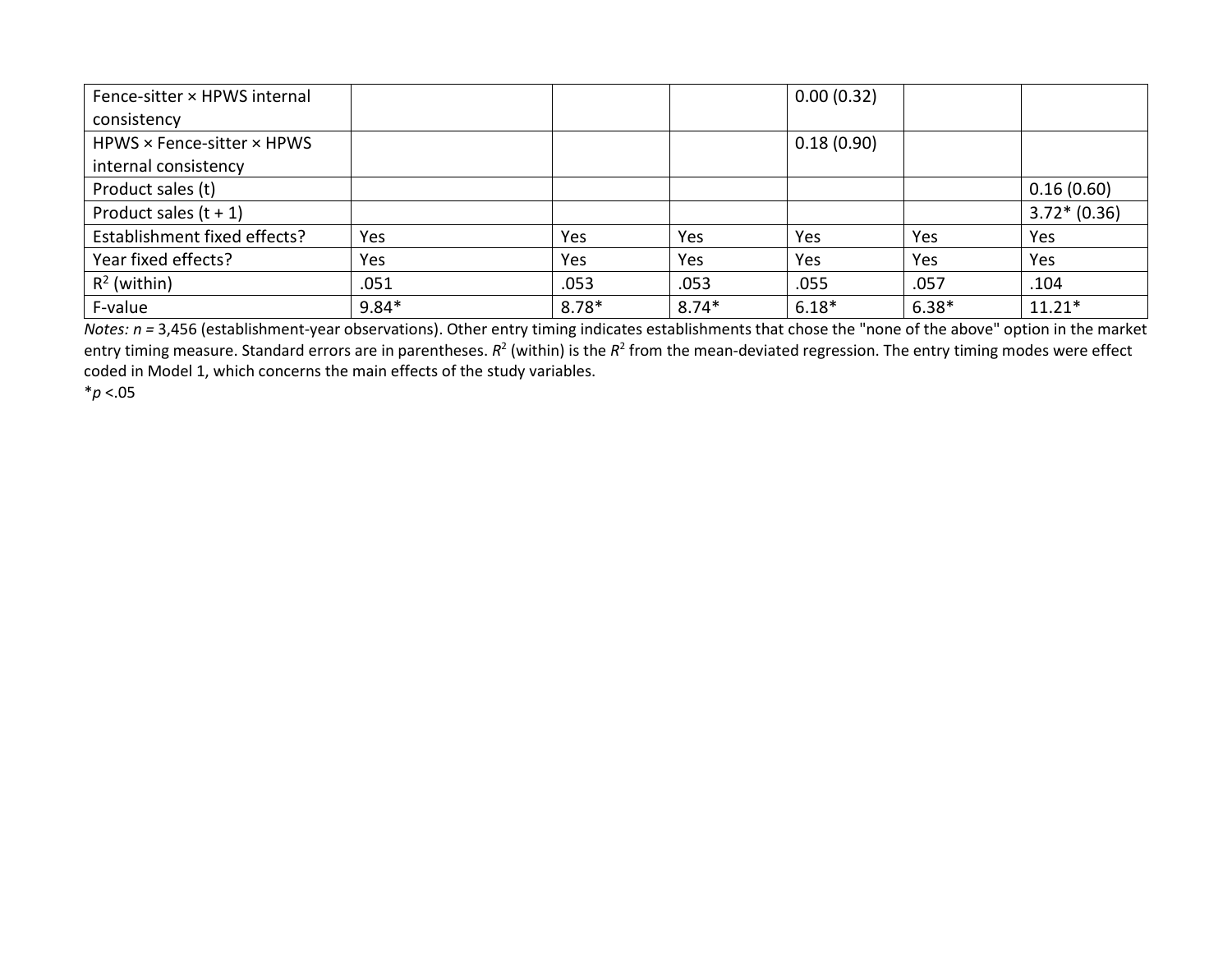As a supplementary analysis, we tested the conditional indirect effects of an HPWS on financial performance via product sales under various combinations of entry timing modes and internal consistency degrees. Table 6 shows that the indirect effect of an HPWS was significantly positive under fast-follower entry timing and high internal consistency (*B* = 2.01, 95% CI [.66, 4.39], *p* <.05), which was stronger than all other conditions of entry timing modes and internal consistency degrees. To gauge the practical significance of the indirect effect, we calculated a ratio of the indirect effect to the total effect ([ 3]; [87]), along with an index of mediation ([78]). Under a fast-follower entry timing and high HPWS internal consistency, the ratio of the indirect effect was.42 (= 2.012.01+2.74 , given the direct effect of 2.74). Further, the index of mediation, which refers to an indirect effect computed by two standardized coefficients representing first-stage (*a*) and second-stage (*b*) paths, was.044 (*= ab* σXσY  = 2.01×.3917.74 ; σ indicates an *SD*). In terms of the economic effect, given the indirect effect coefficient of an HPWS under the dual-alignment condition (i.e., 2.01), an establishment's implementation of an HPWS with an intensity at one *SD* (i.e.,.39) above its industry mean was, *ceteris paribus*, associated with a.78 (2.01 ×.39 =.78) increase in financial performance relative to the implementation of an HPWS at the industry mean (i.e., 3.42-4.20%). This represents an increase of 22.81% (= 4.20%−3.42%3.42% ) in financial performance.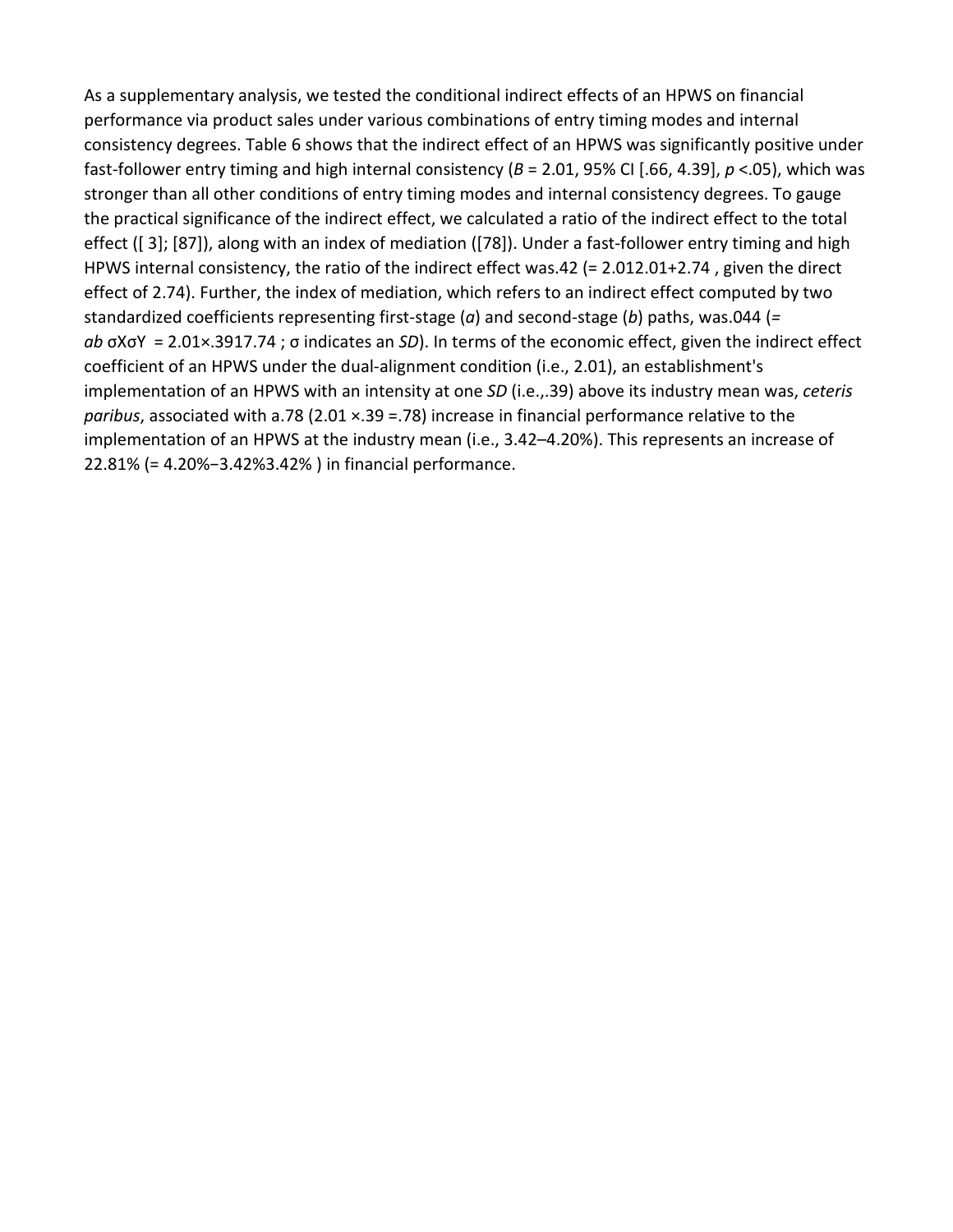| <b>Market Entry</b> | <b>HPWS Internal</b> | Indirect       | 95% Confidence  |      | Difference (Fast Follower &           | 95% Confidence  |           |
|---------------------|----------------------|----------------|-----------------|------|---------------------------------------|-----------------|-----------|
| <b>Timing Mode</b>  | Consistency          | <b>Effect</b>  | <b>Interval</b> |      | <b>High Internal Consistency vs.)</b> | <b>Interval</b> |           |
|                     |                      | <b>B</b> (SE)  | LL              | UL   | <b>B</b> (SE)                         | LL              | <b>UL</b> |
| Fast follower       | High                 | $2.01* (0.87)$ | [0.66]          | 4.39 |                                       |                 |           |
|                     | Average              | $0.87* (0.38)$ | [0.34]          | 2.03 | $1.15*(0.63)$                         | [0.10]          | 2.61]     |
|                     | Low                  | $-0.28(0.56)$  | $[-1.56]$       | 0.70 | $2.29*(1.26)$                         | [0.19]          | $5.22$ ]  |
| First mover         | High                 | $-0.15(0.57)$  | $[-1.38]$       | 0.97 | $2.16*(1.02)$                         | [0.71]          | 5.10      |
|                     | Average              | 0.03(0.27)     | $[-0.52]$       | 0.57 | $1.99* (0.88)$                        | [0.65]          | $4.31$ ]  |
|                     | Low                  | 0.20(0.49)     | $[-0.68]$       | 1.32 | $1.81* (0.96)$                        | [0.40]          | 4.59      |
| Fence sitter        | High                 | $-0.40(1.48)$  | $[-4.88]$       | 1.78 | $2.41*$ (1.79)                        | [0.17]          | $9.35$ ]  |
|                     | Average              | $-0.52(0.60)$  | $[-2.36]$       | 0.29 | $2.53*(1.16)$                         | [0.89]          | $6.07$ ]  |
|                     | Low                  | $-0.64(1.10)$  | $[-3.11]$       | 1.31 | $2.66*$ (1.47)                        | [0.58]          | 6.94      |

TABLE 6 Summary of Indirect Effects of an HPWS on Subsequent Financial Performance via Product Sales

*Notes: n =* 3,456. High and Low indicate one *SD* above and below the average, respectively. LL and UL = lower limit and upper limit of the confidence internal, respectively. All estimates were tested from 20,000 bootstrapping replications.

\**p* <.05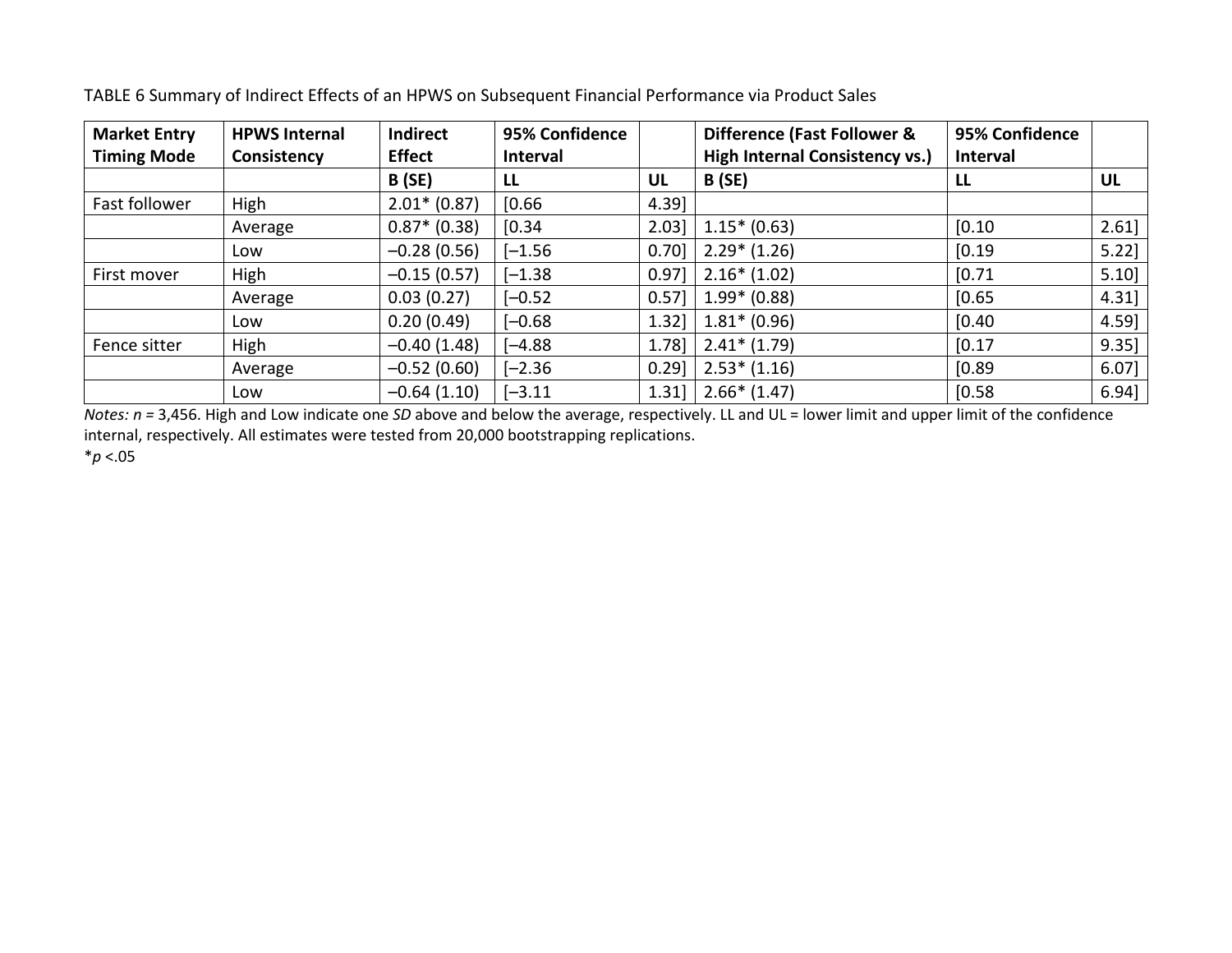# **DISCUSSION**

Based on a nationally representative four-wave panel sample of Korean establishments, our study provides support for a dual-alignment model of SHRM. An HPWS was more positively related to future product sales among establishments pursuing a fast-follower, relative to a first-mover or fence-sitter, entry timing mode. These performance benefits associated with vertical fit were more pronounced in the context of stronger horizontal fit—reflected in internal consistency in the implementation of practices across the AMO domains of the HPWS. Product sales then conveyed the dual-alignment effect of an HPWS on financial performance.

## Theoretical Implications

Our study makes important contributions to SHRM scholarship. First, our study integrates and advances knowledge on two foundational concepts in SHRM—vertical and horizontal fit—by conceptualizing and demonstrating support for the interplay between these two types of fit in supporting superior organizational performance. The main mechanism by which HR systems contribute to an organization's performance is by supporting the contributions of employees—including their knowledge search and combination behaviors—that are required to implement business strategies ([49]; [76]). Importantly, because employees' behaviors are a combined function of their abilities, motivation, and opportunities, the implementation of HR practices that target just one or two of the AMO domains may be insufficient to elicit the workforce contributions required to meet an organization's strategic needs ([24]). Rather, the consistent use of complementary HR practices spanning all three of these AMO domains is more effective in achieving desired outcomes. Thus, we argue and find that an HPWS has the greatest positive impact on organizational performance when vertical fit is achieved through the external alignment of the HPWS with the organization's entry timing mode *and* when horizontal fit is achieved through high internal consistency in the implementation across the AMO domains of the HPWS. By demonstrating this dual-alignment effect, our study helps to address the core question in SHRM scholarship concerning when and how HR systems maximally influence organizational performance, as well as to account for the mixed evidence regarding the individual effect of either type of fit on organizational performance ([98]).

Second, by focusing on the vertical fit of an HPWS in relation to an organization's entry timing mode, we examine a key element of business strategy ([38]) that has often been neglected in SHRM research. Prior research taking a contingency perspective within the SHRM literature has sought to establish the importance of vertical fit between organizations' HR systems and their broad strategic types, with several studies focusing on the alignment between various high-investment HR systems and strategic types focused on innovation or product quality (e.g., product differentiators, prospectors); this research has yielded inconclusive support ([98]). Our findings suggest that the value of vertical fit *within* a broader strategic type, such as new product development, may depend on the alignment of the HR system with more nuanced decisions surrounding staging, such as timing of product market entry ([38]; [100]). In particular, our findings suggest that an HPWS may have varied capacity to meet the strategic requirements of different entry timing modes, based on the distinct knowledge requirements associated with each, with an HPWS having its most positive effect under fast-follower entry timing. This, we suggest, is because the knowledge generation and utilization supported by an HPWS may not sufficiently extend beyond existing knowledge bases to tackle the high technical and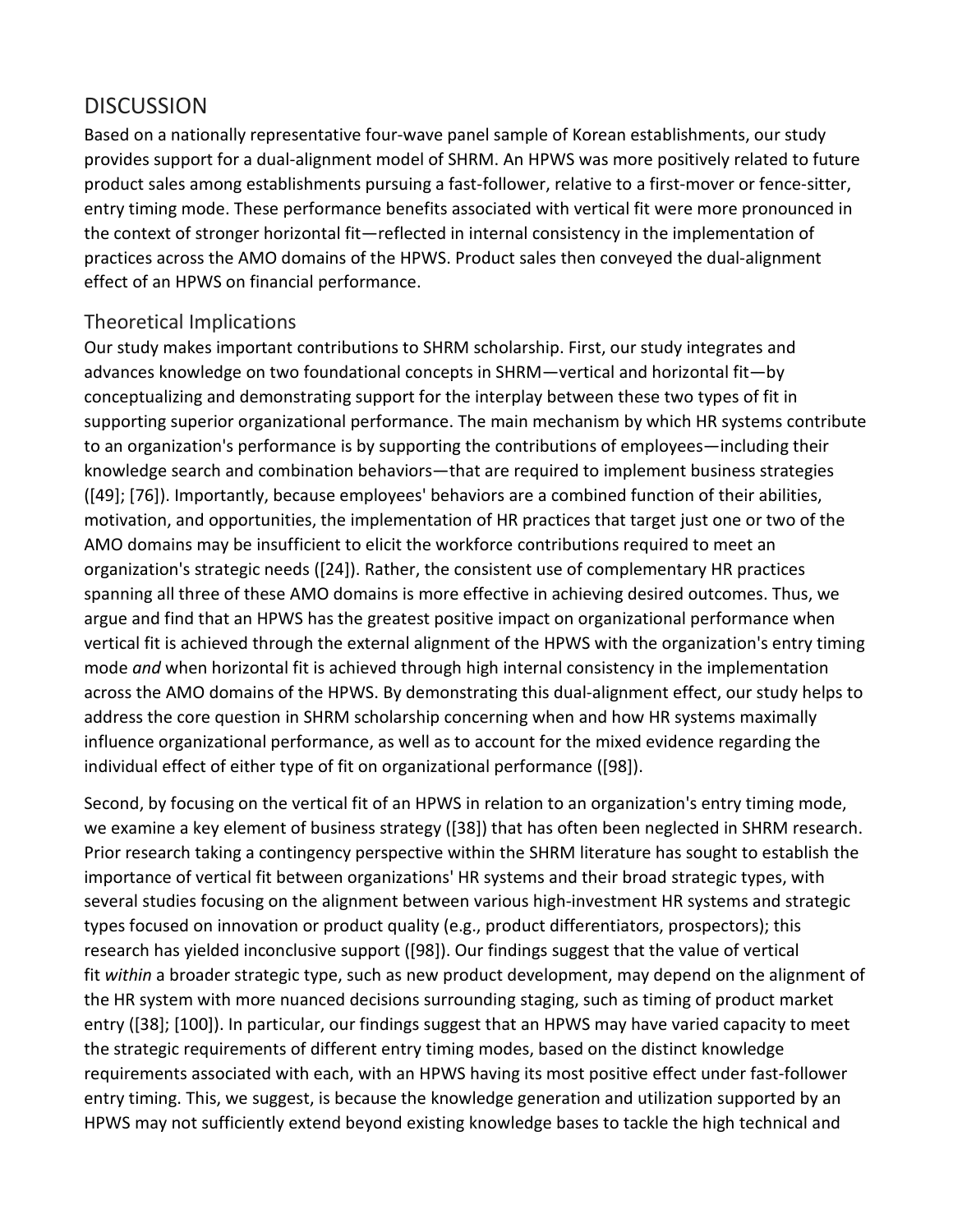market uncertainties facing first movers. In addition, an HPWS may exceed the knowledge requirements of fence sitters.

Third, despite the defining emphasis on the *system* effect in the SHRM literature, the field lacks evidence of the benefits associated with the use of complementary HR practices ([31]). Related, existing research on HPWSs has tended to assume complementarity in content and consistency in implementation across the entire HR system, with limited focus on actually assessing the presence or benefits of horizontal fit among the AMO domains in the HPWS ([11]). Our study advances the notion that examining various patterns of intensity in implementation across the AMO domains represents a meaningful way to conceptualize alternative configurations of HR practices, and in so doing demonstrates support for the view that strong internal consistency can unlock the synergistic potential among AMO domains and augment the benefits of HPWS utilization.

## Practical Implications

Our study also offers practical insights into the strategic value of HRM by demonstrating the significant but contingent benefits of an HPWS. Specifically, our results suggest that a one *SD* increase in HPWS may correspond to a 20% or more increase in sales and financial performance, and that these are not universal. Rather, such performance gains depend on both the alignment of an HPWS with an organization's entry timing mode and the extent to which the organization achieves consistent implementation of component HR practices spanning the A, M, and O domains of the HPWS. Thus, our research suggests that an HPWS should be implemented only after managers determine whether the key technical and market knowledge for successful strategy enactment is within reach of employees for assimilation and leveraging (e.g., fast followers); requires substantial trial and error, or partnering with various external parties (first movers); or is already codified, with low need for frequent updates (fence sitters). Our findings suggest that it is the first condition (i.e., among fast followers) in which an HPWS will have greatest capacity to support superior organizational performance. Further, even among fast followers, our results suggest that performance will be maximized when an organization uses an HPWS with high internal consistency across HR practices that develop (A), motivate (M), and empower (O) employees to engage in desired knowledge behaviors. Thus, HR managers in fastfollower organizations would be well advised to attend to all three AMO domains and to balance budget and resource allocations accordingly (see [31]: 158, regarding whether or how SHRM research can inform the importance of a *system* of HR practices).

# Limitations and Future Research

We note several limitations of the present study. First, our results concerning the vertical fit between an HPWS and market entry timing modes may be affected by unexplored contextual factors that influence the validity or generalizability of our assumptions about organizations' entry timing modes. For example, strategy research has suggested that first-mover advantages may be more likely to occur and to be sustained in industries characterized by smooth (vs. abrupt) paces of technological and market change ([90]). Under these conditions, first movers may experience less technical and market uncertainty, thereby mitigating some of the limitations of an HPWS in this context. To the extent that these industry factors are time invariant, they will not influence our findings from fixed-effects specifications ([ 5]). However, future research should explicitly consider the influences of various environmental characteristics in examining the vertical fit of HR systems.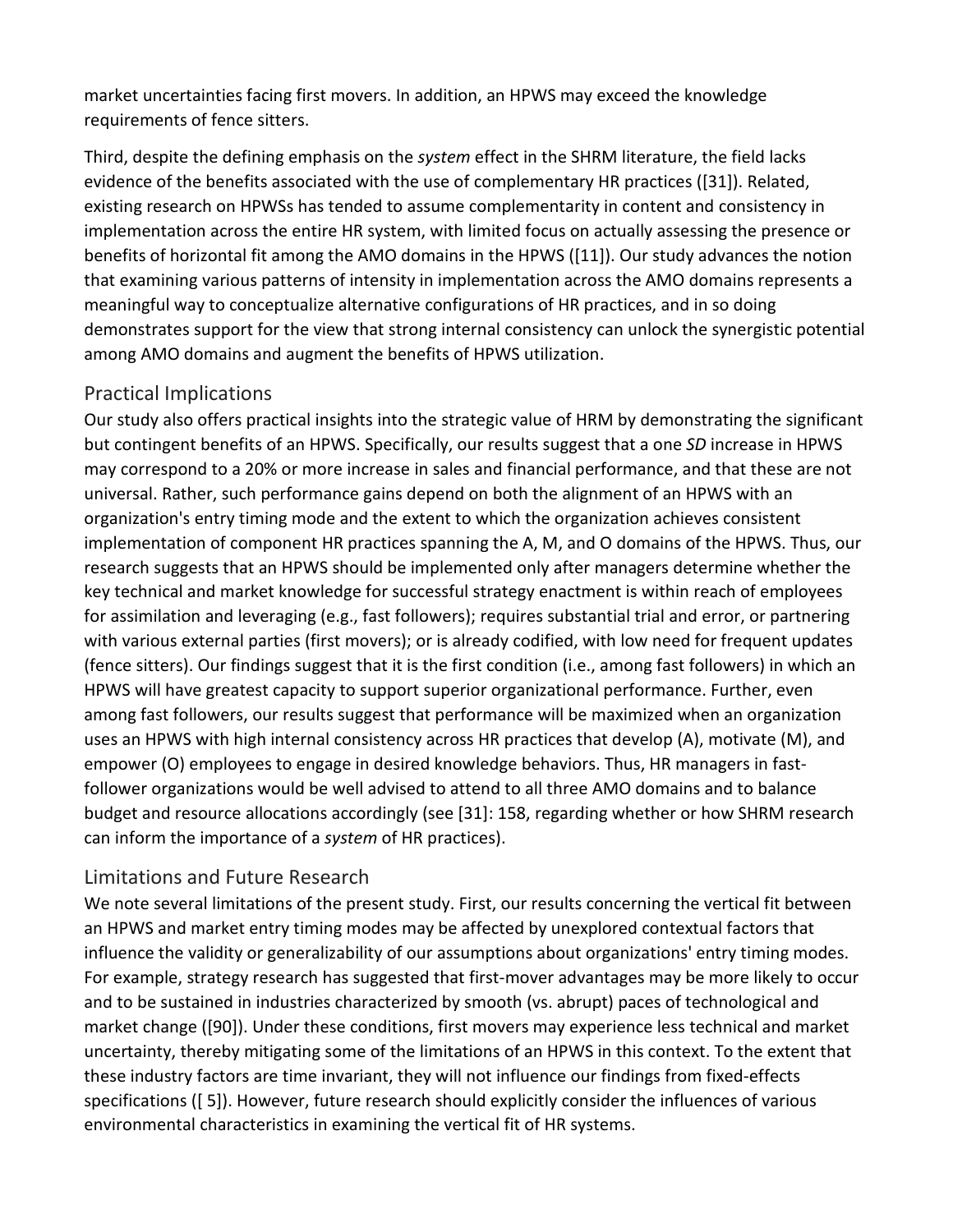Second, our data did not allow us to examine the intervening knowledge-based mechanisms related to the effects of an HPWS. This omission is mitigated by prior research, which has demonstrated support for the benefits of an HPWS in supporting organizations' knowledge-centered activities ([15]; [20]). Relatedly, it is possible that there are other theoretical mechanisms—such as organizational flexibility ([97]: 758)—through which an HPWS supports the requirements of different entry timing modes. For instance, research has suggested that an HPWS can increase organizational flexibility by broadening workforce competencies and fostering employees' discretionary behaviors in addition to their narrow, task-related contributions ([27]; [39]). High levels of organizational flexibility are thought to play more important roles for early market entrants (vs. fence sitters) because these actors pursue fast responses to early market signals or first-mover products. Thus, future research attention directed toward understanding additional mechanisms that explain the alignment between HR systems and entry timing modes is needed.

Third, we note a few measurement issues. The HPWS and market entry timing mode variables were measured by a single rater, though it seems likely that participating organizations would seek the most knowledgeable manager to complete the survey because this information was requested by the Korean government ([47]; [54]). Further, measurement error in the HPWS and entry timing data due to the use of a single rater would make it harder to detect the predicted effects by attenuating the relationship among variables, thus rendering our study a more conservative test of the dual-alignment effects that we examined ([33]; [84]). In addition, we had to use binary responses for many of the HR practice items, although this is not uncommon in existing SHRM research (e.g., [52]; [82]). As such, we were unable to capture nuances of how HR practices were applied (e.g., percentage of employees covered by training programs; percentage of incentive pay compared to total compensation). Thus, future research may benefit from the use of more objective data on HR and strategy-related variables, or survey measures with more detailed response scales, to more accurately gauge the effects of an HPWS.

Finally, given that we focused on a single type of HR system (i.e., HPWS) and found its performance effects only among fast followers, it would be informative to examine other types of HR systems and show how they interact with other market entry timing modes. For example, [19] examined the vertical fit between three different kinds of HR systems (i.e., engineering, commitment, and bureaucratic) and two generic innovation strategies (i.e., exploration focusing on new product development and exploitation focusing on current product improvement) within software organizations. They found that engineering, but not commitment, HR systems interacted with exploration innovation strategy toward higher profitability. Although their study did not examine entry timing modes per se, their results suggest the possible presence of alternative, less frequently examined HR systems that may fit different entry timing modes.

# **CONCLUSION**

Integrating market entry timing research and SHRM scholarship, we proposed and found that the effects of an HPWS on an organization's performance are contingent upon its alignment with an organization's market entry timing mode, such that product sales and financial benefits associated with an HPWS are greater for organizations that adopt fast-follower, rather than first-mover or fence-sitter, entry timing. This effect was even stronger among organizations that achieved strong horizontal fit in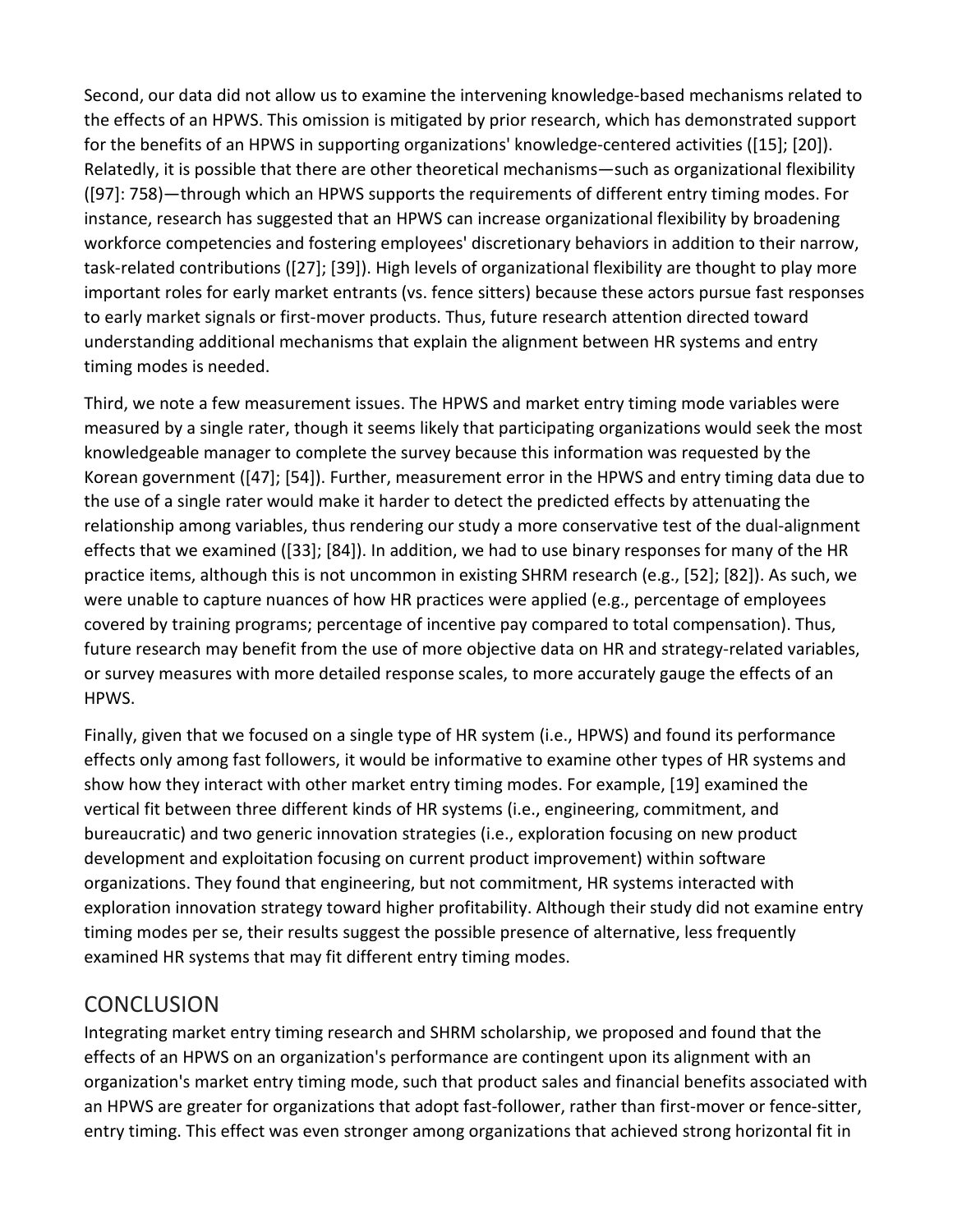the form of high internal consistency in the implementation of HR practices across the AMO domains. Our results extend existing SHRM scholarship by offering insights into the precise nature of the interplay between vertical fit and horizontal fit in explaining the effectiveness of HR systems in supporting organizational performance. Put another way, our study provides unique evidence for the idea that organizations may increase their sales and financial performance by implementing HR systems that comprehensively enhance employees' abilities, motivation, *and* opportunities to make contributions that are closely aligned with an organization's strategic goals. Future research would benefit from validating this idea in relation to various strategic goals and needs and alternative types of HR systems of the organization.

### Acknowledgments

We would like to thank our Action Editor Anthony Nyberg, and the three anonymous reviewers, for their constructive feedback and guidance throughout the review process. We also thank Cynthia Stevens and Youngsang (Ray) Kim for their helpful comments on a draft of this article. The second and the third authors contributed equally to this work. Correspondence regarding this article should be addressed to Joo Hun Han, School of Management and Labor Relations, Rutgers University, Piscataway, NJ 08854. Email: jhan@smlr.rutgers.edu.

# APPENDIX A

# ROBUSTNESS CHECK

We examined the robustness of our findings in the following three ways. First, although we had both conceptual and empirical reasons for our use of the industry mean in our standardization of the HR practices within the HPWS, we reran our analyses of the effects of the HPWS using the grand mean of the entire sample in the standardization of the HR practices. Second, our entry timing measure included a "none of the above" option in addition to the three entry timing modes (i.e., first-mover, fast-follower, and fence-sitter modes), which was already included in our analytic models as a control variable. Although not hypothesized, we explored the models after controlling for the two-way and three-way interactive effects of other entry timing with an HPWS, and HPWS internal consistency. Moreover, establishments in this other entry timing category could have had unique modes that were not captured by our three distinct modes of entry timing, but that could potentially influence our findings. Therefore, we examined the models without the 342 observations in the "none of the above" category. Third, although we used a range of control variables based on prior research, we noted that some of the correlations between them were rather large. Thus, as has been done in other research ([72]; [88]), we explored the models without any control variables. As part of this effort, we also tested a model that included all of our study controls with the exception of workforce size (i.e., total number of employees), given that workforce size is already reflected in our product sales measure. In all of these auxiliary analyses, the direction and significance of effects were practically consistent with the results from the focal analyses reported in this study, indicating the robustness of our findings. Detailed results are available from the first author upon request.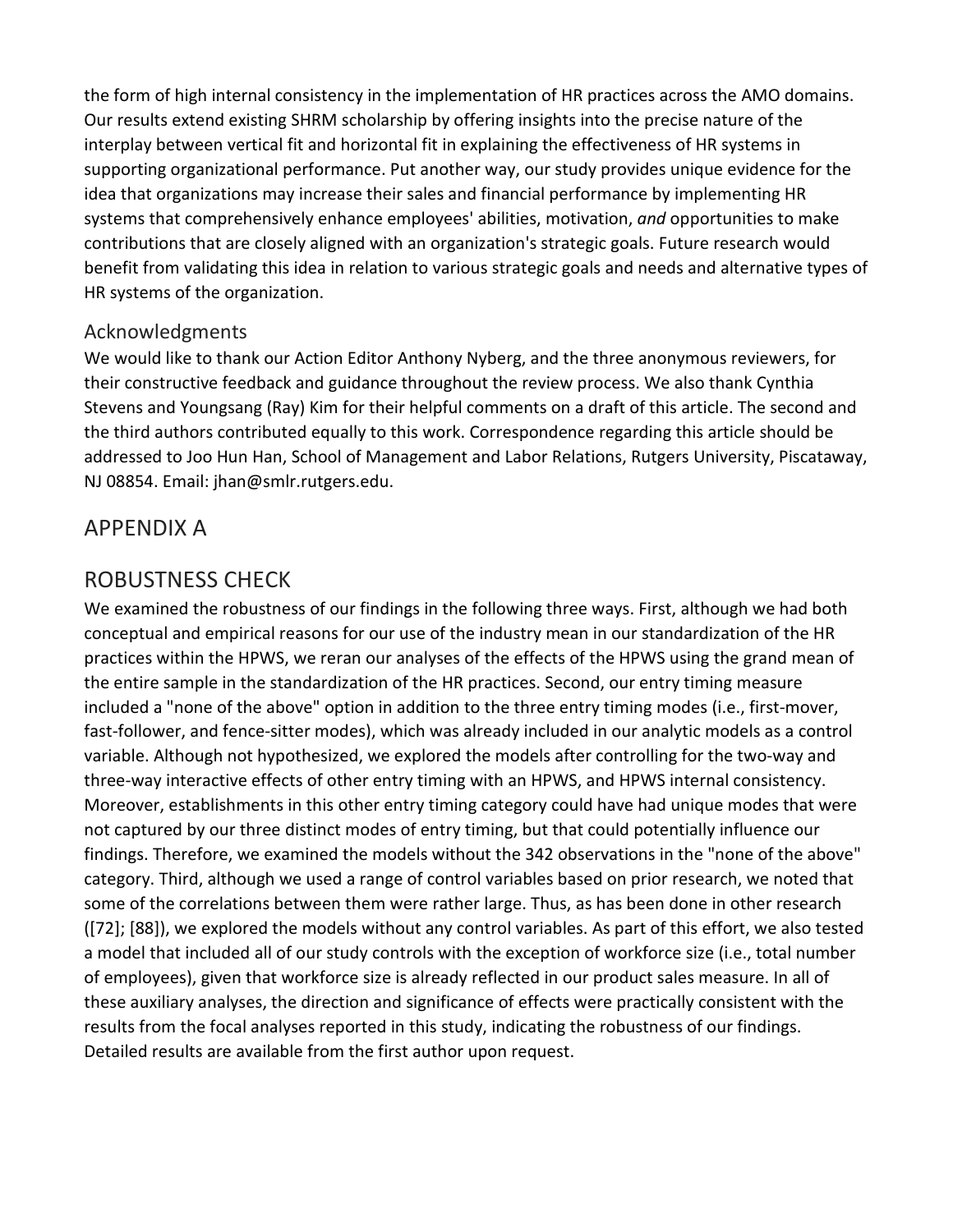# Footnotes

- 1 Consistent with this view, many leading companies now adopt a "connect-and-develop" rather than a traditional "invent-it-ourselves" R&D model for new product development. As an example, Procter & Gamble explicitly targets 50% of innovative ideas and technologies from external knowledge sources for its pioneering products ([41]; [99]).
- 2 An alternative test of complementary relationships among HR practices is the examination of interactions among the AMO domains ([10]; [11]). However, since our study investigates the joint effect of vertical and horizontal fit, use of the moderation model would require us to test a four-way interaction effect among the three AMO domains and market entry timing mode. Due to insufficient power, this analysis proved intractable; the four-way interaction effect did not reach statistical significance. However, a three-way interaction involving the A × O term along with a fast follower (vs. a first mover) entry timing showed results consistent with our theory, providing partial support for our dual-alignment model. Results are available upon request.

# [REFERENCES](https://0-web-a-ebscohost-com.libus.csd.mu.edu/ehost/detail/detail?vid=2&sid=881962c6-8daf-4fbd-b6c1-15c56c585b28%40sdc-v-sessmgr01&bdata=JnNpdGU9ZWhvc3QtbGl2ZQ%3d%3d#toc)

- Agarwal, R., & Bayus, B. L. 2002. The market evolution and sales takeoff of product innovations. *Management Science*, 48 : 1024 – 1041.
- Ahuja, G., & Lampert, C. 2001. Entrepreneurship in the large corporation: A longitudinal study of how established firms create breakthrough inventions. *Strategic Management Journal*, 22 : 521 – 543.
- Alwin, D. F., & Hauser, R. M. 1975. The decomposition of effects in path analysis. *American Sociological Review*,  $40:37-47.$
- Autio, E., Sapienza, H. J., & Almeida, J. G. 2000. Effects of age at entry, knowledge intensity, and imitability on international growth. *Academy of Management Journal*, 43 : 909 – 924.
- Baltagi, B. 1995. Econometric analysis of panel data. New York, NY : Wiley.
- Bartel, A. P. 2004. Human resource management and organizational performance: Evidence from retail banking. *Industrial & Labor Relations Review*, 57 : 181 – 203.
- Becker, B. E., & Huselid, M. A. 2006. Strategic human resource management: Where do we go from here? *Journal of Management*, 32 : 898 – 925.
- Birdi, K., Clegg, C., Patterson, M., Robinson, A., Stride, C. B., Wall, T. D., & Wood, S. J. 2008. The impact of human resource and operational management practices on company productivity: A longitudinal study. *Personnel Psychology*, 61 : 467 – 501.
- Boyd, J. L., & Bresser, R. K. 2008. Performance implications of delayed competitive responses: Evidence from the US retail industry. *Strategic Management Journal*, 29 : 1077 – 1096.
- Cappelli, P., & Neumark, D. 2001. Do "high-performance" work practices improve establishment-level outcomes? *Industrial & Labor Relations Review*, 54 : 737 – 775.
- Chadwick, C. 2010. Theoretic insights on the nature of performance synergies in human resource systems: Toward greater precision. *Human Resource Management Review*, 20 : 85 – 101.
- Chadwick, C., Super, J. F., & Kwon, K. 2015. Resource orchestration in practice: CEO emphasis on SHRM, commitment-based HR systems, and firm performance. *Strategic Management Journal*, 36 : 360 – 376.
- Chadwick, C., Way, S. A., Kerr, G., & Thacker, J. W. 2013. Boundary conditions of the high-investment human resource systems-small-firm labor productivity relationship. *Personnel Psychology*, 66 : 311 – 343.
- Chang, S., Gong, Y., Way, S. A., & Jia, L. 2013. Flexibility-oriented HRM systems, absorptive capacity, and market responsiveness and firm innovativeness. *Journal of Management*, 39 : 1924 – 1951.
- Chang, S., Jia, L., Takeuchi, R., & Cai, Y. 2014. Do high-commitment work systems affect creativity? A multi-level combinational approach to employee creativity. *Journal of Applied Psychology*, 99 : 665 – 680.
- Cheng, B., Ioannou, I., & Serafeim, G. 2014. Corporate social responsibility and access to finance. *Strategic Management Journal*, 35 : 1 – 23.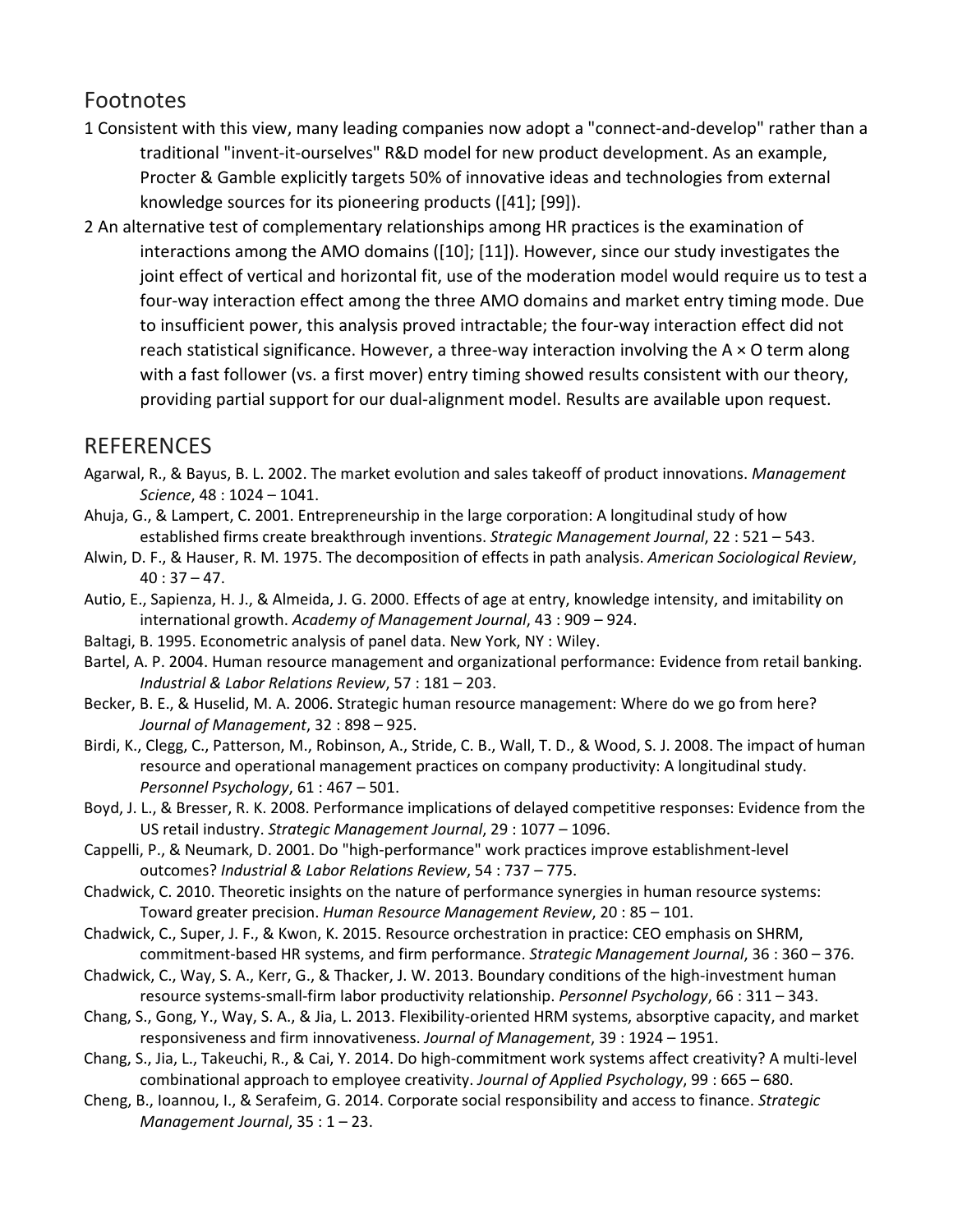- Cohen, J., Cohen, P., West, S. G., & Aiken, L. S. 2003. *Applied multiple regression/correlation analysis for the behavioral sciences*. Hillsdale, NJ : Lawrence Erlbaum.
- Cohen, W. M., & Levinthal, D. A. 1990. Absorptive capacity: A new perspective on learning and innovation. *Administrative Science Quarterly*, 35 : 128 – 152.
- Collins, C. J., & Kehoe, R. 2017. Examining strategic fit and misfit in the management of knowledge workers. *Industrial & Labor Relations Review*, 70 : 308 – 335.
- Collins, C. J., & Smith, K. G. 2006. Knowledge exchange and combination: The role of human resource practices in the performance of high-technology firms. *Academy of Management Journal*, 49 : 544 – 560.
- Danneels, E., & Sethi, R. 2011. New product exploration under environmental turbulence. *Organization Science*, 22 : 1026 – 1039.
- Datta, D. K., Guthrie, J. P., & Wright, P. M. 2005. Human resource management and labor productivity: Does industry matter? *Academy of Management Journal*, 48 : 135 – 145.
- Delery, J. E., & Doty, D. H. 1996. Modes of theorizing in strategic human resource management: Tests of universalistic, contingency, and configurational performance predictions. *Academy of Management Journal*, 39 : 802 – 835.
- Delery, J. E., & Gupta, N. 2016. Human resource management practices and organizational effectiveness: Internal fit matters. *Journal of Organizational Effectiveness: People and Performance*, 3 : 139 – 163.
- Derfus, P. J., Maggitti, P. G., Grimm, C. M., & Smith, K. G. 2008. The Red Queen effect: Competitive actions and firm performance. *Academy of Management Journal*, 51 : 61 – 80.
- Ethiraj, S. K., & Zhu, D. H. 2008. Performance effects of imitative entry. *Strategic Management Journal*, 29 : 797 – 817.
- Evans, W. R., & Davis, W. D. 2005. High-performance work systems and organizational performance: The mediating role of internal social structure. *Journal of Management*, 31 : 758 – 775.
- Fiss, P. C. 2011. Building better causal theories: A fuzzy set approach to typologies in organization research. *Academy of Management Journal*, 54 : 393 – 420.
- Foss, N. J., Lyngsie, J., & Zahra, S. A. 2013. The role of external knowledge sources and organizational design in the process of opportunity exploitation. *Strategic Management Journal*, 34 : 1453 – 1471.
- Gerhart, B. 2007. Horizontal and vertical fit in human resource systems. In C. Ostroff & T. A. Judge (Eds.), *Perspectives on organizational fit*: 317–350. Hillsdale, NJ : Erlbaum.
- Gerhart, B. 2012. Construct validity, causality, and policy recommendations: The case of high-performance work practices systems. *Human Resource Management Review*, 22 : 157 – 160.
- Gerhart, B. 2013. Research on human resources and effectiveness: Some methodological challenges. In D. E. Guest, J. Paauwe, & P. Wright (Eds.), *HRM & performance: Achievements & challenges* : 149 – 171. Chichester, U.K. : Wiley.
- Gerhart, B., Wright, P. M., McMahan, G. C., & Snell, S. A. 2000. Measurement error in research on human resources and firm performance: How much error is there and how does it influence effect size estimates? *Personnel Psychology*, 53 : 803 – 834.
- Golder, P. N., & Tellis, G. J. 1993. Pioneer advantage: Marketing logic or marketing legend? *Journal of Marketing Research,* 30 : 158 – 170.
- Gómez, J., & Maícas, J. P. 2011. Do switching costs mediate the relationship between entry timing and performance? *Strategic Management Journal*, 32 : 1251 – 1269.
- Grant, R. M. 1996. Toward a knowledge-based theory of the firm. *Strategic Management Journal*, 17 : 109 122.
- Guthrie, J. P. 2001. High-involvement work practices, turnover, and productivity: Evidence from New Zealand. *Academy of Management Journal*, 44 : 180 – 190.
- Hambrick, D. C., & Fredrickson, J. W. 2005. Are you sure you have a strategy? *Academy of Management Perspectives*, 19 : 51 – 62.
- Hong, Y., Liao, H., Raub, S., & Han, J. H. 2016. What it takes to get proactive: An integrative multilevel model of the antecedents of personal initiative. *Journal of Applied Psychology*, 101 : 687 – 701.
- Huselid, M. A. 1995. The impact of human resource management practices on turnover, productivity, and corporate financial performance. *Academy of Management Journal*, 38 : 635 – 672.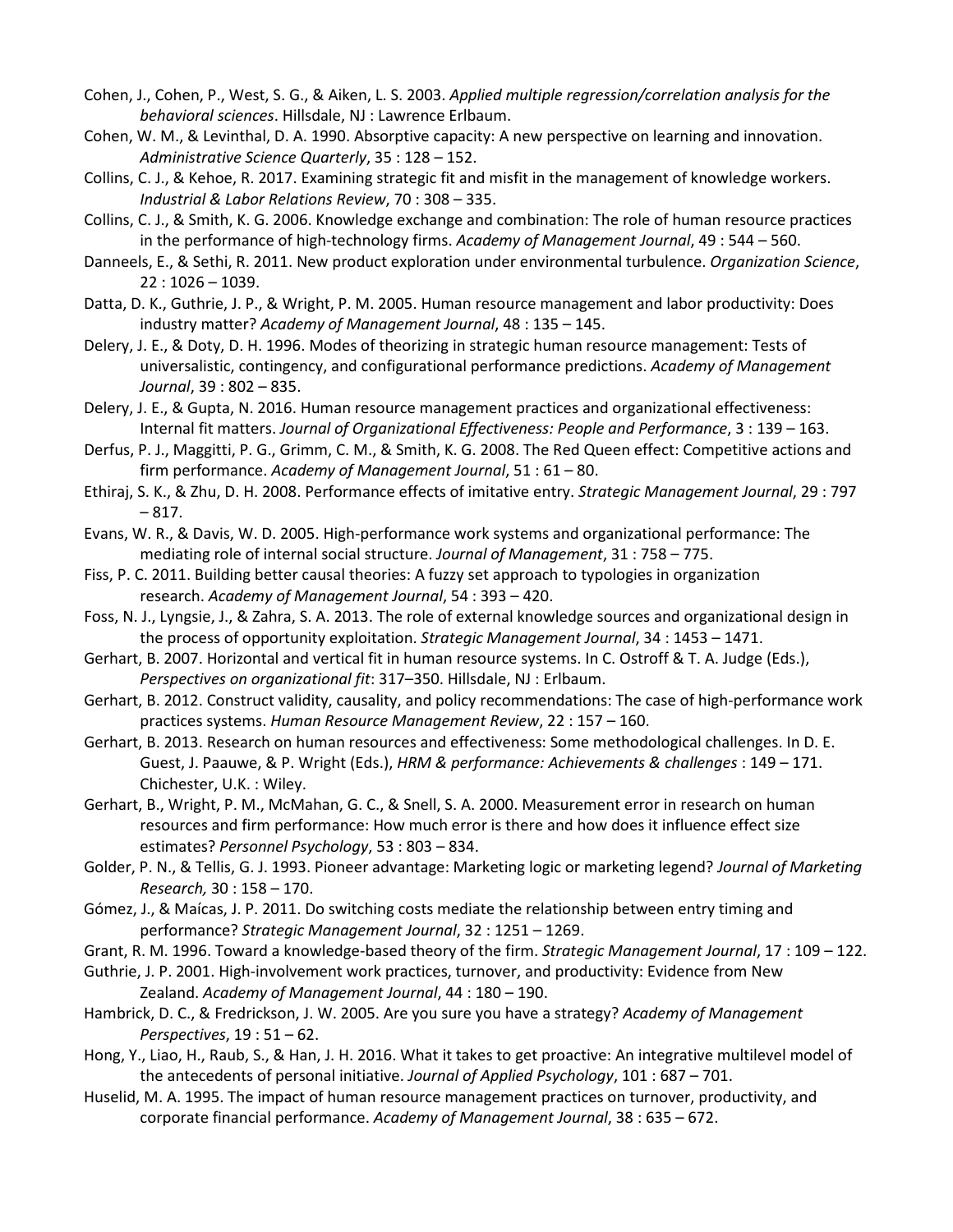Huston, L., & Sakkab, N. 2006. Connect and develop. *Harvard Business Review*, 84 : 58 – 66.

- Ichniowski, C., Shaw, K., & Prennushi, G. 1997. The effects of human resource management practices on productivity: A study of steel finishing lines. *American Economic Review*, 87 : 291 – 313.
- Jansen, J. J., Van Den Bosch, F. A., & Volberda, H. W. 2005. Managing potential and realized absorptive capacity: How do organizational antecedents matter? *Academy of Management Journal*, 48 : 999 – 1015.
- Jiang, K., Lepak, D. P., Han, K., Hong, Y., Kim, A., & Winkler, A. L. 2012a. Clarifying the construct of human resource systems: Relating human resource management to employee performance. *Human Resource Management Review*, 22 : 73 – 85.
- Jiang, K., Lepak, D. P., Hu, J., & Baer, J. C. 2012b. How does human resource management influence organizational outcomes? A meta-analytic investigation of mediating mechanisms. *Academy of Management Journal,* 55 : 1264 – 1294.
- Jones, D. C., Kalmi, P., & Kauhanen, A. 2010. How does employee involvement stack up? The effects of human resource management policies on performance in a retail firm. *Industrial Relations*, 49 : 1 – 21.
- Jung, H. J., & Kim, D. O. 2016. Good neighbors but bad employers: Two faces of corporate social responsibility programs. *Journal of Business Ethics*, 138 : 295 – 310.
- Kabanoff, B., & Brown, S. 2008. Knowledge structures of prospectors, analyzers, and defenders: Content, structure, stability, and performance. *Strategic Management Journal*, 29 : 149 – 171.
- Kang, S. C., Morris, S. S., & Snell, S. A. 2007. Relational archetypes, organizational learning, and value creation: Extending the human resource architecture. *Academy of Management Review*, 32 : 236 – 256.
- Kapoor, R., & Furr, N. R. 2015. Complementarities and competition: Unpacking the drivers of entrants' technology choices in the solar photovoltaic industry. *Strategic Management Journal*, 36 : 416 – 436.
- Kehoe, R. R., & Collins, C. J. 2017. Human resource management and unit performance in knowledge-intensive work. *Journal of Applied Psychology*, 102 : 1222 – 1236.
- Kehoe, R., & Wright, P. 2013. The impact of high-performance HR practices on employee attitudes and behavior and employee outcomes. *Journal of Management*, 39 : 366 – 391.
- Kepes, S., & Delery, J. 2007. HRM systems and the problems of internal fit. In P. Boxall, J. Purcell, & P. Wright (Eds.), *The Oxford handbook of human resource management* : 385 – 404. Oxford, U.K. : Oxford University Press.
- Kim, H., & Kang, S.-C. 2013. Strategic HR functions and firm performance: The moderating effects of highinvolvement work practices. *Asia Pacific Journal of Management*, 30 : 91 – 113.
- Kim, Y., & Ployhart, R. E. 2014. The effects of staffing and training on firm productivity and profit growth before, during, and after the Great Recession. *Journal of Applied Psychology*, 99 : 361 – 389.
- Kim, Y., & Ployhart, R. E. 2018. The strategic value of selection practices: antecedents and consequences of firmlevel selection practice usage. *Academy of Management Journal*, 61 : 46 – 66.
- Klingebiel, R., & Joseph, J. 2016. Entry timing and innovation strategy in feature phones. *Strategic Management Journal*, 37 : 1002 – 1020.
- Krause, R., Priem, R., & Love, L. 2015. Who's in charge here? Co-CEOs, power gaps, and firm performance. *Strategic Management Journal*, 36 : 2099 – 2110.
- Lavie, D., Haunschild, P. R., & Khanna, P. 2012. Organizational differences, relational mechanisms, and alliance performance. *Strategic Management Journal*, 33 : 1453 – 1479.
- Leiponen, A., & Helfat, C. E. 2010. Innovation objectives, knowledge sources, and the benefits of breadth. *Strategic Management Journal*, 31 : 224 – 236.
- Leiponen, A., & Helfat, C. E. 2011. Location, decentralization, and knowledge sources for innovation. *Organization Science*, 22 : 641 – 658.
- Lepak, D. P., Liao, H., Chung, Y., & Harden, E. E. 2006. A conceptual review of human resource management systems in strategic human resource management research. In J. J. Martocchio (Ed.), *Research in personnel and human resource management*, vol. 25 : 217 – 271. Greenwich, CT : JAI.
- Levinthal, D. A., & March, J. G. 1993. The myopia of learning. Strategic Management Journal, 14 : 95 112.
- Lieberman, M. B., & Asaba, S. 2006. Why do firms imitate each other? *Academy of Management Review*, 31 : 366 – 385.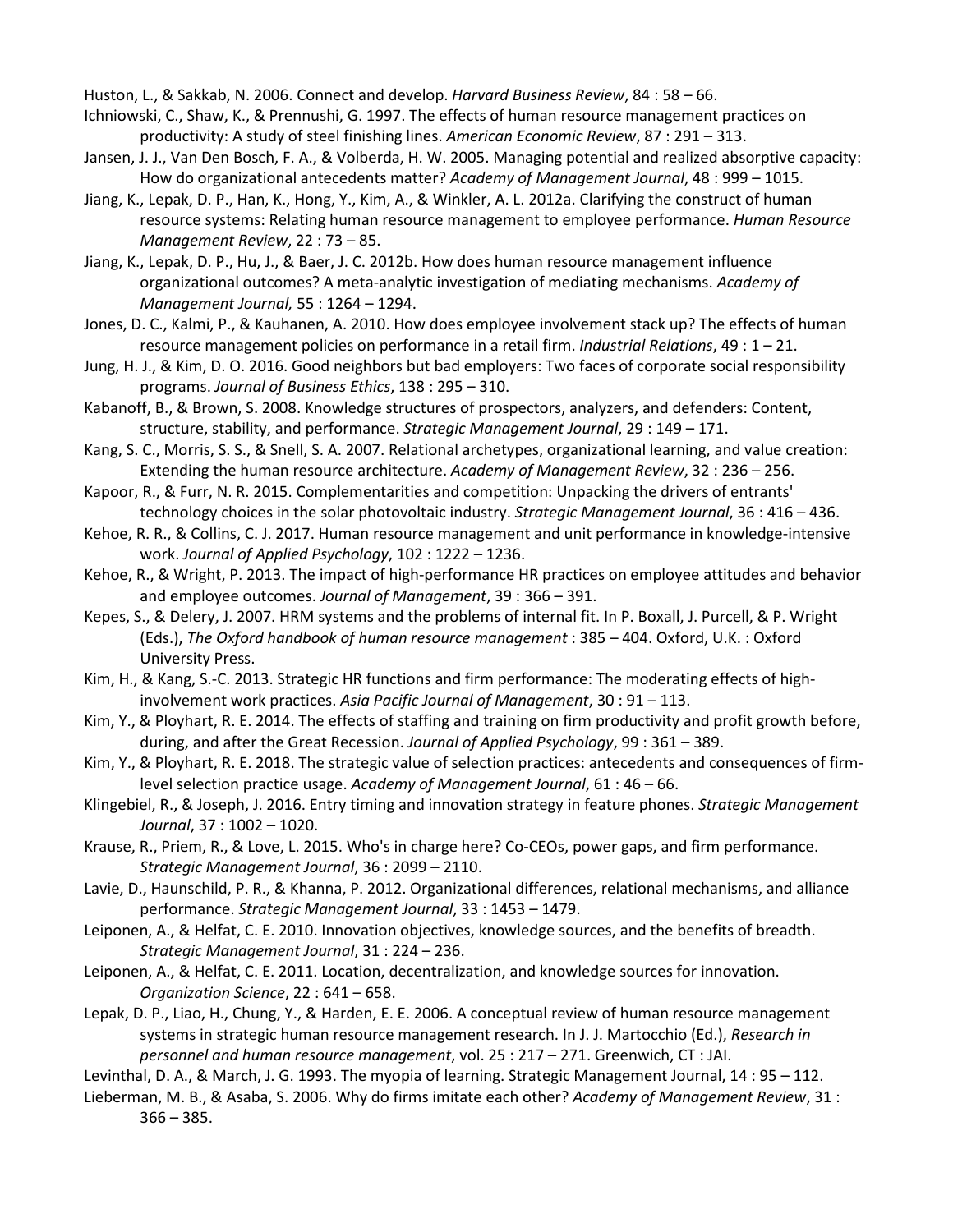- Lieberman, M. B., & Montgomery, D. B. 1988. First-mover advantages. *Strategic Management Journal*, 9 : 41 58.
- Lieberman, M. B., & Montgomery, D. B. 1998. First-mover (dis) advantages: Retrospective and link with the resource-based view. *Strategic Management Journal*, 19 : 1111 – 1125.
- Liebeskind, J. P. 1996. Knowledge, strategy, and the theory of the firm. *Strategic Management Journal*, 17 : 93 107.
- McGrath, R. G., & Nerker, A. 2004. Real options reasoning and a new look at the R&D investment strategies of pharmaceutical firms. *Strategic Management Journal*, 25 : 1 – 21.
- Minbaeva, D., Pedersen, T., Björkman, I., Fey, C. F., & Park, H. J. 2003. MNC knowledge transfer, subsidiary absorptive capacity, and HRM. *Journal of International Business Studies*, 34 : 586 – 599.
- Mowery, D. C., Oxley, J. E., & Silverman, B. S. 1996. Strategic alliances and interfirm knowledge transfer. *Strategic Management Journal*, 17 : 77 – 91.
- Neal, A., West, M. A., & Patterson, M. G. 2005. Do organizational climate and competitive strategy moderate the relationship between human resource management and productivity? *Journal of Management*, 31 : 492  $-512.$
- Oh, I. S., Kim, S., & Van Iddekinge, C. H. 2015. Taking it to another level: Do personality-based human capital resources matter to firm performance? *Journal of Applied Psychology*, 100 : 935 – 947.
- Olson, E. M., Slater, S. F., & Hult, G. T. M. 2005. The performance implications of fit among business strategy, marketing organization structure, and strategic behavior. *Journal of Marketing*, 69 : 49 – 65.
- Park, T. Y., & Shaw, J. D. 2013. Turnover rates and organizational performance: A meta-analysis. *Journal of Applied Psychology,* 98 : 268 – 309.
- Patel, P. C., & Cooper, D. 2014. The harder they fall, the faster they rise: Approach and avoidance focus in narcissistic CEOs. *Strategic Management Journal*, 35 : 1528 – 1540.
- Patel, P. C., Messersmith, J. G., & Lepak, D. P. 2013. Walking the tightrope: An assessment of the relationship between high-performance work systems and organizational ambidexterity. *Academy of Management Journal*, 56 : 1420 – 1442.
- Peña, I., & Villasalero, M. 2010. Business strategy, human resource systems, and organizational performance in the Spanish banking industry. *International Journal of Human Resource Management*, 21 : 2864 – 2888.
- Preacher, K. J., & Hayes, A. F. 2008. Asymptotic and resampling strategies for assessing and comparing indirect effects in multiple mediator models. *Behavior Research Methods*, 40 : 879 – 891.
- Reinholt, M., Pedersen, T., & Foss, N. J. 2011. Why a central network position isn't enough: The role of motivation and ability for knowledge sharing in employee networks. *Academy of Management Journal*, 54 : 1277 – 1297.
- Robinson, W. T., Fornell, C., & Sullivan, M. 1992. Are market pioneers intrinsically stronger than later entrants? *Strategic Management Journal*, 13 : 609 – 624.
- Shaw, J. D., Park, T. Y., & Kim, E. 2013. A resource-based perspective on human capital losses, HRM investments, and organizational performance. *Strategic Management Journal*, 34 : 572 – 589.
- Shin, D., & Konrad, A. M. 2017. Causality between high-performance work systems and organizational performance. *Journal of Management*, 43 : 973 – 997.
- Siemsen, E., Roth, A. V., & Balasubramanian, S. 2008. How motivation, opportunity, and ability drive knowledge sharing: The constraining-factor model. *Journal of Operations Management*, 26 : 426 – 445.
- Siemsen, E., Roth, A. V., & Oliveira, P. 2010. Common method bias in regression models with linear, quadratic, and interaction effects. *Organizational Research Methods*, 13 : 456 – 476.
- Slater, S. F., Olson, E. M., & Hult, G. T. M. 2006. The moderating influence of strategic orientation on the strategy formation capability–performance relationship. *Strategic Management Journal*, 27 : 1221 – 1231.
- Snell, S. A., Youndt, M. A., & Wright, P. M. 1996. Establishing a framework for research in strategic human resource management: Merging resource theory and organizational learning. In G. R. Ferris (Ed.), *Research in personnel and human resources management* : 61 – 90. Greenwich, CT : JAI Press.
- Sobel, M. E. 1982. Asymptotic confidence intervals for indirect effects in structural equation models. *Sociological Methodology*, 13 : 290 – 312.